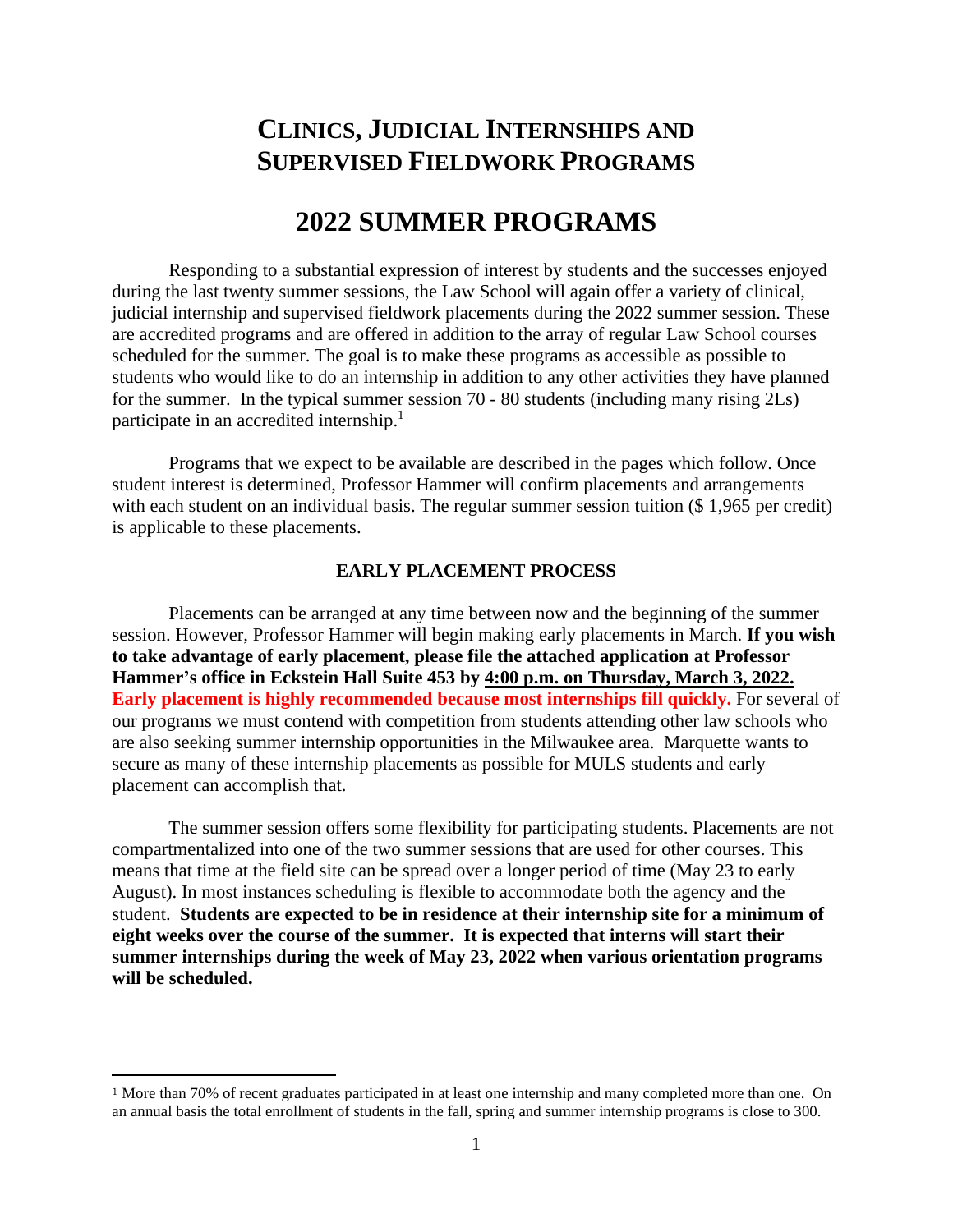## *News and Announcements About the 2022 Summer Term Internship Program*

- 1. **COVID-19 Update.** Though we still find ourselves in the midst of a pandemic, the Law School is fortunate that all internship placements that were in place prior to COVID-19 are now once again actively participating in the internship program. Many are now fully in-person experiences; some offer a mix of in-person and remote experiences; the remainder are exclusively remote experiences (though that could change as we continue to emerge from the pandemic).
- 2. After a COVID-related interruption, the Supervised Fieldwork placements at the AIDS Resource Center (officially known as Vivent Health) and at the Milwaukee Office of the Internal Revenue Service will resume internship operations in the 2022 summer term.
- 3. Responding to increased interest in one-semester prosecutor internships, the Law School has expanded the number of such placements. During the 2022 summer term, positions will be available in the District Attorney's Offices in Racine, Kenosha, Ozaukee, Sheboygan, Fond du Lac, and Washington Counties. District Attorneys in two counties that are more remote from Milwaukee (Columbia County in Portage, Wisconsin and Marinette County in Marinette, Wisconsin) have reached out to the Law School to offer internship placements. Students with an interest in interning in any other prosecutor's office should contact Professor Hammer to explore this option.
- 4. We continue the process of reactivating the **Judicial Internships at the Milwaukee County Circuit Court**. These internships were suspended when COVID-19 first struck and the Courthouse was closed to in-person proceedings. In the 2022 spring term the placements in the Felony Division of the Circuit Court with judges who hear homicide and sexual assault cases were reactivated. For the 2022 summer term the number of Felony Division placements will be expanded, and the judicial internship at the Children's Division of the Milwaukee County Circuit Court will be reopened.
- 5. **Wisconsin's New Student Practice Rule.** The Wisconsin Supreme Court has adopted a new Student Practice Rule for our state, which took effect on July 1, 2021. Under the new rule a law student can be certified for student practice once he or she has completed the 1L curriculum as prescribed for full-time students. The rule authorizes students to make supervised court appearances, negotiate on behalf of a client, and counsel and give legal advice. *See* Wisconsin Supreme Court Rules Chapter 50. The Law School will certify all qualifying interns under the rule if their placements offer student practice experiences.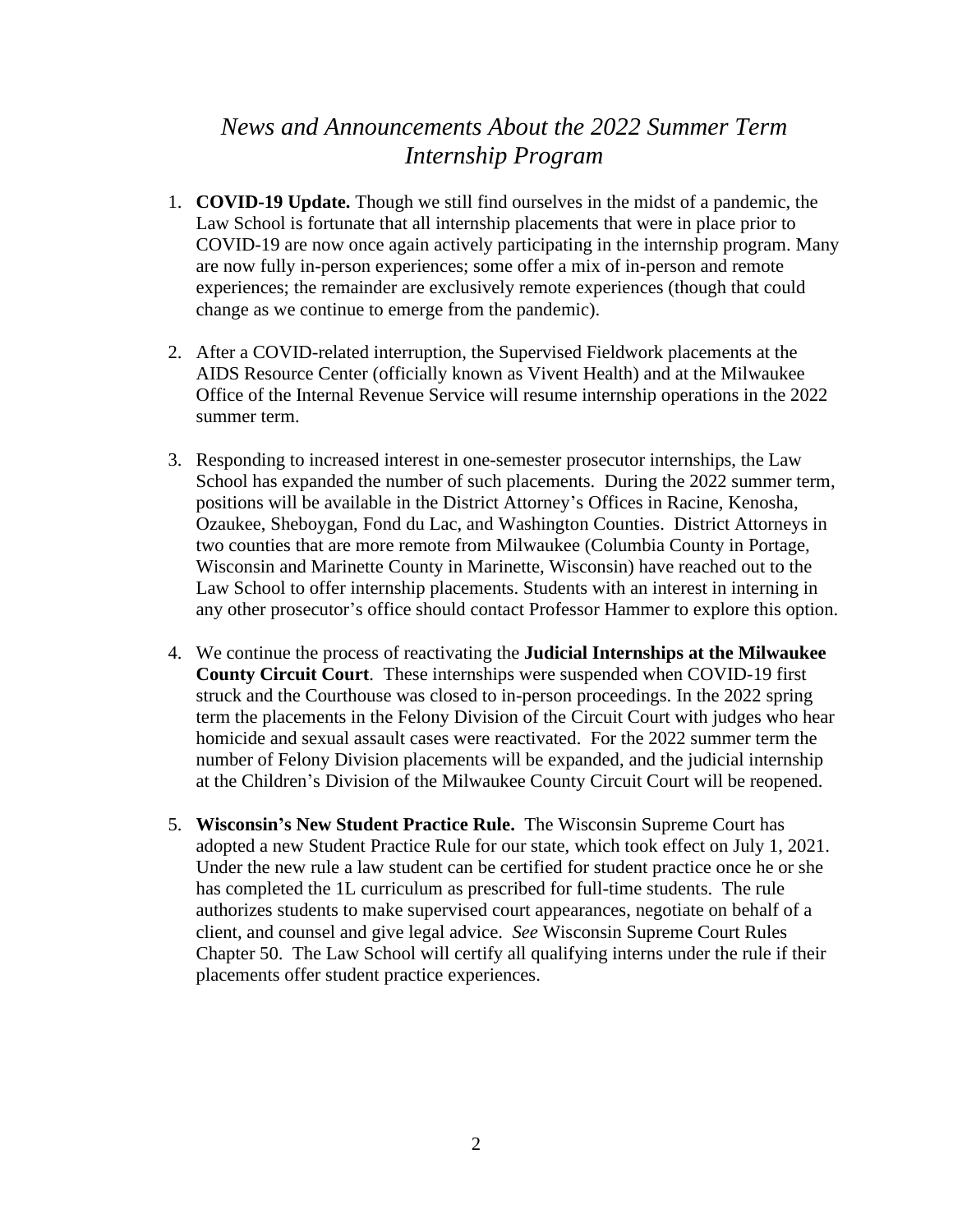# EXPERIENTIAL LEARNING CREDITS

\_\_\_\_\_\_\_\_\_\_\_\_\_\_\_\_\_\_\_\_\_\_\_\_\_\_\_\_\_\_\_\_\_\_\_\_\_\_\_\_\_\_\_\_\_\_\_\_\_\_\_\_\_\_\_\_\_\_\_\_\_\_\_\_\_\_\_\_\_\_\_\_\_\_\_\_\_\_

The Law School's internship programs (clinics, judicial internships and supervised fieldwork externships) offer multiple opportunities for earning the experiential learning credits that are required of all students who commenced the study of law on and after August 15, 2015. In that regard, please note the following passage from Marquette University Law School Academic Regulations § 201(6)(c):

Students commencing the study of law on or after August 15, 2015 must complete a minimum of six credits in experiential courses. Students may satisfy this requirement by completing six or more credits in the following types of courses:

> Advanced Legal Research Courses Workshops **Clinics Supervised Field Placements Judicial Internships – Appellate Judicial Internships – Trial – Federal Trial Courts Only**

## **CREATING YOUR OWN INTERNSHIP**

Sometimes a student will arrange to do his/her own summer internship with a court, governmental agency, or nonprofit providing legal services with which the Law School does not have an ongoing clinical arrangement. Some of these may qualify for academic credit if they meet the requirements imposed upon the Law School by its accrediting agencies. You should confer with Prof. Hammer to discuss the availability of credit for such special placements. During the typical summer, several MULS students do these special internships for credit (many of which are with courts or governmental agencies in other parts of the country or in Wisconsin locations that are remote from Milwaukee). There is a place on the application form to indicate these special Judicial Internship and Supervised Fieldwork Program placements. Internships for academic credit are not available with for-profit institutions, including private law firms.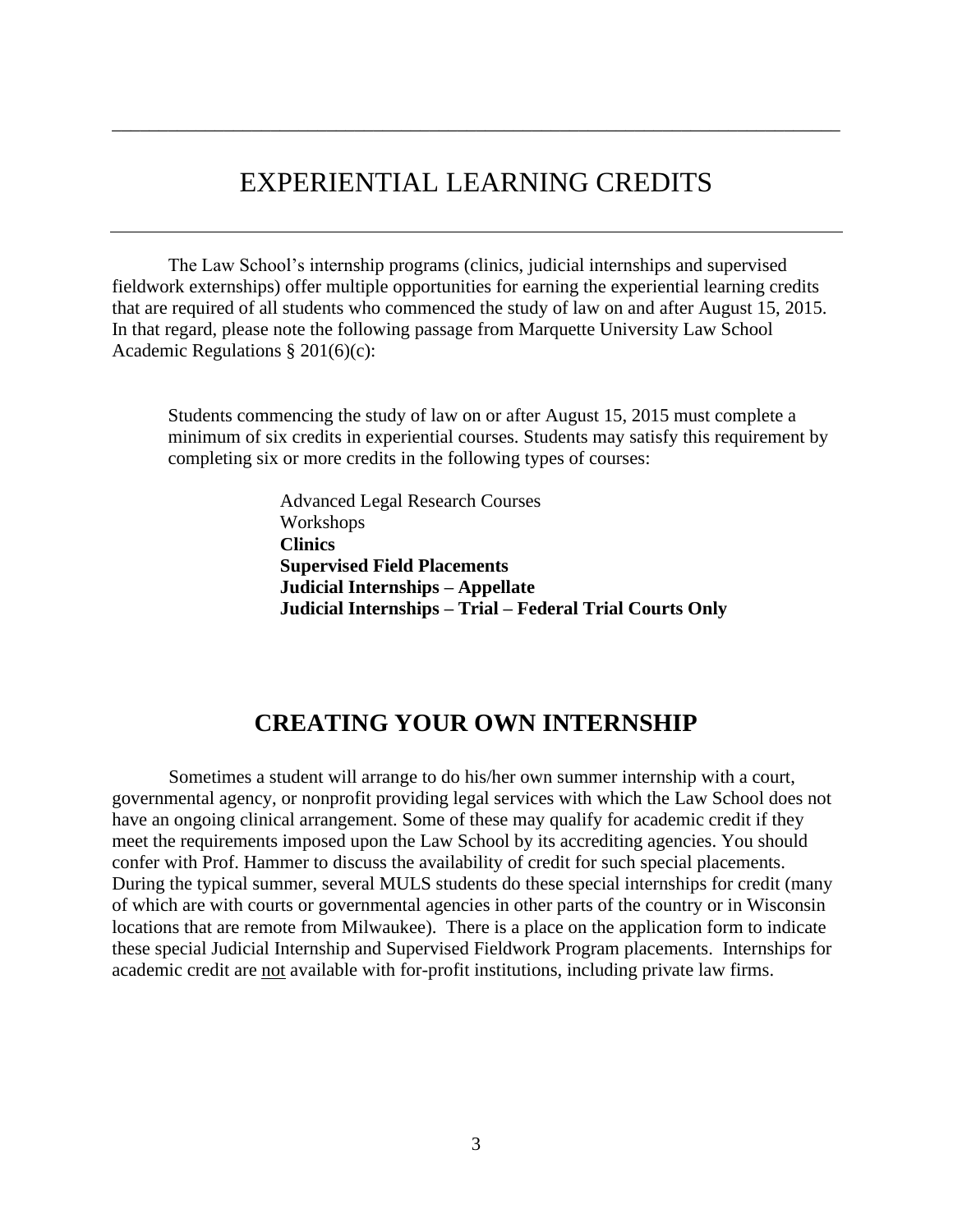# **CAN YOU PARTICIPATE IN A SUMMER INTERNSHIP**  *AND* **ALSO PARTICIPATE IN THE SUMMER STUDY PROGRAM IN GIESSEN, GERMANY?**

The answer is "yes." Summer internships require a student to be in residence at his/her internship site for a minimum of 8 weeks. Summer session internships begin during the week of May 23, 2022. Thus, a student could complete his or her internship residency requirement in time to participate in the Law School's Summer Study Program in Giessen, Germany which begins on July 16, 2022. **Note: Students who participate in the summer Law & Entrepreneurship Clinic and in the summer Mediation Clinic are not able to participate in the Giessen program because these clinics are in still in session at the time the Giessen program begins.**

## **CRIMINAL PROCESS PREREQUISITE FOR SUMMER JUDICIAL INTERNSHIPS IN THE CRIMINAL COURTS**

Summer placements in the Milwaukee County Circuit Court Felony Division (part of the Judicial Internship program) require completion of the Criminal Process course as a prerequisite for enrollment. Students will be admitted to these placements if they enroll in the Criminal Process course during the first summer session because the course will be concluded in the very early part of any criminal court internship for which it is a prerequisite. Prof. Hammer will also work with the Criminal Process students on an individual basis during the summer to assure their preparedness for their criminal court internships. **Many rising 2Ls with an interest in criminal law have pursued this option.**

# **PROGRAM PREREQUISITES AND SELECTION CRITERIA**

In order to participate in one of the Clinics, Judicial Internships or Supervised Fieldwork Programs, students must be in good academic standing (*i.e.,* not on academic probation) and must have completed the 1L curriculum. Many programs also have prerequisites or co-requisites. These requirements are designed to assure that participants have the background necessary for meaningful participation in an internship. Prerequisites and co-requisites are included in the descriptions of placements that follow in this application packet or on the application form itself.

The goal of the placement process is to match applicants with internships in which they have expressed a high priority interest and in which they have the best opportunity for an optimal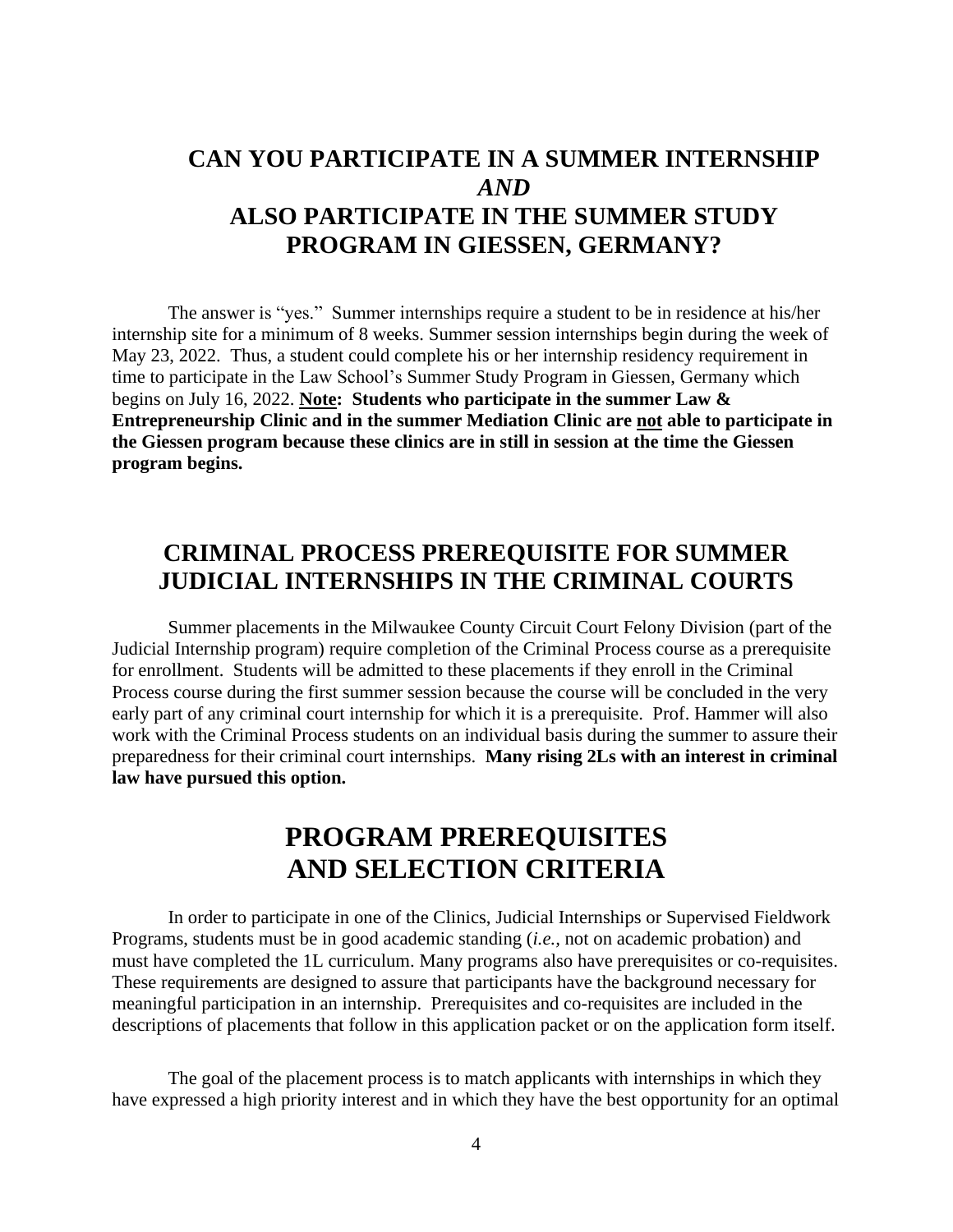internship experience. Among the factors considered in the award of placements are the following: the program priorities identified by the applicant on the application form, the applicant's preparedness for the internship(s) for which he/she has applied (including completion of specified minimum credits, satisfaction of any prerequisites or co-requisites, and overall academic performance to date), the applicant's proximity to graduation, the opportunity an applicant has already had to participate in an internship and the quality of his/her performance therein, any relevant experiences as revealed on the applicant's resume, and information provided in the optional personal statement that applicants are invited to furnish with their resumes (see application form for details on how to furnish a personal expression of interest in a particular internship).

# **INTERNSHIP OPPORTUNITIES FOR "RISING 2Ls"**

Some internships require specialized training before students are ready to undertake participation in them. Prerequisite courses are examples of such specialized training. However, many judicial internships and supervised fieldwork programs only require completion of 28 credits; those who are just finishing their 1L year thus qualify for these programs.

Many rising 2Ls have successfully participated in judicial internships at the Wisconsin Supreme Court, at the Wisconsin Court of Appeals, and at the federal trial courts (United States District Courts). Likewise, many rising 2Ls have been admitted to one of the many Supervised Fieldwork Program internships that do not have specialized requirements beyond completion of the 1L curriculum, *e.g.,* AIDS Resource Center, Legal Aid Society, Legal Action of Wisconsin, Catholic Charities Legal Services for Immigrants, Disability Rights Wisconsin, Wisconsin Department of Justice (Office of the Attorney General), the Milwaukee City Attorney's Office, Medical College of Wisconsin Risk Management Office, the Governor's Office of Legal Counsel, and several others.

## **DO YOU HAVE TIME TO PARTICIPATE IN A SUMMER INTERNSHIP?**

Summer internships are akin to part-time jobs. They take place over a flexible span of time (late May through early August). Most are offered for 2 credits and require a time commitment of 120 hours spread over the course of at least 8 weeks in residence at the internship site. [The limited number of 3-credit internships require a time commitment of 180 hours spread over the course of at least 8 weeks in residence.] When the math is done, that translates into about 15 hours per week for a 2-credit internship (a few less if time in residence is extended beyond 8 weeks) and 22.5 hours per week for a 3-credit internship (a few less if time in residence is extended beyond 8 weeks). **The amount of time devoted to the internship is to be evenly distributed across the weeks in residence such that interns work the same**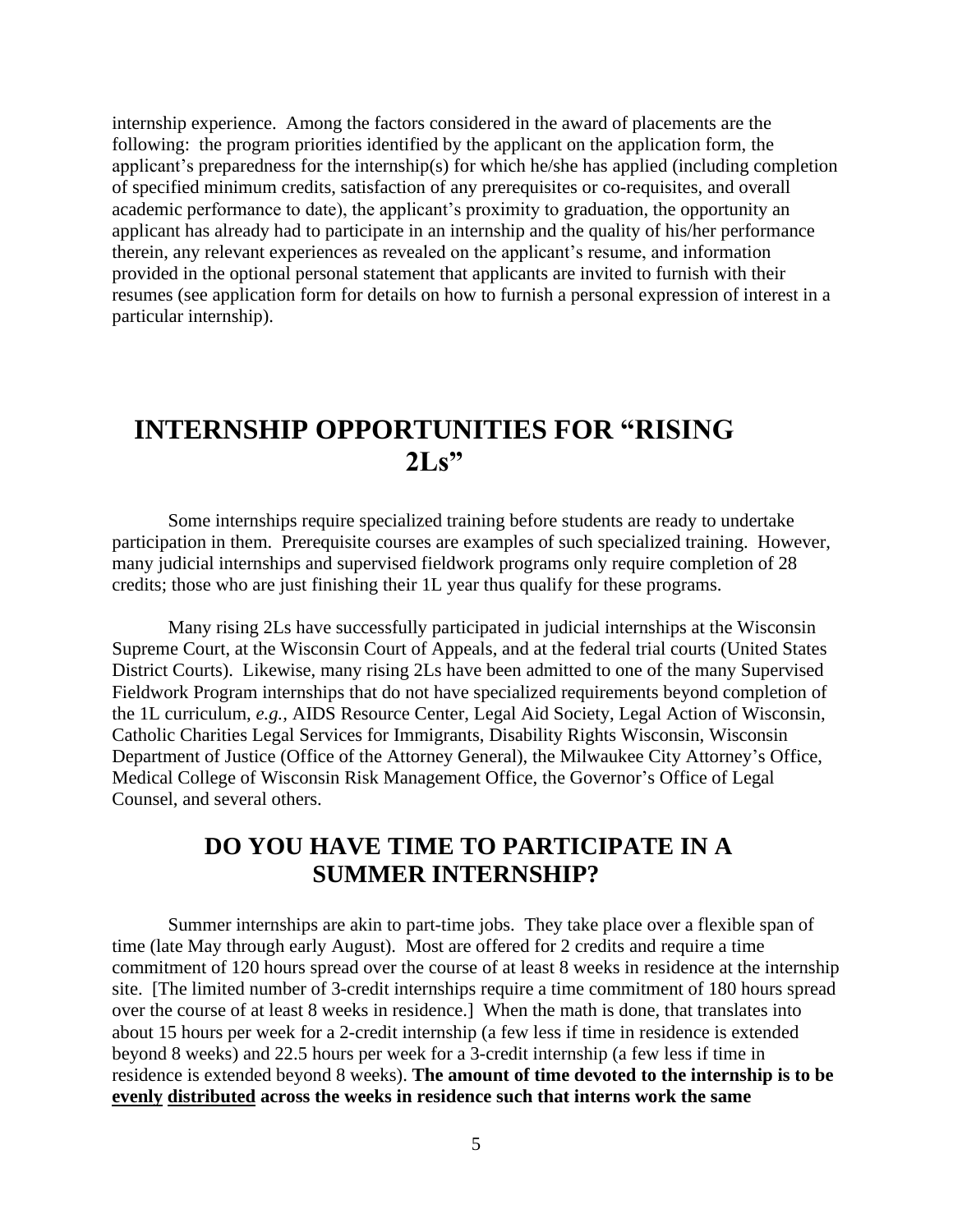**approximate number of hours each and every week.** Even though this time commitment is substantial, participating students still have considerable additional time to take another summer session course or to engage in summer employment. The flexibility of summer internships also makes them more accessible to those part-time students who may have a little more "give" in their schedules during the summer. **You should carefully note any scheduling advice for particular internships that is included in these application materials**.

## TRANSACTIONAL LAWYERING

\_\_\_\_\_\_\_\_\_\_\_\_\_\_\_\_\_\_\_\_\_\_\_\_\_\_\_\_\_\_\_\_\_\_\_\_\_\_\_\_\_\_\_\_\_\_\_\_\_\_\_\_\_\_\_\_\_\_

The Law School's internship programs have traditionally offered multiple opportunities for obtaining practical experience on the "litigation" side of lawyering. The internship program now offers a number of placements that focus more on the "transactional" side of lawyering. Students with an interest in the latter may wish to consider the following summer placements:

- 1. Blood Center of Wisconsin Office of Corporate Counsel
- 2. Marquette Law and Entrepreneurship Clinic
- 3. Marquette University Office of General Counsel
- 4. Medical College of Wisconsin Office of General Counsel
- 5. Milwaukee City Attorney's Office (offering opportunities for both transactional and litigation experience)
- 6. Milwaukee County Economic Development Division
- 7. Milwaukee County Parks Department

# PUBLIC INTEREST LAWYERING

**\_\_\_\_\_\_\_\_\_\_\_\_\_\_\_\_\_\_\_\_\_\_\_\_\_\_\_\_\_\_\_\_\_\_\_\_\_\_\_\_\_\_\_\_\_\_\_\_\_\_\_\_**

In its statement of institutional learning outcomes, the Law School states among its aspirations that, upon graduation, the Marquette lawyer "will recognize the challenges confronting the poor, marginalized, and under-represented in society, consistent with the Jesuit mission."<sup>2</sup> The Law School's program of Clinics and Supervised Fieldwork Programs is designed to strongly support that mission while at the same time providing rich opportunities for students to acquire such vital lawyering skills as client interviewing, fact investigation and analysis, problem solving, written and oral communication, legal research, *etc.*

<sup>&</sup>lt;sup>2</sup> "Learning Outcomes: Marquette University Law School" (adopted by Law Faculty in 2016).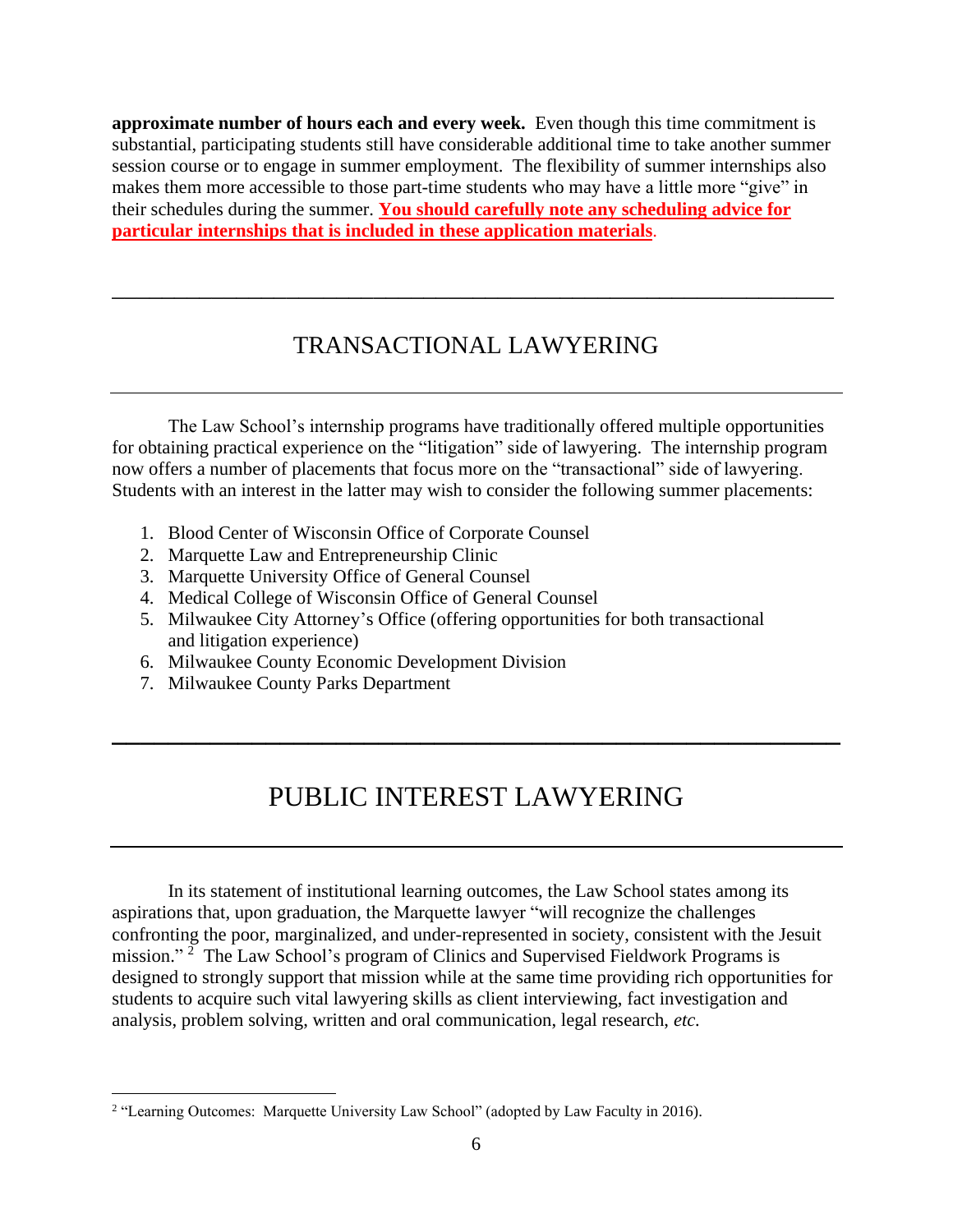# PUBLIC INTEREST LAWYERING (continued)

\_\_\_\_\_\_\_\_\_\_\_\_\_\_\_\_\_\_\_\_\_\_\_\_\_\_\_\_\_\_\_\_\_\_\_\_\_\_\_\_\_\_\_\_\_\_\_\_\_\_\_\_

**\_\_\_\_\_\_\_\_\_\_\_\_\_\_\_\_\_\_\_\_\_\_\_\_\_\_\_\_\_\_\_\_\_\_\_\_\_\_\_\_\_\_\_\_\_\_\_\_\_\_\_\_**

The many public interest internships offered in the summer include the following:

- 1. Marquette Law & Entrepreneurship Clinic
- 2. Mediation Clinic
- 3. Supervised Fieldwork: Catholic Charities Legal Services for Immigrants
- 4. Supervised Fieldwork: Centro Legal
- 5. Supervised Fieldwork: Disability Rights Wisconsin
- 6. Supervised Fieldwork: Legal Action of Wisconsin
- 7. Supervised Fieldwork: Legal Aid Society of Milwaukee
- 8. Supervised Fieldwork: MVLC Estate Planning Clinic
- 9. Supervised Fieldwork: Wisconsin State Public Defender Appellate Division
- 10. Supervised Fieldwork: Wisconsin State Public Defender Juvenile Division (Milwaukee)
- 11. Supervised Fieldwork: Wisconsin State Public Defender (Racine and Waukesha Trial Division Offices)

\_\_\_\_\_\_\_\_\_\_\_\_\_\_\_\_\_\_\_\_\_\_\_\_\_\_\_\_\_\_\_\_\_\_\_\_\_\_\_\_\_\_\_\_\_\_\_\_\_\_\_\_

# WISCONSIN STUDENT PRACTICE RULE

\_\_\_\_\_\_\_\_\_\_\_\_\_\_\_\_\_\_\_\_\_\_\_\_\_\_\_\_\_\_\_\_\_\_\_\_\_\_\_\_\_\_\_\_\_\_\_\_\_\_\_\_

Marquette is fortunate to be located in a state that offers law students an opportunity to work on their litigation skills and to get real courtroom experience while they are still in school. The Wisconsin Student Practice Rule provides that students may make supervised court appearances as part of their internships if they are certified for student practice under the Rule. To qualify for certification, a student must be in good academic standing and must have completed the IL curriculum as prescribed for full-time students. Completion of a student practice internship can be a valuable credential on a student's resume, especially if the student will be pursuing employment opportunities that involve litigation (either civil or criminal).

Student Practice Rule internships at Marquette that will be offered during the summer session include the following:

- 1. Supervised Fieldwork: District Attorney Offices in Fond du Lac County, Kenosha County, Ozaukee County, Racine County, Sheboygan County and Washington County.
- 2. Supervised Fieldwork: Wisconsin State Public Defender Trial Division Offices in Racine and Waukesha Counties.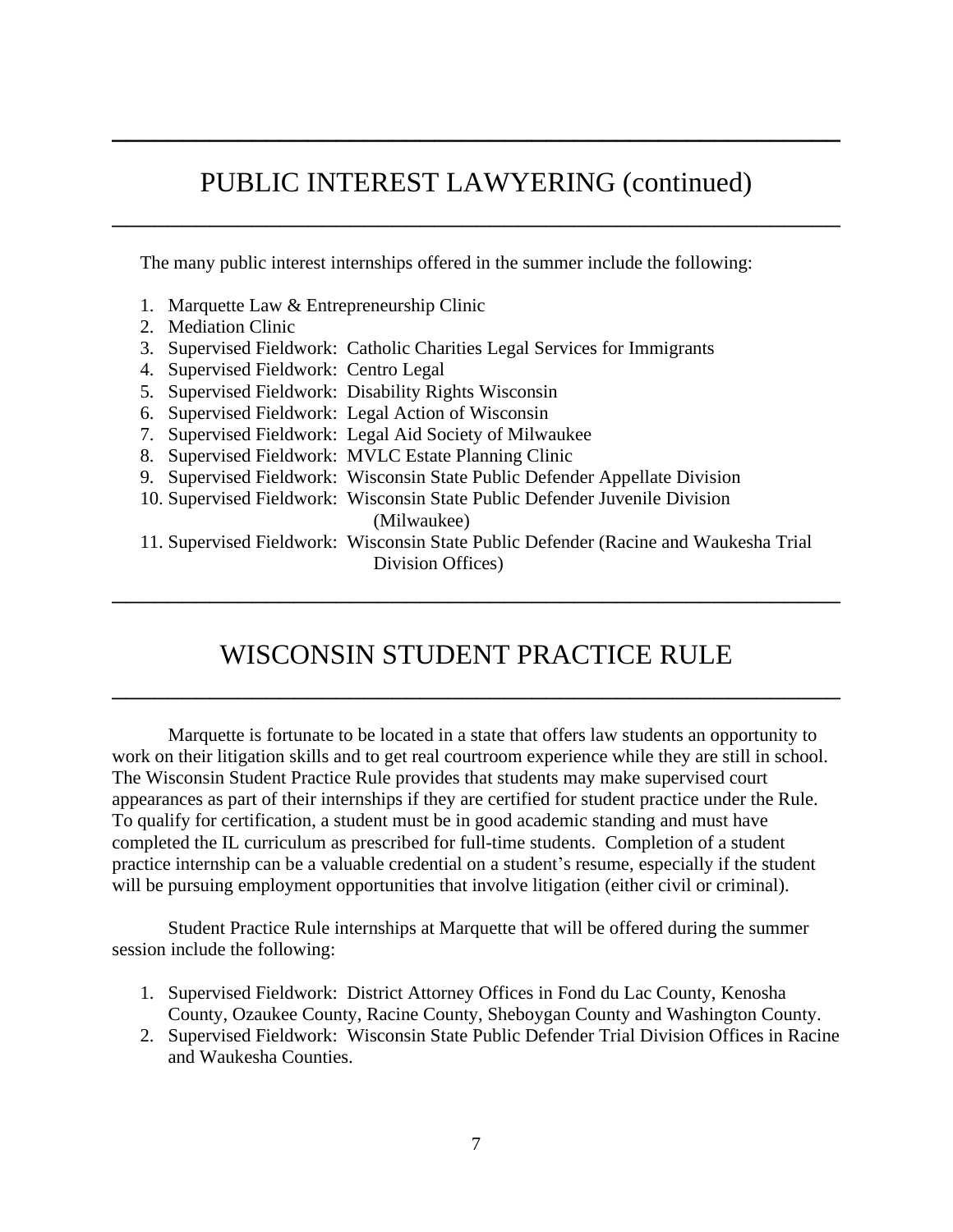## WISCONSIN STUDENT PRACTICE RULE (continued)

\_\_\_\_\_\_\_\_\_\_\_\_\_\_\_\_\_\_\_\_\_\_\_\_\_\_\_\_\_\_\_\_\_\_\_\_\_\_\_\_\_\_\_\_\_\_\_\_\_\_\_\_

\_\_\_\_\_\_\_\_\_\_\_\_\_\_\_\_\_\_\_\_\_\_\_\_\_\_\_\_\_\_\_\_\_\_\_\_\_\_\_\_\_\_\_\_\_\_\_\_\_\_\_\_

- 3. Supervised Fieldwork: Centro Legal (handling family law and misdemeanor defense matters)
- 4. Supervised Fieldwork: Lagmann, Inc.
- 5. Supervised Fieldwork: Legal Aid Society Guardian ad Litem Division
- 6. Supervised Fieldwork: Milwaukee City Attorney's Office (prosecuting cases in the Milwaukee Municipal Court)
- 7. Supervised Fieldwork: Milwaukee County District Attorney CHIPS/TPR Unit (handling cases involving abused or neglected children)
- 8. Supervised Fieldwork: Wisconsin State Public Defender Juvenile Division in Milwaukee (handling juvenile delinquency cases)
- 9. Supervised Fieldwork: United States Attorney's Office (under the Student Practice Rule as adopted by the United States District Court for the Eastern District of Wisconsin).

The Student Practice Rule also authorizes supervised client counseling and supervised negotiating. Opportunities for these kinds of activities are also available in many of the Law School's clinical placements.

# **INTERNSHIP OPPORTUNITIES FOR THE PART-TIME STUDENT**

The Law School is committed to making its Clinics, Judicial Internships and Supervised Fieldwork Programs broadly available to qualified students, including those attending law school on a part-time basis. Achieving this goal can be challenging with respect to those part-time students who have substantial commitments outside the Law School during normal daytime business hours. Most courts, government agencies, and public interest law offices at which the Law School has established clinical programs close for the day at about the same time part-time students with daytime employment are available to participate in clinical work.

Despite these challenges, there are a number of placements within the clinical program that can accommodate part-time students who have a little flexibility in their daytime work schedules. The following are recommended for the consideration of those with that flexibility:

- ❑ Mediation Clinic
- ❑ Judicial Internship: Wisconsin Supreme Court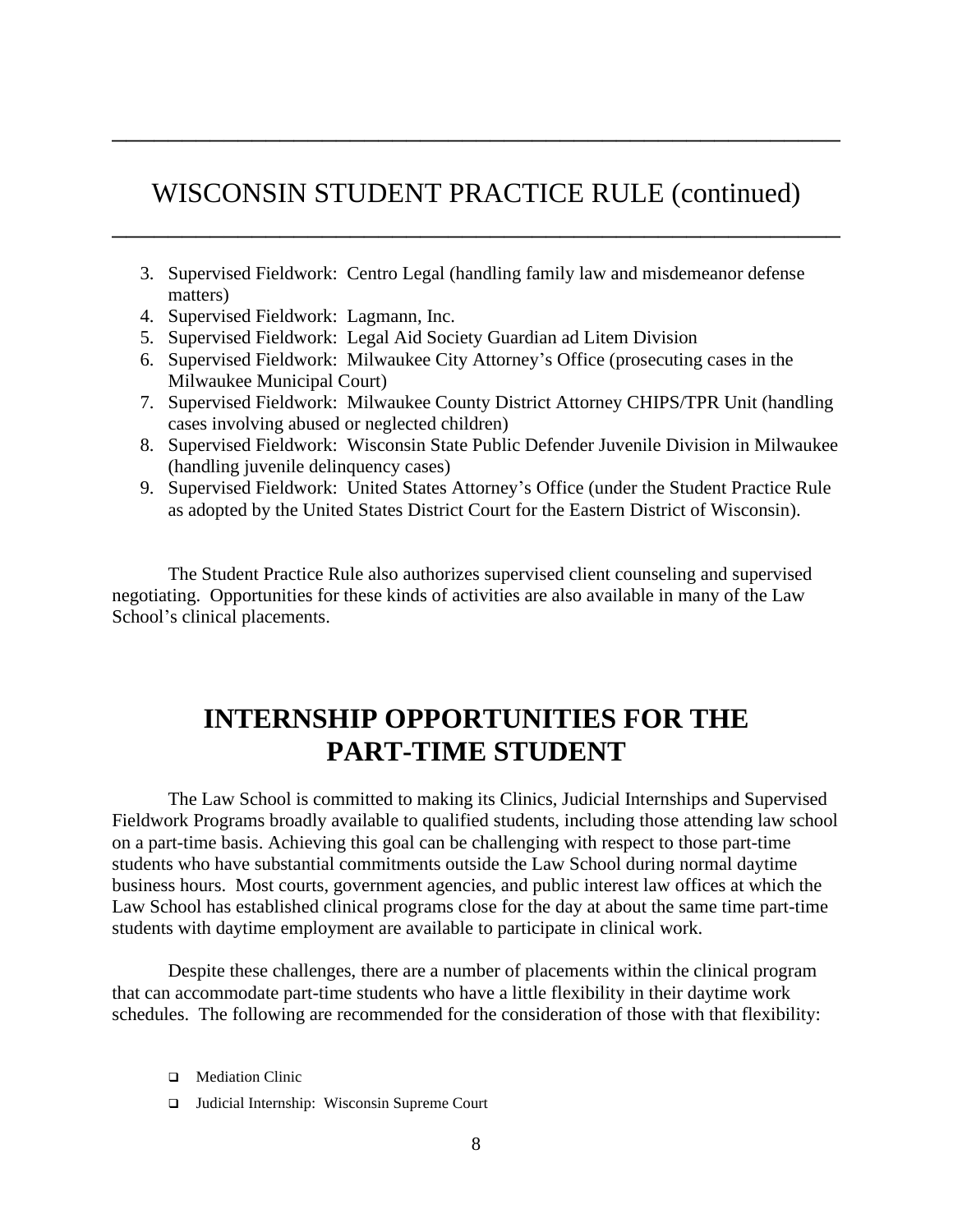- ❑ Judicial Internship: Wisconsin Court of Appeals
- ❑ Judicial Internship: U. S. District Court
- ❑ Supervised Fieldwork: Catholic Charities Legal Services for Immigrants
- ❑ Supervised Fieldwork: Legal Action of Wisconsin
- ❑ Supervised Fieldwork: Legal Aid Society
- ❑ Supervised Fieldwork: Medical College of Wisconsin Office of Risk Management
- ❑ Supervised Fieldwork: Wisconsin National Guard Staff Judge Advocate

Part-time students with questions about these or any other components of the clinical curriculum should see Professor Hammer.

# **TRAVEL EXPENSES**

A few of the internship programs may require regular travel to Madison or certain other locations like Waukesha, West Bend, Port Washington, Racine, Kenosha, Fond du Lac, Green Bay and Chicago, if the fieldwork sites are open for in-person reporting during this time of the pandemic. To assist students in financing the cost of required travel, the Dean has generously approved a partial mileage reimbursement plan. Details will be provided to those who are selected for participation in these programs.

## **COMPENSATION**

There is no monetary compensation for participation in the programs described in this registration packet.

# **LIABILITY RELEASE AND WAIVER**

The Law School does not require participation in an internship program as a requirement for the award of the Juris Doctor degree. Students thus participate in internships as a voluntary curricular choice.

In order to be placed into an internship, an applicant must execute a standard "Liability Release and Waiver" form that has been developed by the Office of General Counsel of Marquette University. A copy of the form is attached to the internship application (see page 43) and must be executed and filed with the application in order for a student to be considered for an internship placement.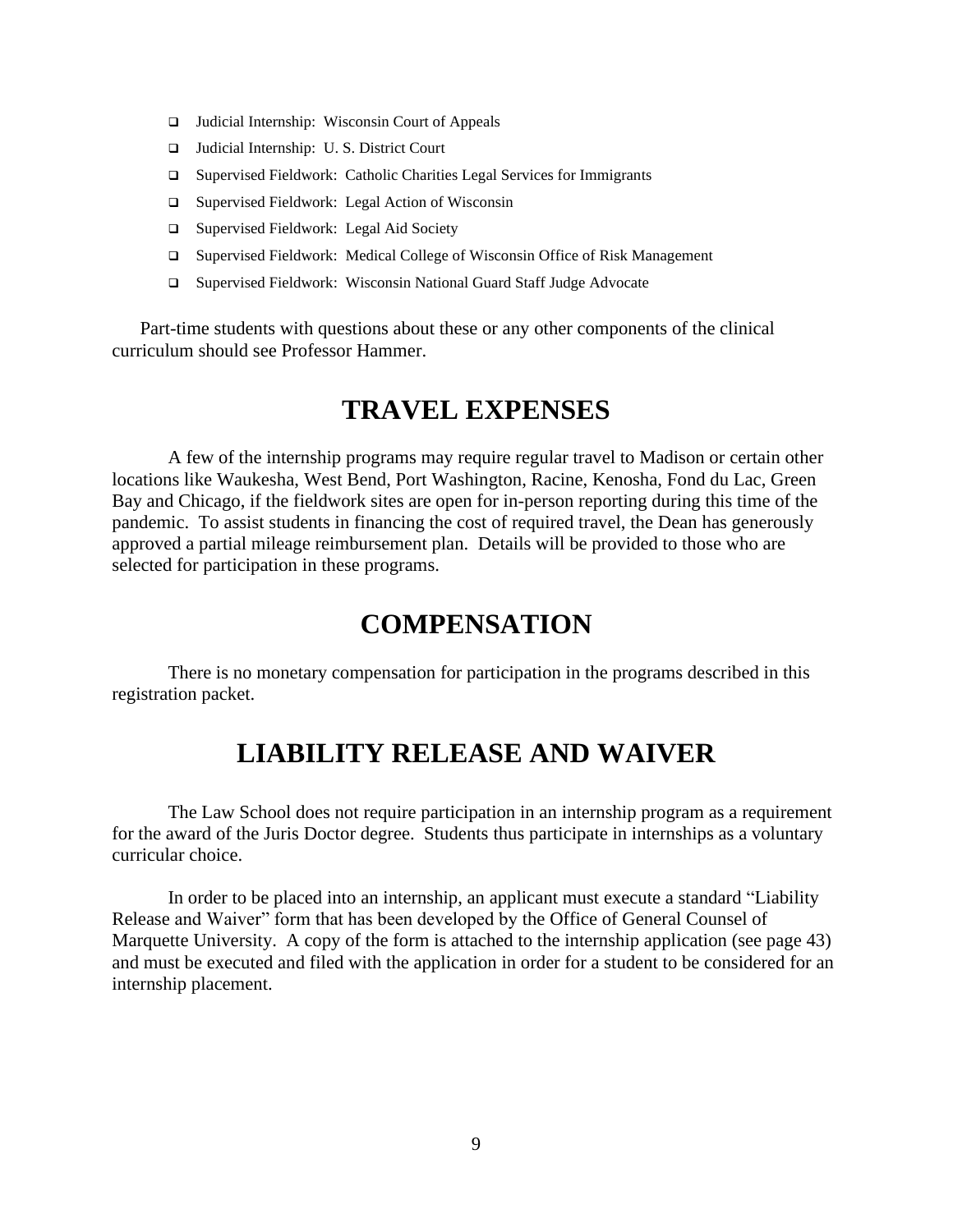# **GUIDANCE AVAILABLE ON ENROLLING IN AN INTERNSHIP PROGRAM**

If you should have any questions whatsoever about summer Clinics, Judicial Internships or Supervised Fieldwork Programs, please see me. My office is located in Suite 453 on the fourth floor of Eckstein Hall. The telephone is 288-5359. The e-mail address is [thomas.hammer@marquette.edu.](mailto:thomas.hammer@marquette.edu)

Perhaps the best resources about these programs are current or recent participants. They will be happy to answer your questions.

Professor Hammer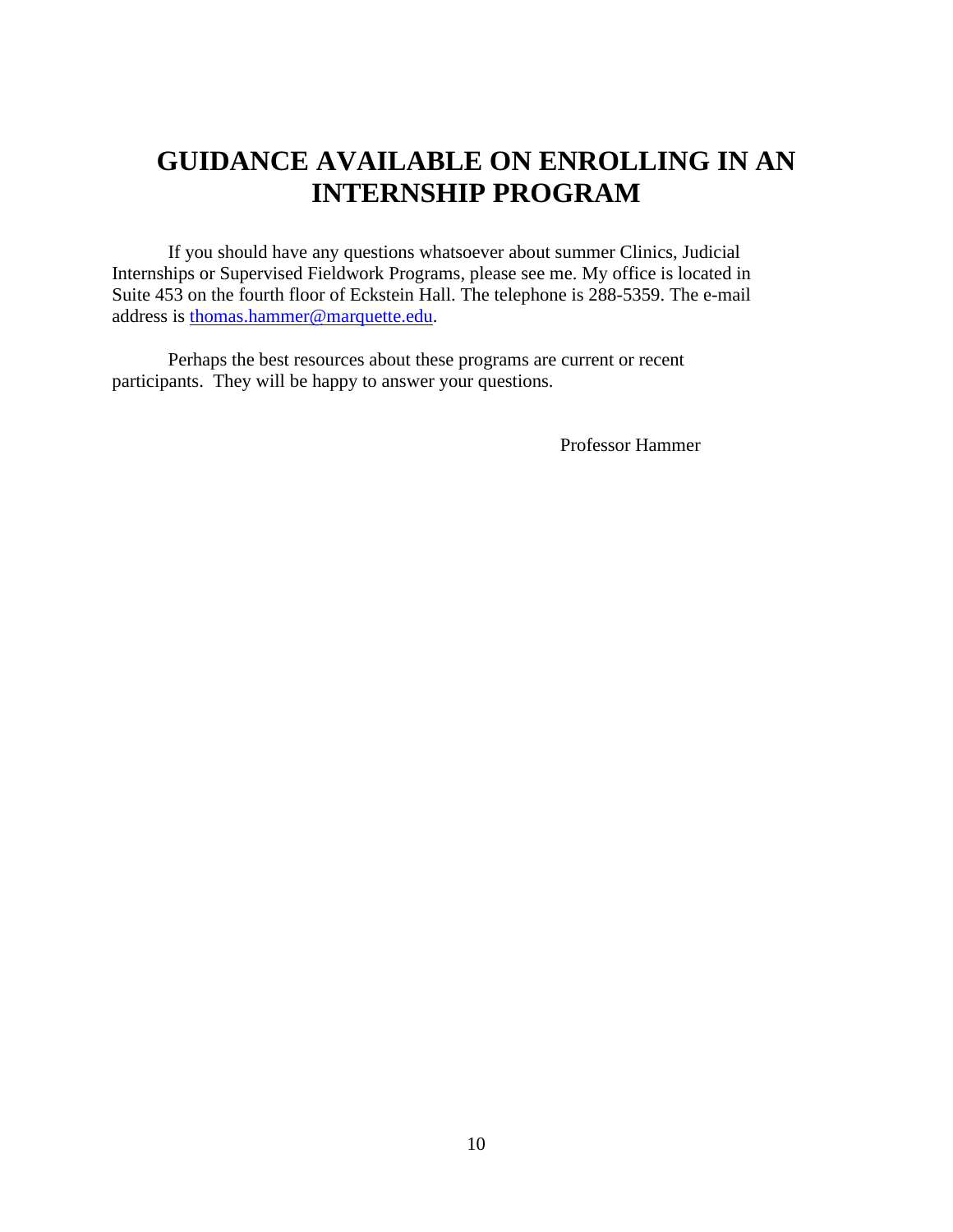# **LAW AND ENTREPRENEURSHIP CLINIC** (3 CREDITS)

## *EARLY APPLICATION BY MARCH 3, 2022 STRONGLY RECOMMENDED*

The Marquette Law and Entrepreneurship Clinic will operate as a full-service summer clinic during the 2022 summer session. Under the leadership of the clinic director, Professor Nathan Hammons, the clinic provides pro bono legal services to startup businesses and entrepreneurs in southeast Wisconsin with a focus on clients who lack access to the traditional legal marketplace. Students participate under the Wisconsin Student Practice Rule to counsel clients on transactional matters, such as business entity selection and formation, corporate governance, funding, business contracts, employment issues, licenses and permits, basic intellectual property matters, and real estate. The clinic is designed to advance Marquette University's mission of fostering personal and professional excellence, developing ethical and informed leaders, and service to others.

The clinic will operate for 9 weeks in the 2022 summer session commencing during the week of May 23, 2022. During the program students will meet with, interview, and provide transactional legal services to clients under the supervision of the clinic's director or local attorneys who are assisting the clinic. The clinic is physically located in offices at the Law School.

Students will also meet in person each week in a classroom setting at a time to be determined in consultation with the participants. During that time, they will receive practical skills training and instruction in substantive legal areas. Topics will include client interviewing and counseling, document drafting, business negotiations, governmental filings, legal research and writing, issue spotting, client risk management, and law practice management. Students will also engage in "case rounds" (discussions about active client matters).

Credits: 3 Time Commitment: 120 hours (not including the classroom component), spread over the course of 9 weeks Graded: Satisfactory/Unsatisfactory Prerequisite: Business Associations Prerequisite or Summer Term Co-Requisite: Law Governing Lawyers

**LEC Clinic Note # 1: The clinic will strongly prefer students who have completed at least one course (in addition to Business Associations) in an applicable substantive area (***e.g***., business planning, commercial law, contract drafting, corporate finance, employment law, federal taxation, intellectual property, real estate law, or securities regulation).**

**LEC Clinic Note # 2: Students who participate in the summer LEC clinic are not eligible to participate in the LEC clinic that will operate during the 2022-2023 academic year.**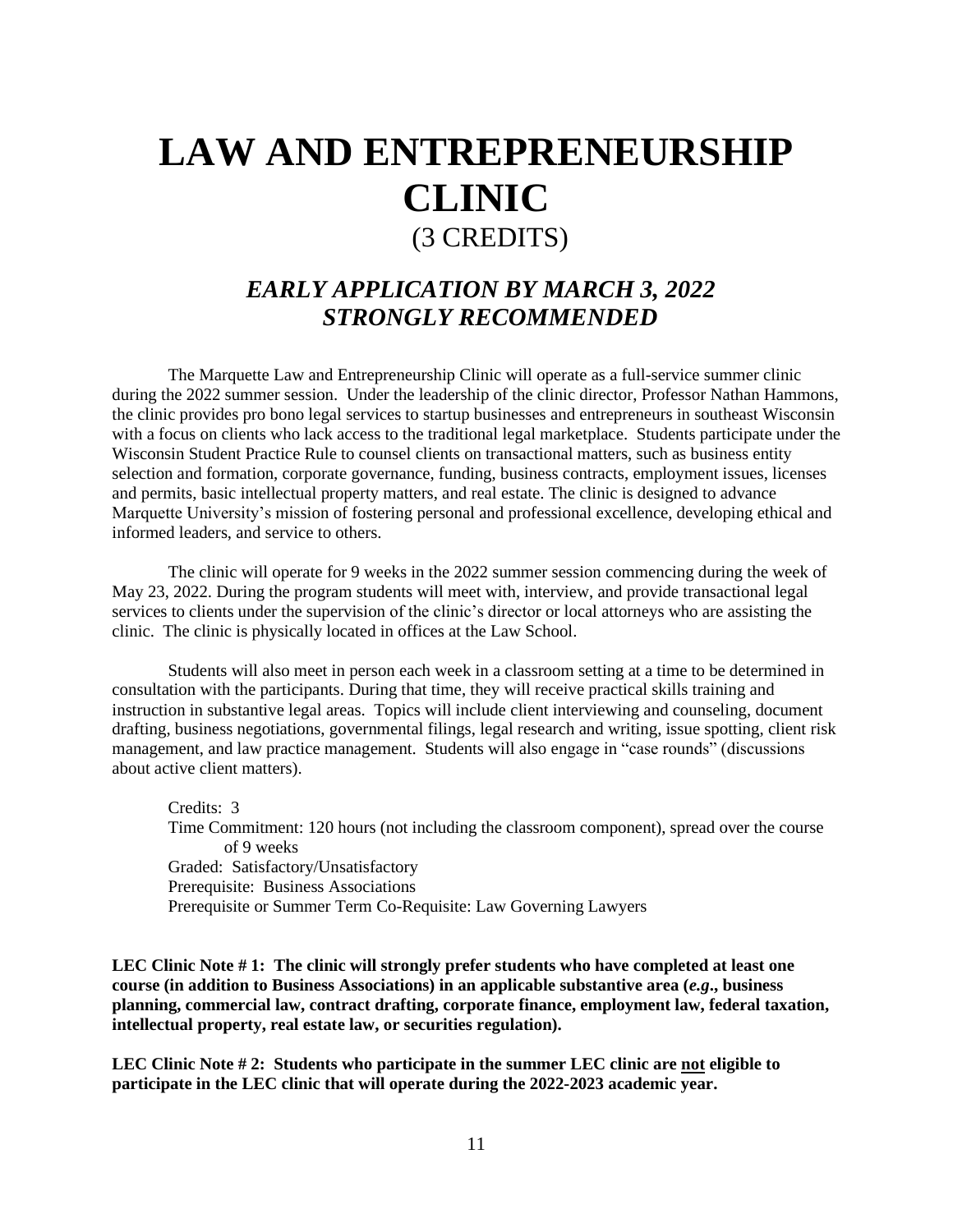# **MEDIATION CLINIC** (2 CREDITS)

## *EARLY APPLICATION BY MARCH 3, 2022 STRONGLY RECOMMENDED*

In the Small Claims Pro Se Litigant Mediation Clinic, second and third year law students mediate actual civil cases in the Milwaukee County Circuit Court Small Claims Division. Under the supervision of an experienced mediator, students serve as third party neutrals in real cases in which the parties are not represented by counsel. The Clinic meets from 9:00 a.m. to 1:00 p.m. on Mondays from May 23, 2022 through August 1, 2022. It does not meet on May 30 (Memorial Day) or on the Fourth of July. During this time of COVID-19, the mediations are being conducted remotely and it is anticipated that this medium will continue to be used throughout the summer. All students in the Clinic must participate in a weekend of mediation training at the beginning of the internship on dates to be announced by Clinic Director Natalie Fleury.

The mediation clinical experience gives students the opportunity to develop listening and problem-solving skills as well as the opportunity to work directly with persons facing a variety of legal, social, and economic problems. The clinic is designed to advance Marquette University's Jesuit mission of service to those in need by assisting small claims litigants who are struggling without professional representation in court.

#### The **learning objectives** of the Mediation Clinic include:

- o Understanding the dynamics that lead to conflicts;
- o Understanding alternative dispute resolution (ADR) processes;
- o Understanding how ADR processes work in the court system;
- o Understanding one's own conflict style and listening style;
- o Developing enhanced communication and active listening skills;
- o Facilitating negotiations and building advanced negotiation skills;
- o Developing and implementing problem-solving strategies;
- o Working directly with pro se litigants to resolve conflicts.

#### Enrollment is limited to students who have completed 28 credits.

Prerequisites: None. Graded: Satisfactory/Unsatisfactory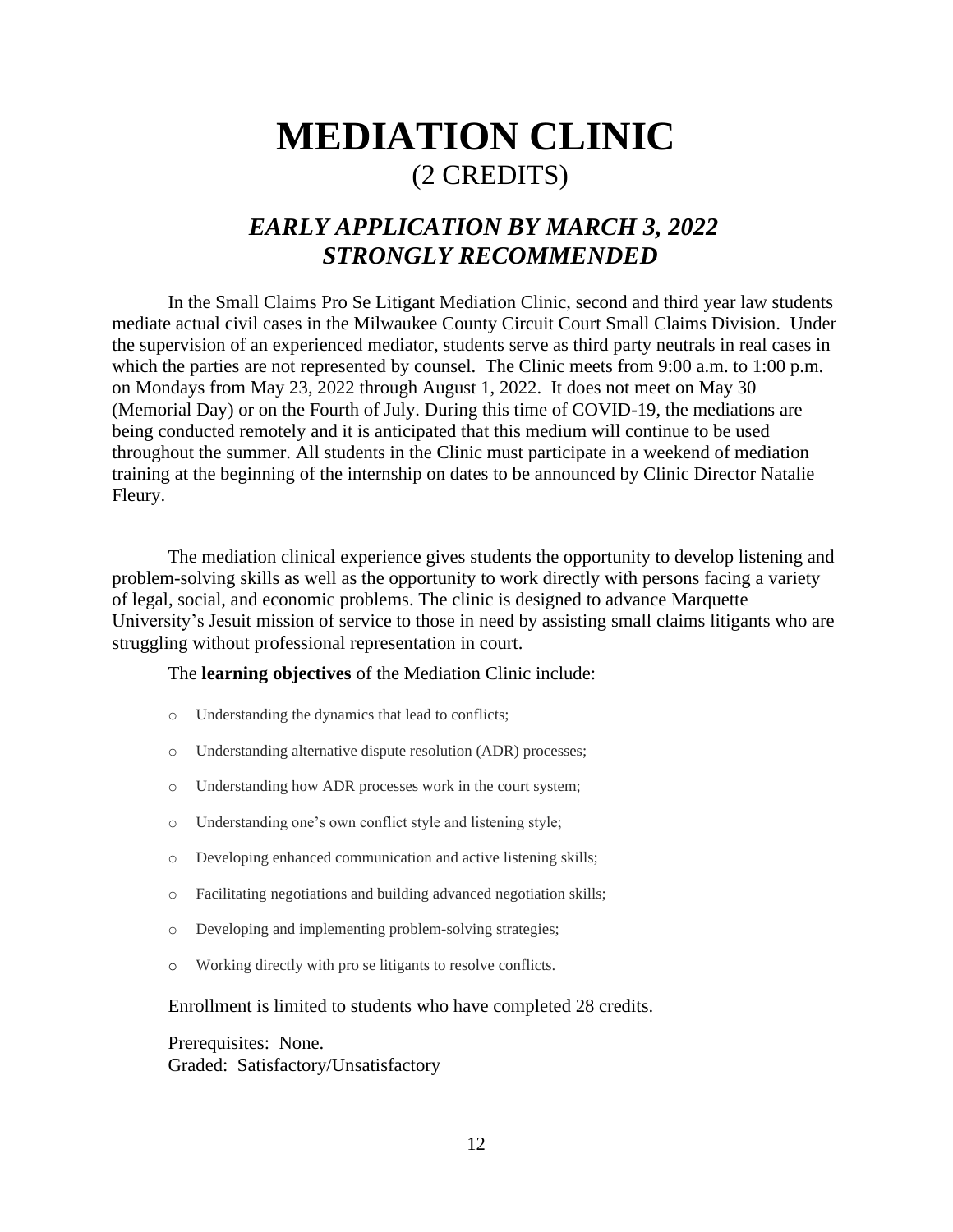# **PROSECUTOR CLINIC, PUBLIC DEFENDER CLINIC AND UNEMPLOYMENT COMPENSATION CLINIC**

The Prosecutor Clinic, Public Defender Clinic, and the Unemployment Compensation Clinic do not operate during the summer session. They will resume operations during the 2022 fall semester.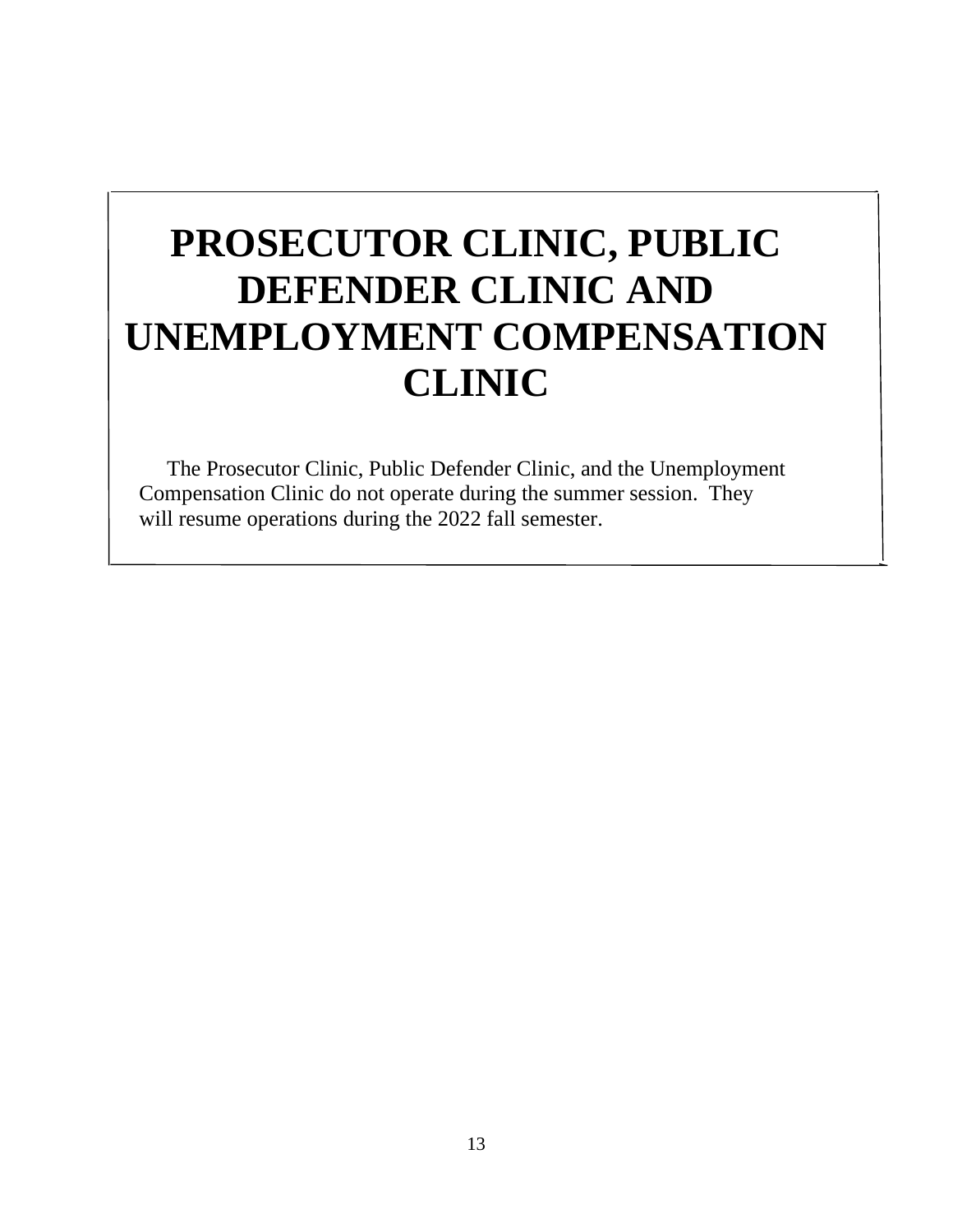# **JUDICIAL INTERNSHIP PROGRAMS**

Judicial Internship programs are grouped into two categories: Appellate Courts and Trial Courts. Each of these popular programs offers students an opportunity to participate in the work of the judiciary through assignment to a specific appellate or trial court chambers. For those who might consider clerking after graduation, this is an opportunity to get a glimpse at what clerking entails; this is especially true in the appellate court programs and in the federal trial court programs. For others, the chance to be a working member of a court staff and to observe firsthand the business of judging can be an invaluable educational experience that helps prepare them to function effectively in the courts as practicing lawyers.

**There is a classroom component to the judicial internship programs that will meet several times during the summer to cover material relevant to the work of judicial interns. These meetings will be scheduled once participating students have been identified. The meetings will not overlap with any regularly scheduled summer session classes.**

A student may participate in both the Appellate Courts program and the Trial Courts program, though not at the same time.

## *EDUCATIONAL OBJECTIVES OF THE JUDICIAL INTERNSHIP PROGRAM*

While the experience of each judicial intern will vary depending upon the type of court in which the student works and the judge/justice to whom the student is assigned, the Judicial Internship Program is intended to afford each of its participants the following educational opportunities:

- Exposure to new substantive areas of the law (or exposure to familiar areas of substantive law but at a more sophisticated level)
- An understanding of the court system in which the student works and the procedures utilized to advance cases through that system
- An immersion in the law of procedure (civil, criminal or appellate)
- Refinement of legal research skills
- Enhancement of legal writing skills
- Exposure to the process of judicial decision-making and an understanding of those attributes of effective lawyering that materially advance the position of litigants before the court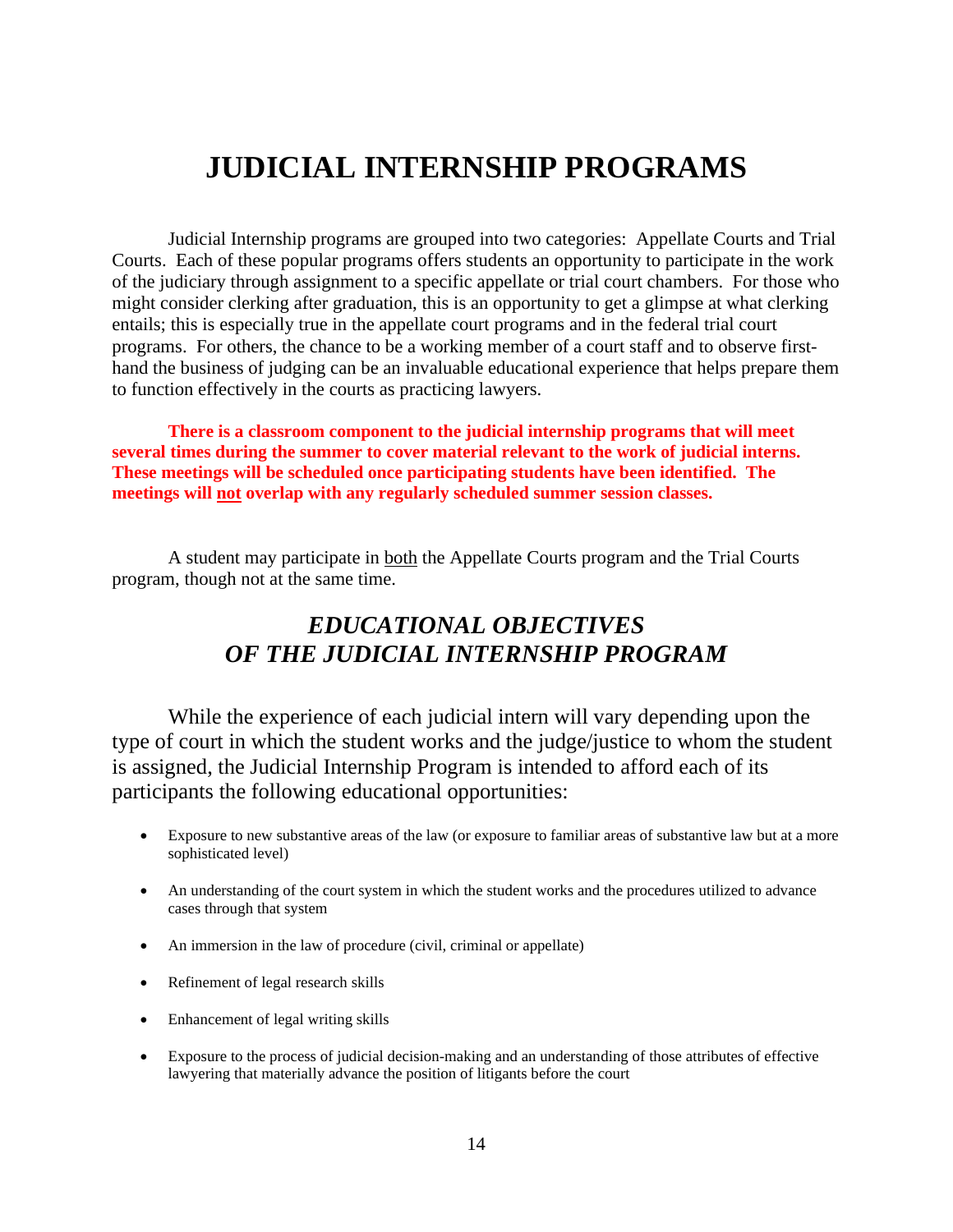# *JUDICIAL INTERNSHIP: APPELLATE COURTS* (2 credits)

## *EARLY APPLICATION BY MARCH 3, 2022 STRONGLY RECOMMENDED*

For the 2022 summer session appellate internships are available with several Justices of the Wisconsin Supreme Court and with the judges of District I (Milwaukee) and District II (Waukesha) of the Wisconsin Court of Appeals.

> Credits: 2 Duration of Internship: One Semester Time Commitment: 120 Hours (including time spent in the class meetings) Grade: Satisfactory/Unsatisfactory Prerequisite: Civil Procedure Limited to students who have completed 28 credits.

## **Special Notes on Appellate Court Placements**

 (a) **Wisconsin Supreme Court.** The summer session of the Judicial Internship at the Wisconsin Supreme Court spans two phases of the Court's annual schedule. During the early weeks of the summer session the interns may assist the Justices and their law clerks in the substantial work of completing the Court's written decisions that will be released before (or shortly after) the term of the Court concludes at the end of June. Once work on the opinions for the concluding term is finished, the interns refocus their attention to helping the Justices prepare for oral arguments that will take place when a new term of the Court begins in August; the interns in this phase of their internship typically research and write bench memoranda for their assigned Justices. Supervisory feedback is received primarily from the assigned justice's law clerk. **Notes: (1) As we continue to emerge from the pandemic but are without certainty as to its future, this internship looks like it will have both in-person components (involving periodic travel to Madison no more than once per week) and remote components with the exact mixture of those components established by each Justice's Chambers. (2) A student participating in the Wisconsin Supreme Court judicial internship may not simultaneously be employed in a law-related position. (3) Because much of the student work in this program may be done remotely, several part-time students have successfully participated in the Supreme Court Judicial Internship.**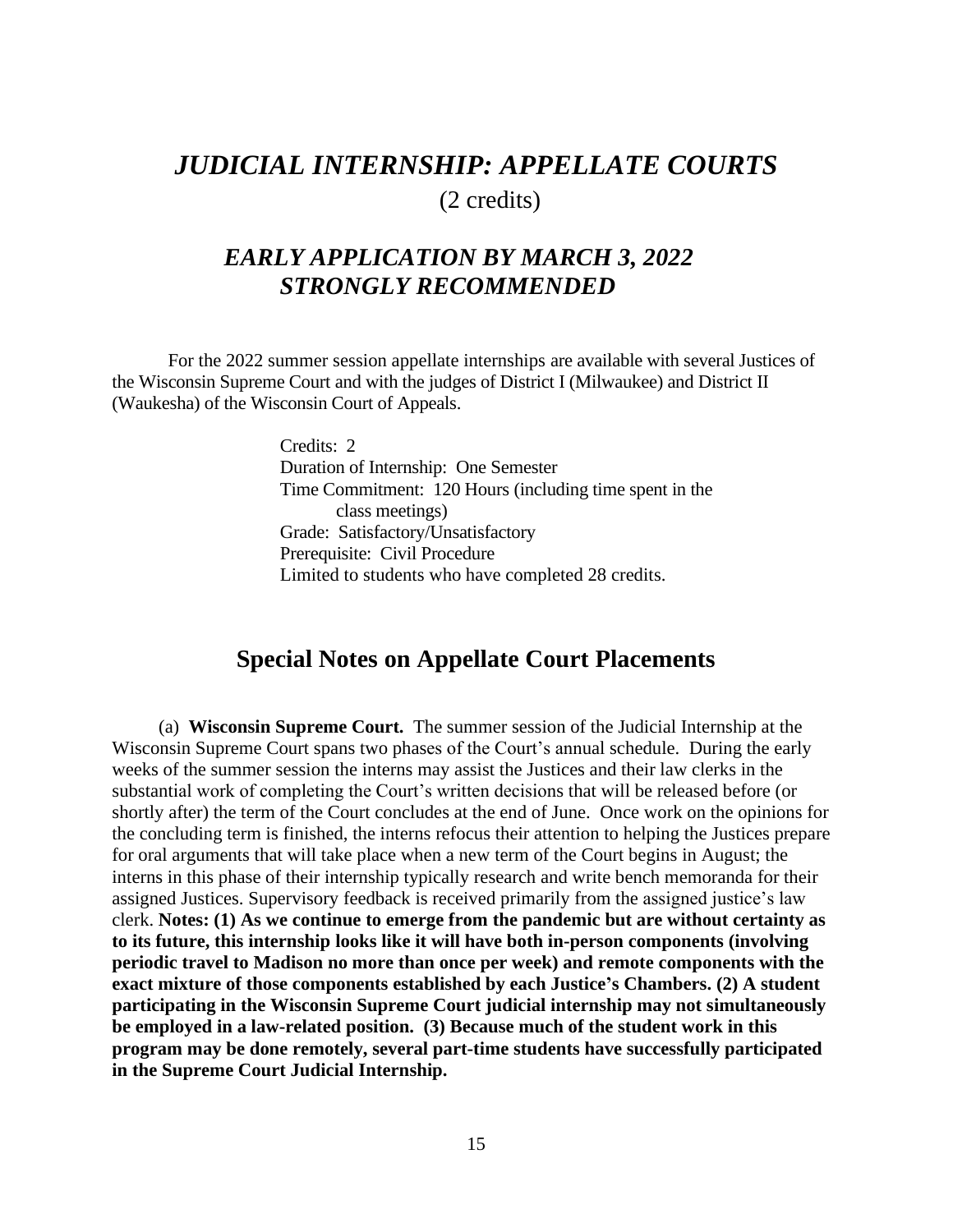(b) **Wisconsin Court of Appeals.** This internship is principally a legal analysis and writing experience, as students generally work on draft opinions for the judges, although other research assignments and technical work on the court's opinions may be given. As in the supreme court internships, the intern's principal contact is the judge's law clerk. Placements are available with District I and District II of the court. District I is located in the Plaza East office tower at 330 East Kilbourn Avenue in downtown Milwaukee; District II is located just off interstate highway I-94 in Waukesha County. As we continue to emerge from the pandemic but are without certainty as to its future, this internship looks like it will have both in-person components and remote components with the exact mixture of those components established by each Judge's Chambers.

## **JUDICIAL INTERNSHIP: TRIAL COURTS**

 $(2 \text{ credits}^3)$ 

In the 2022 summer semester edition of the Judicial Internship: Trial Courts program, students will intern with a United States District Judge, a United States Bankruptcy Judge, or a Milwaukee County Circuit Court Judge assigned to hear felony cases or juvenile cases. Most of these internships are presently in-person experiences, though of course that is subject to change if pandemic conditions so require.

> Credits: 2 (except that 3 credits are allocated to the internship at the Chambers of U.S. District Judge Conley in Madison) Duration of Internship: One Semester Time Commitment: 120 Hours (including time spent in the class meetings), except that 180 hours are required for the 3-credit internship at Judge Conley's Chambers Grade: Satisfactory/Unsatisfactory Limited to students who have completed 28 credits Prerequisites for specific trial court placements are noted on the application form.

#### **Special Notes on Trial Court Placements**

**United States District Courts.** For the 2022 summer term, federal trial court placements will be available with United States District Judges for the Eastern District of Wisconsin with chambers either in Milwaukee or, in the case of Judge William Griesbach, in Green Bay. A summer internship will also be available with Judge William M. Conley who presides in the

<sup>3</sup> Three credits are allocated to the judicial internship at the Chambers of U.S. District Judge William Conley who sits in Madison. Two credits are allocated to all other trial court judicial internships.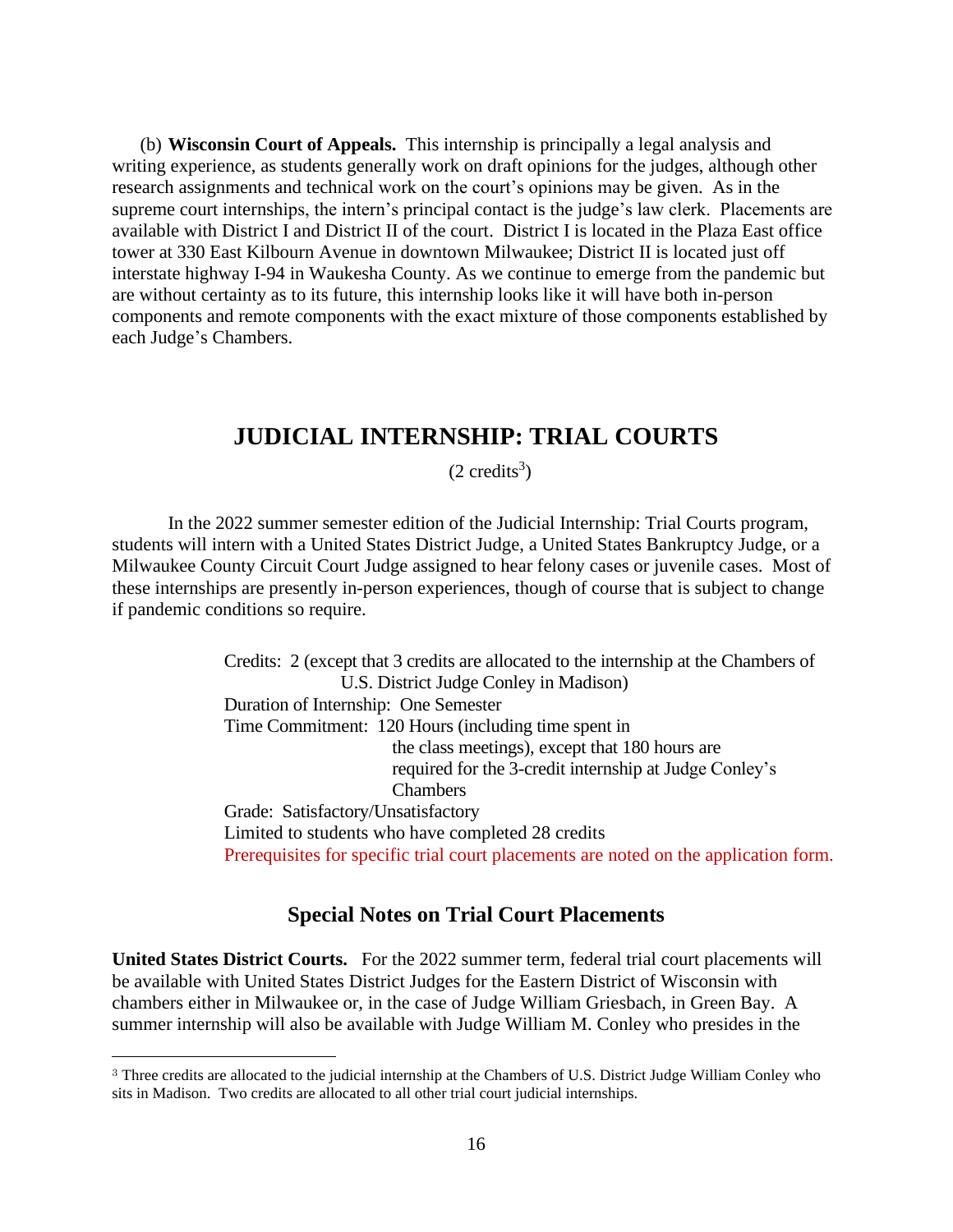Western District of Wisconsin (Chambers in Madison). **Note: A student participating in a United States District Court internship may not simultaneously be employed in a lawrelated position.** 

> **Special note regarding the placement with Judge Conley in Madison:** Interns for Judge Conley earn 3 academic credits. The time commitment is 180 hours spread over the course of at least 8 weeks. If Judge Conley's Chambers are open for in-person reporting, the intern will typically be expected to report in person at least twice per week.

**Special note regarding the placement with Judge Griesbach**

**in Green Bay:** Though judicial interns in this program will need to meet periodically (typically once per week) with the judge and his staff in Green Bay, the research and writing assignments that are a major component of this internship can be done locally. Judge Griesbach is generous in spending time with the students when they are in Green Bay and he is very accommodating with respect to the travel aspects of this internship.

Internships with the federal trial courts are principally research and writing experiences. Students work on opinions and orders and they perform such other research as may requested by the judge and the judge's clerks. They also observe proceedings in the courtroom when the judge is on the bench and proceedings in chambers when invited to do so. This internship is an excellent introduction to the workings of the federal district courts.

**United States Bankruptcy Court.** In this program students attend courtroom hearings, chambers proceedings, and Sec. 341 hearings before the U.S. Trustee. They also perform such research and writing on issues in bankruptcy law as may assigned by the court. This internship is particularly useful for those with an interest in creditor-debtor law. **Note: A student participating in this federal judicial internship may not simultaneously be employed in a law-related position.**

#### **SPECIAL NOTE ON TRIAL COURT JUDICIAL INTERNSHIPS IN THE MILWAUKEE COUNTY CIRCUIT COURTS**

The Law School's expansive set of judicial internships with the Circuit Court of Milwaukee County was suspended at the start of the 2020 summer session due to the COVID-19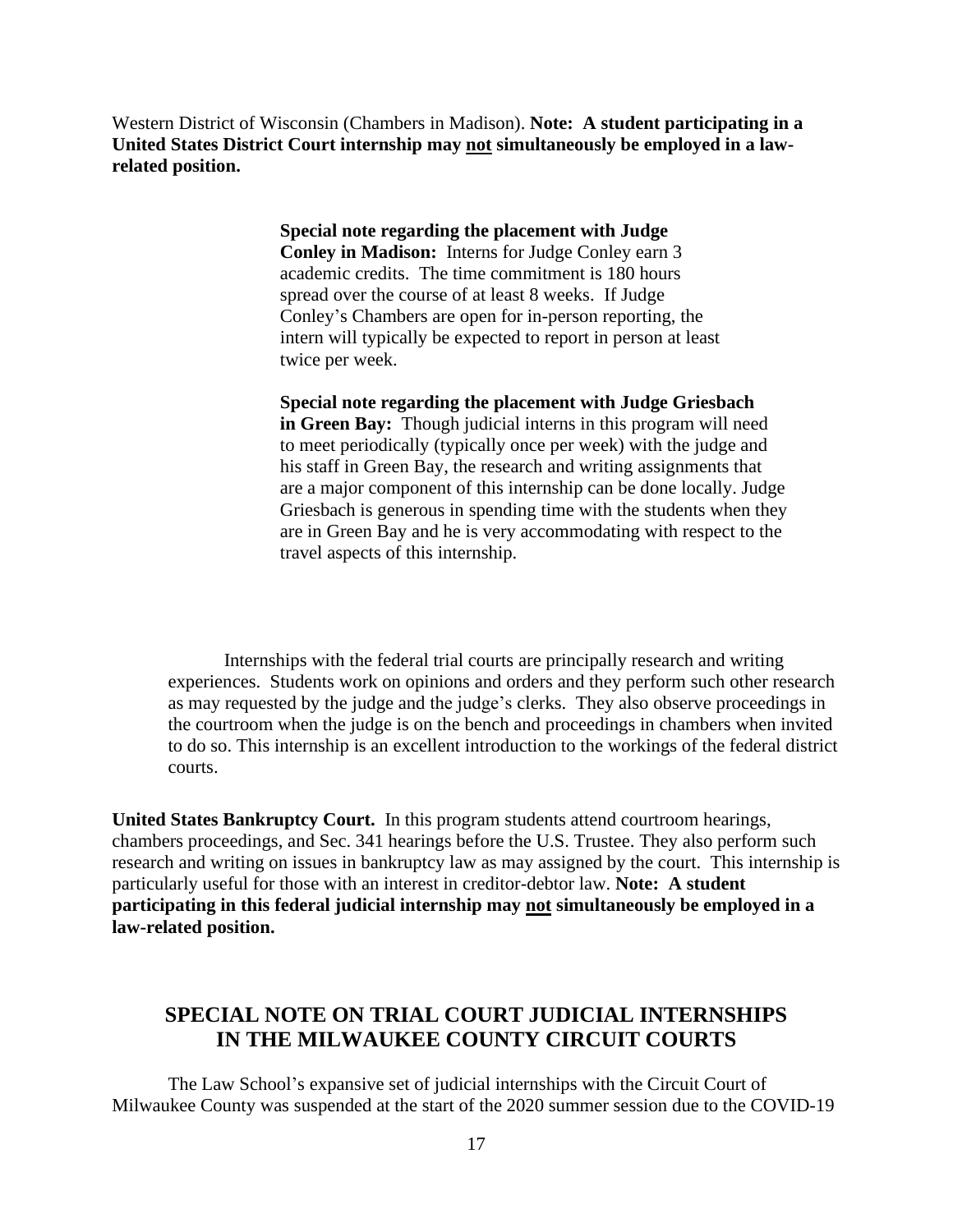pandemic. In the 2022 summer semester the Circuit Court program will be partially re-opened with placements available in the Felony Division (including the Homicide/Sexual Assault Courts) and in the Children's Division (with the judges who hear juvenile delinquency cases and cases involving abused or neglected children). These courts are now operating in person and have resumed doing trials on a regular basis. **Note: A judicial internship in the Felony Division may be particularly attractive to those who intend to apply for placement in the Prosecutor Clinic and in the Public Defender Clinic for the 2022-23 academic year; these positions offer a great way to transition into the Milwaukee criminal justice system.**

Milwaukee County Circuit Court internships are not principally legal analysis and legal writing experiences, but rather are opportunities to develop litigation skills by active observation of proceedings in the courtroom and judge's chambers. The judges who participate in this program are generous in spending time with their interns to discuss the matters on the court's docket and the proceedings observed by the students, such as motion hearings, pretrial conferences, trials to the court or jury, *etc.* Some research and writing may be involved depending upon the needs of the judges.

*Scheduling Note for Circuit Court Internships:* Circuit Court internships are most valuable if a student is available to be at the court in 2-3 hour blocks of time. This allows for meaningful opportunities to observe court proceedings and those that occur in chambers. Circuit courts tend to have busier and more interesting calendars in the early part of the week; in many branches the Friday calendar can be somewhat light. Thus, **Fridays should ordinarily be avoided.** The circuit courts typically are out of session each day from 12:00 noon to 1:30 p.m. for lunch.

It is anticipated that in future semesters the Judicial Internship in other divisions of the Milwaukee County Circuit Court will reopen once proceedings in these courts are regularly conducted in person.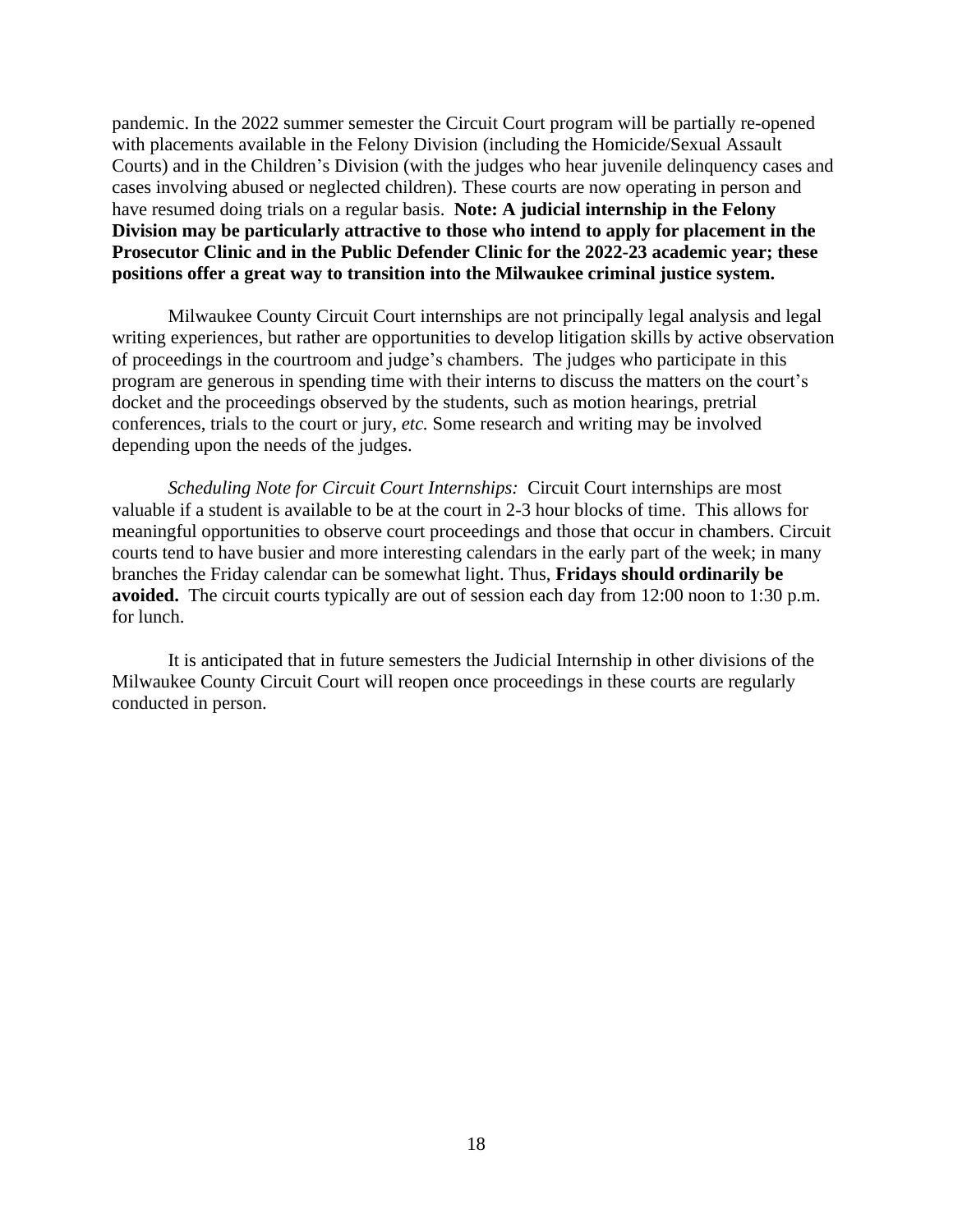# **SUPERVISED FIELDWORK PROGRAMS (2 credits unless noted otherwise)**

## *EARLY APPLICATION BY MARCH 3, 2022 STRONGLY RECOMMENDED*

The Supervised Fieldwork Program was established by action of the Law School faculty in January, 1986. It is designed to offer students an opportunity for experiential learning in a wide variety of governmental agencies and in public interest organizations that provide legal services to those who are poor, marginalized, or otherwise underrepresented in society. Students work under guidance from agency lawyers and under the general supervision of faculty members. The program is designed to provide practical learning experiences in virtually every area of law practice.

In contemporary legal education there is a significant emphasis on what is known as *experiential learning.* The legal profession expects that law school graduates will have already made substantial progress in the acquisition of critical lawyering skills. At Marquette, the opportunity for skills development occurs in multiple venues. One of those venues is the workshop curriculum. Another is the Supervised Fieldwork Program. In Supervised Fieldwork there are abundant opportunities (depending upon the particular program) for the acquisition of such critical skills as interviewing and counseling, fact investigation and analysis, problem solving, written and oral communication, dispute resolution, litigation advocacy, time and project management, legal research, *etc.* Importantly, the Supervised Fieldwork intern develops these skills in authentic settings: they are working on real cases involving real people under the direct supervision of practicing lawyers.

## *LEARNING OBJECTIVES OF THE SUPERVISED FIELDWORK PROGRAM*

While the experience of each Supervised Fieldwork Program intern will vary depending upon the nature of his/her placement, it is nonetheless possible to articulate the following statement of educational objectives that are generally applicable in every internship setting. It is anticipated that each intern will have the opportunity for:

• Exposure to new substantive areas of the law (or exposure to familiar areas of substantive law but at a more sophisticated level)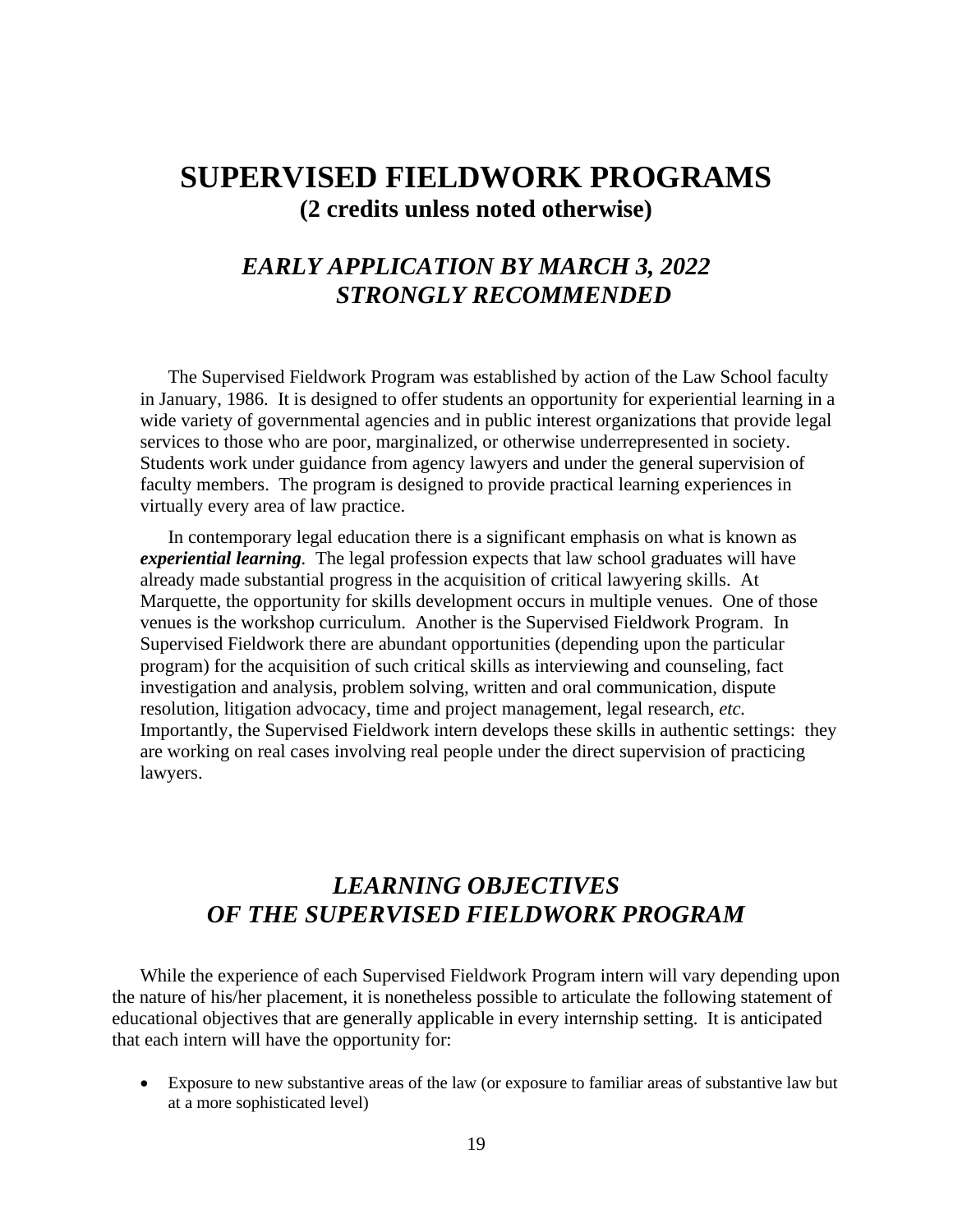- An immersion in the law of procedure and in the legal and organizational processes employed by the agency to accomplish its work
- The acquisition of specific lawyering skills that are relevant to the particular internship and which are articulated at the outset and measured throughout the internship
- The development of the habit of reflection and continuous self-assessment of the intern's professional growth
- The acquisition of time management and planning skills
- The assessment of one's ability to work effectively in the legal profession and the development of one's confidence in his/her ability to do so
- The identification of ethical issues that arise in the internship setting and the methods for resolving those issues

#### **General Requirements of the Supervised Fieldwork Program**

Credits: 2 (unless noted otherwise) Duration of Internship: One Semester Time Commitment: 120 hours for 2-credit internships; 180 hours for 3 credit internships; 240 hours for 4-credit internships Grade: Satisfactory/Unsatisfactory Limited to students who have completed 28 credits Other prerequisites/co-requisites are catalogued below in the "Special Notes" section.

**NOTE:** There is no weekly classroom component in the Supervised Fieldwork Program. Instead, students must be available for a few prescheduled group meetings which occur throughout the summer. The meetings will not overlap with any regularly scheduled summer session classes.

### Special Notes on Supervised Fieldwork Program Placements

**AIDS Resource Center.** The AIDS Resource Center, officially known as Vivent Health, is the largest AIDS resource provider in the State of Wisconsin. The ARCW has several different locations across the state, but the largest office is located in downtown Milwaukee. In addition to legal services, ARCW provides numerous other services including medical care, dental care, mental health care, social services, housing services, *etc*. Website: [https://viventhealth.org.](https://viventhealth.org/)

In this internship students assist staff lawyers in a variety of legal matters, including advance directives, discrimination in employment, housing and public accommodations, social security disability, insurance, guardianships, evictions and bankruptcies. Principal activities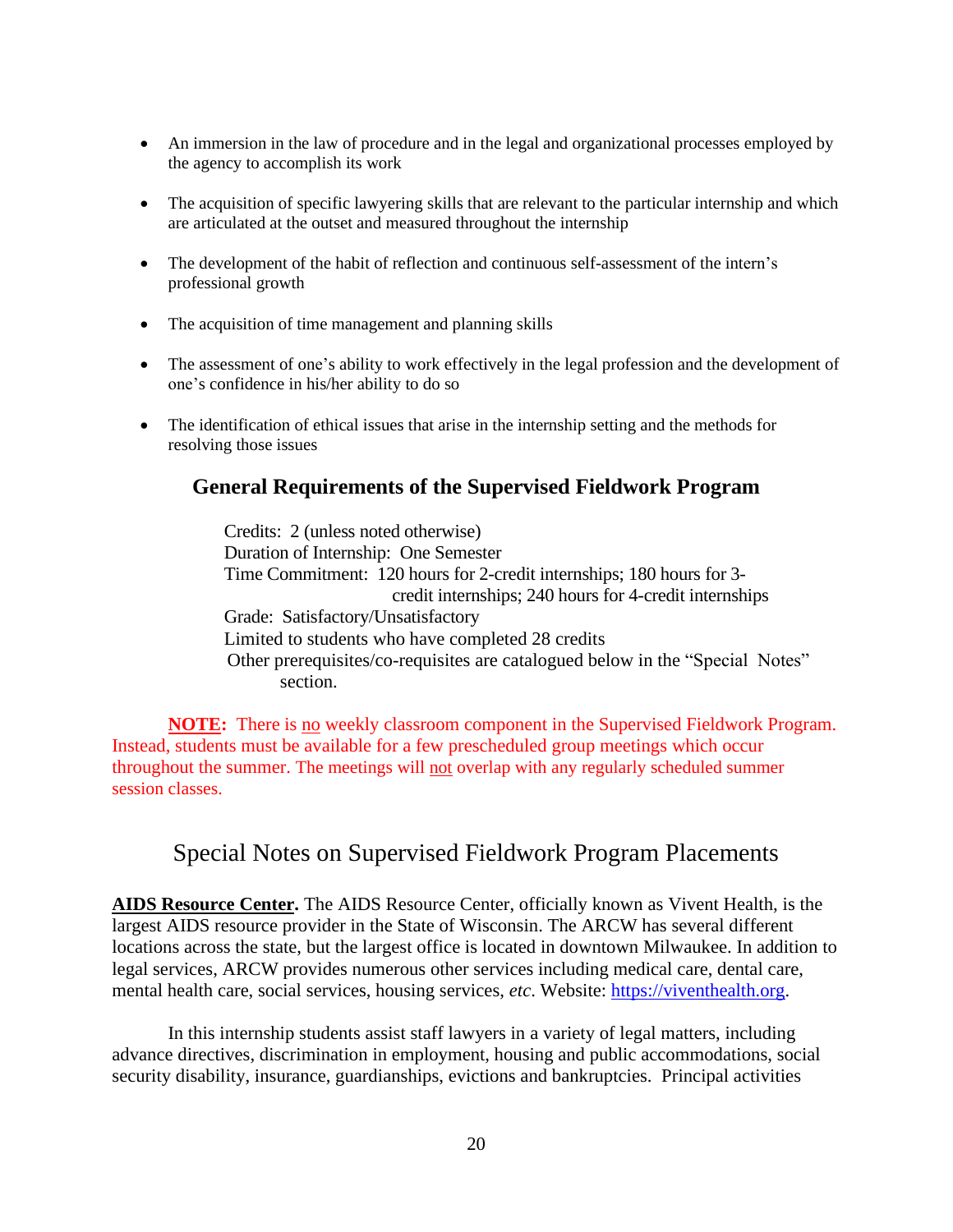include interviewing clients, conducting legal research, document drafting, *etc*. *Prerequisite: Civil Procedure.*

**Blood Center of Wisconsin Office of Corporate Counsel.** For more than 65 years, the Blood Center of Wisconsin [\(www.bcw.edu\)](http://www.bcw.edu/) (now formally known as Versiti Blood Center of Wisconsin) has advanced patient care and scientific understanding. It has helped provide a safe supply of blood to hospitals and saved and enhanced lives through blood drives and the Wisconsin Donor Network and Wisconsin Tissue Bank. Its Diagnostic Laboratories help doctors detect rare diseases and the Blood Research Institute is continually discovering innovative new diagnosis methods, treatments and cures. It is part of the Versiti consortium.

This internship is under the direct supervision of the Executive Vice-President and Corporate Compliance Officer of the Blood Center of Wisconsin, whose office is located just two blocks west of the Marquette campus at 638 North 18<sup>th</sup> Street. Though the work of the Blood Center is medical in nature, this is **not** a health law internship. Rather, it is a **corporate counsel internship** providing interns a first-hand experience in the work of in-house counsel. Thus, the students will have an opportunity to work on such matters as contract management (including review, negotiation, execution and implementation of contracts), corporate governance, internal and external audit activities, mergers and acquisitions, regulatory compliance, *etc. Prerequisite:* Contracts. *Preferred but not required:* Business Associations and Contract Drafting.

**Catholic Charities Legal Services for Immigrants**. Catholic Charities is a nonprofit organization operating under the auspices of the Archdiocese of Milwaukee. The agency provides family-based immigration services, represents clients in removal proceedings, assists clients apply for asylum, helps victims of domestic violence obtain permanent residence under the Violence Against Women Act, and helps victims of crime to apply for "U" visas. Under the supervision of agency lawyers, the interns interview clients, assist in the preparation of relevant documents, research legal issues pertinent to immigration law, and perform such other caserelated tasks as may be necessary. Some may attend or assist at immigration hearings. Though not required, knowledge of Spanish can be useful in this internship. *Prerequisite: Immigration Law preferred but not required. Catholic Charities lawyers will provide instruction on the aspects of immigration law relevant to this internship.*

Scheduling Note for Catholic Charities: The agency provides free consults throughout the day on Wednesday; many of these consults lead to intakes of new cases for the organization. Wednesdays are thus good days to be present in the office.

**Centro Legal.** Centro Legal is a nonprofit organization located on the south side of Milwaukee that provides low-cost legal services to low-income residents. At the present time the focus of the agency's work is upon family law litigation (representing victims of domestic violence in such proceedings as divorce, child custody and placement, *etc.*) and the defense of misdemeanor criminal cases. For the 2022 summer semester it is expected that the emphasis will be upon family law litigation. However, if a student is interested in working on the defense of misdemeanor cases, there should be opportunities for this kind of legal work as well. Students will be certified under the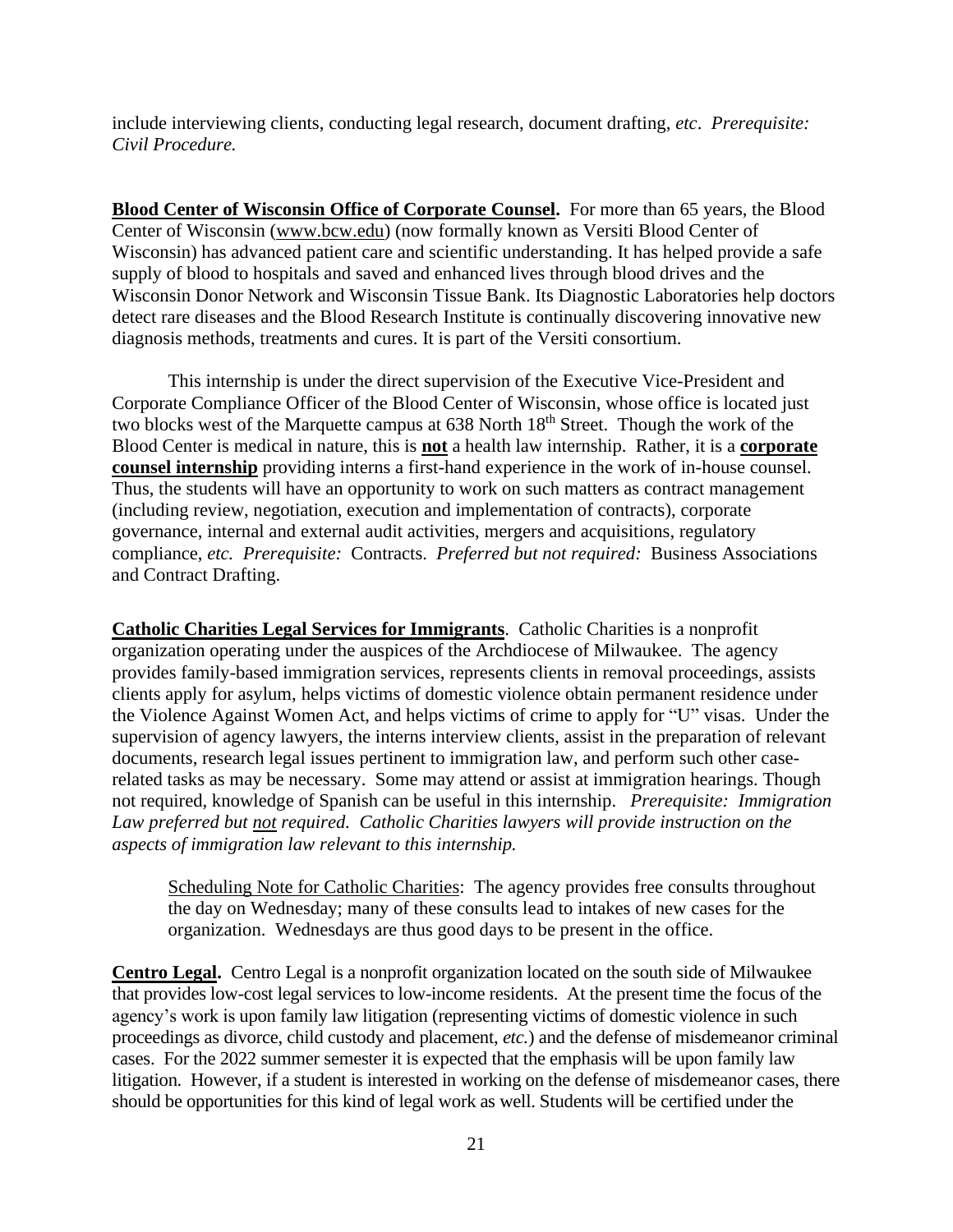Wisconsin Student Practice Rule so that they may make on-the-record appearances in court on behalf of their clients. The majority of Centro Legal's clients are English speaking; knowledge of Spanish is not required. *Prerequisite: Any family law coursework is preferred but not required. For those with an interest in defending misdemeanor cases, Criminal Process is a prerequisite.*

**Disability Rights Wisconsin.** Disability Rights Wisconsin is a private nonprofit organization that was founded in 1977. Designated by the Governor to ensure the rights of all state citizens with disabilities through individual advocacy and system change, DRW is part of a national system of federally mandated independent disability agencies. Disability Rights Wisconsin serves people of all ages, including people with developmental disabilities, people with mental illness, people with physical or sensory disabilities, and people with traumatic brain injury.

In this internship students assist agency lawyers with research, drafting pleadings, fair hearings, investigations, court actions, client interviews, policy and legislative advocacy, *etc.* They are typically assigned to one of two teams of lawyers: the Community and Institutions team (Medicaid and Family Care benefits, abuse and neglect in institutions, guardianships and protective placements, mental health advocacy, *etc*.) or the Schools and Civil Rights team (special education, employment discrimination, reasonable accommodations, *etc.*) *Prerequisites: None.*

Scheduling Note for Disability Rights Wisconsin: Agency staff members meet on Monday afternoons for their weekly strategy sessions. This is a great time for interns to be present.

**Fond du Lac County District Attorney's Office.** This is a Student Practice Rule clinical placement for those interested in acquiring courtroom experience in the context of a state prosecutor's office. The office is located in Fond du Lac, Wisconsin (about 60 miles north of Milwaukee). Students will assist the Assistant District Attorneys in the various phases of a criminal case from charging to sentencing. Once certified under the Wisconsin Student Practice Rule the students will have the opportunity to develop courtroom advocacy skills by appearing on the record in a variety of court proceedings. *Prerequisites: Criminal Process and Evidence.* 

**Scheduling Note for Fond du Lac DA:** Fridays should be avoided.

**Internal Revenue Service.** This internship is actually with the Office of Chief Counsel for the United States Department of the Treasury. Student interns typically assist attorneys assigned to the Milwaukee office with pretrial assignments involving research, drafting opinions and memoranda, and general tasks associated with preparing cases for trial before the United States Tax Court. If the Tax Court is sitting during the internship, the students may have an active role in presenting cases to the Court. Other duties include assisting attorneys with reviewing the merits of refund litigation, furnishing legal advice necessary to protect and collect tax claims of the United States (which may involve matters pertaining to bankruptcy, administrative summonses, liens, levies, decedents' estates, *etc*.), and perhaps evaluating potential criminal tax prosecutions. *Prerequisite: Federal Income Taxation.* **Scheduling Note for IRS Internship:** Morning and early afternoon internship hours are recommended.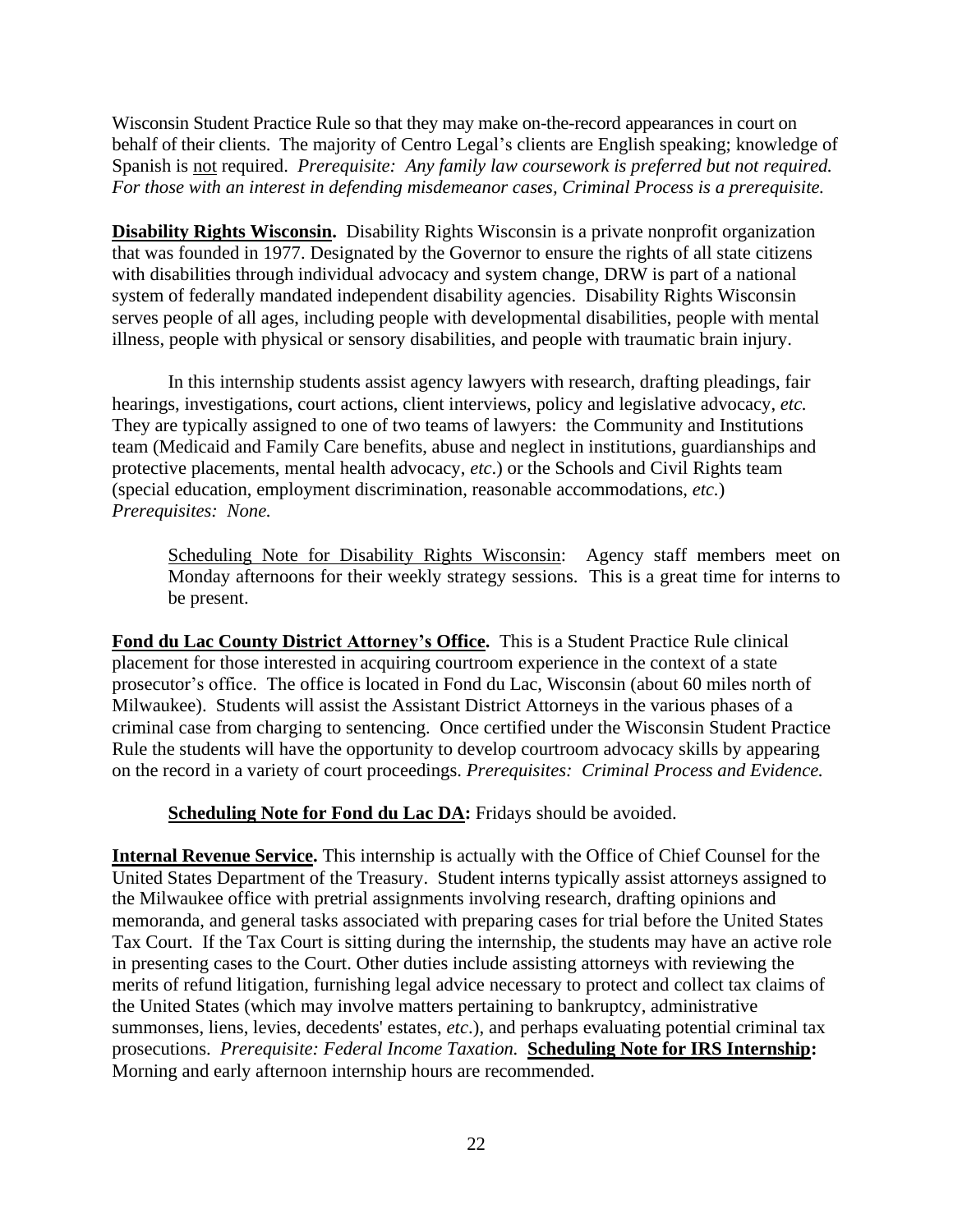**Kenosha County District Attorney's Office.** This is a Student Practice Rule clinical placement for those interested in acquiring courtroom experience in the context of a state prosecutor's office. The office is located in Kenosha, Wisconsin (about 30 miles south of Milwaukee). Students will assist the Assistant District Attorneys in the various phases of a criminal case from charging to sentencing. Once certified under the Wisconsin Student Practice Rule, the students will have the opportunity to develop courtroom advocacy skills by appearing on the record in a variety of court proceedings. *Prerequisites: Criminal Process and Evidence.* 

**Lagmann, Inc.** Lagmann, Inc. is a non-profit law firm offering low-income representation in felony and misdemeanor cases, family law, landlord-tenant matters, bankruptcies, adult guardianships, juvenile law, *etc.* In this diverse practice, the managing partner will attempt to assign interns to the types of cases that are of particular interest to them. *Prerequisites: None*. Limited to students who have completed the 1L curriculum for full-time students (a Student Practice Rule requirement).

**Legal Action of Wisconsin, Inc.:** Legal Action of Wisconsin, with offices located in downtown Milwaukee, provides legal representation in discreet practice areas to low-income individuals and others to whom access to the justice system might otherwise be denied. Priority practice areas at Legal Action include landlord-tenant law, eviction defense, support services for veterans who are homeless or facing homelessness, consumer law, elder rights (including representation of elderly crime victims and victims of abuse), public benefits law [including assistance to disabled offenders about to be released from prison in obtaining Social Security Supplemental Income (SSI) benefits and Social Security Disability Insurance (SSDI)], and assisting those with barriers to employment (*e.g.,* criminal convictions, driver's license problems, traffic tickets, *etc.)*  in removing those barriers.

Depending on agency requirements and intern interests, students may serve in a number Legal Action's actions priority practice areas or concentrate in one area. Their activities can include case investigation, legal research, interviewing clients and witnesses, providing assistance with regard to matters in litigation, attending court proceedings, and drafting documents/briefs for the courts. *Prerequisite for all Legal Action internships: Civil Procedure.*

#### **Informative Website: [www.legalaction.org](http://www.legalaction.org/)**

**Legal Aid Society of Milwaukee.** For over 100 years the Legal Aid Society of Milwaukee has furnished a wide variety of civil legal services to low-income clients in the Milwaukee area. At its downtown office agency lawyers represent clients in diverse practice areas, including landlord-tenant, consumer/predatory lending, fraudulent practices involving mortgages, elder law, health law (including SSI disability and Medicare/Medicaid matters), legal problems confronting the homeless, tax and bankruptcy*,* mental health commitments, and certain civil rights actions.

At its office in the Vel Phillips Juvenile Justice Center in Wauwatosa, Legal Aid lawyers serve as guardians ad litem for children who are abused or neglected. They function in this capacity in Children in Need of Protection or Services ("CHIPS") cases and in Termination of Parental Rights ("TPR") proceedings.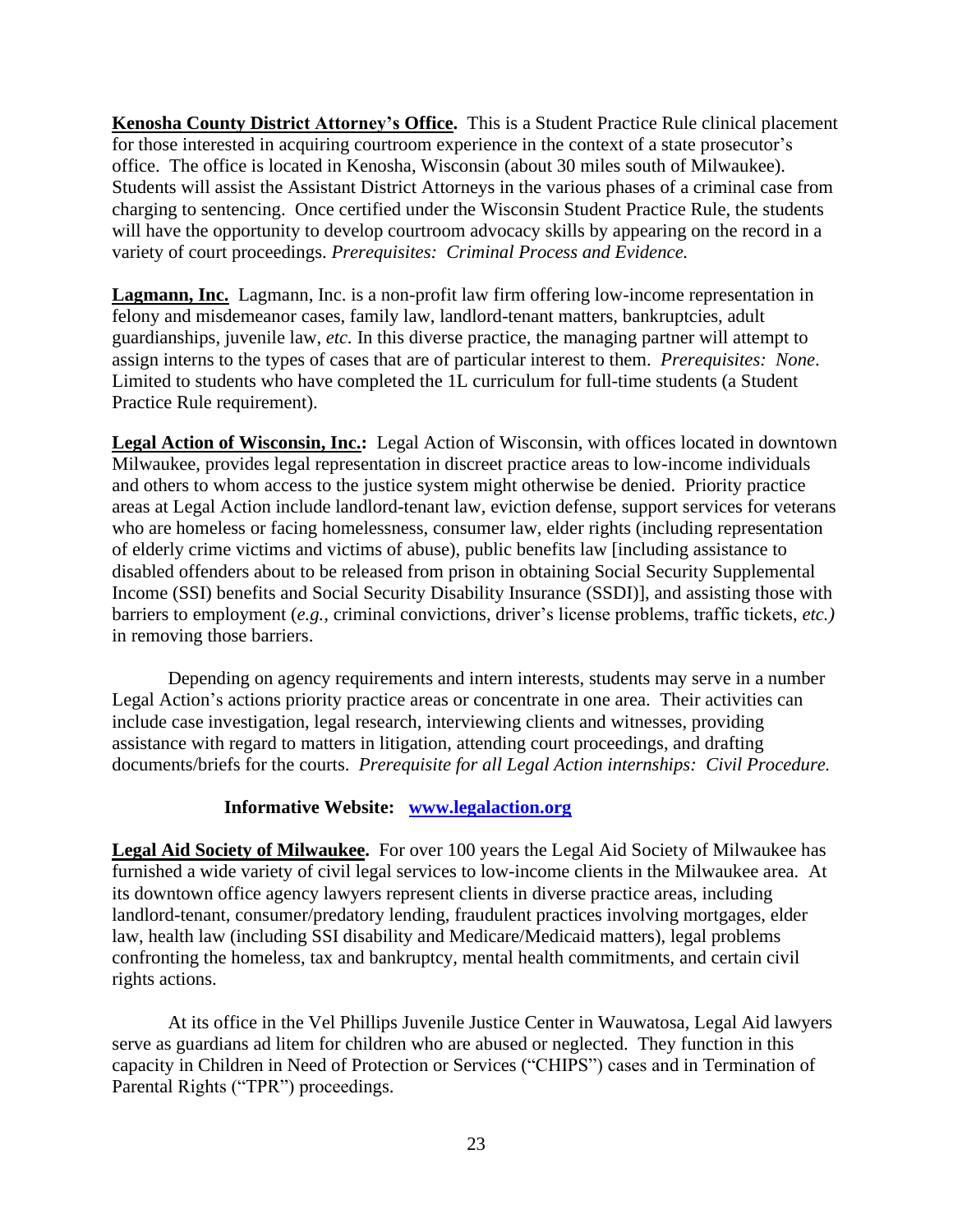Depending on agency requirements and intern interests, students may serve in a number of different service areas within LAS or concentrate in one area. Whether at the downtown office or at the Juvenile Justice Center, students assist Legal Aid Society lawyers in the full range of activities performed by those lawyers. Their activities can include case investigation, legal research, interviewing clients and witnesses, providing assistance with regard to matters in litigation, attending court proceedings, and drafting documents/briefs for both trial and appellate courts. *Prerequisite for all Legal Aid Society internships: Civil Procedure.*

#### **Informative Website: [https://lasmilwaukee.com](https://lasmilwaukee.com/)**

#### **Special Information about Legal Aid Society Internships:**

- 1. The application form allows students to apply for placement in one or more of Legal Aid's various divisions and to prioritize their preferences.
- 2. Interns on general assignment in the downtown office may have the opportunity to participate in client intake interviewing that typically occurs on Monday and Wednesday afternoons. This is a popular opportunity to work on interviewing skills and to become involved in client representation from the outset of the cases.
- 3. Interns assigned to the Guardian ad Litem Division at the Children's Court may have the opportunity to appear on the record in court once they are certified under the Wisconsin Student Practice Rule. Student Practice Rule licensing requires that the intern have already completed the 1L curriculum for full-time students. **Scheduling Note:** Fridays should be avoided in the Guardian ad Litem internship.

**Marquette University Office of General Counsel.** This is a **transactional in-house counsel** internship under the direction of the Associate General Counsel of Marquette University. It offers an opportunity for the development of practical lawyering skills associated with contract drafting, real estate transactions, leases, construction law, and other corporate duties. This internship may also include some intellectual property if the intern is interested in working on the commercial side of IP *(e.g.,* trademarks and licensing agreements). The General Counsel will attempt to align assignments to track the intern's specific transactional interests. *Prerequisite:*  Business Associations.

**Medical College of Wisconsin Office of General Counsel.** The Medical College of Wisconsin is an enormous institution with over 5,000 employees located in Wauwatosa, Wisconsin. The attorneys in the Office of General Counsel provide a wide range of legal services to the College touching on multiple areas of legal practice, including contract law, labor and employment law, education law, intellectual property and tech transfer law, and several others. This is **not** a health law internship, but rather an opportunity to work in-house in a **broad corporate counsel practice** setting. Interns will have an opportunity to work on a variety of transactional lawyering skills and the staff attorneys will attempt to assign students to work in one or more of the practice areas listed above according to the students' preferences. *Prerequisite:* Contract Drafting. Other business or intellectual property classes are preferred *but not required.*

**Scheduling Note for MCW Office of General Counsel:** Fridays should be avoided when planning your internship hours.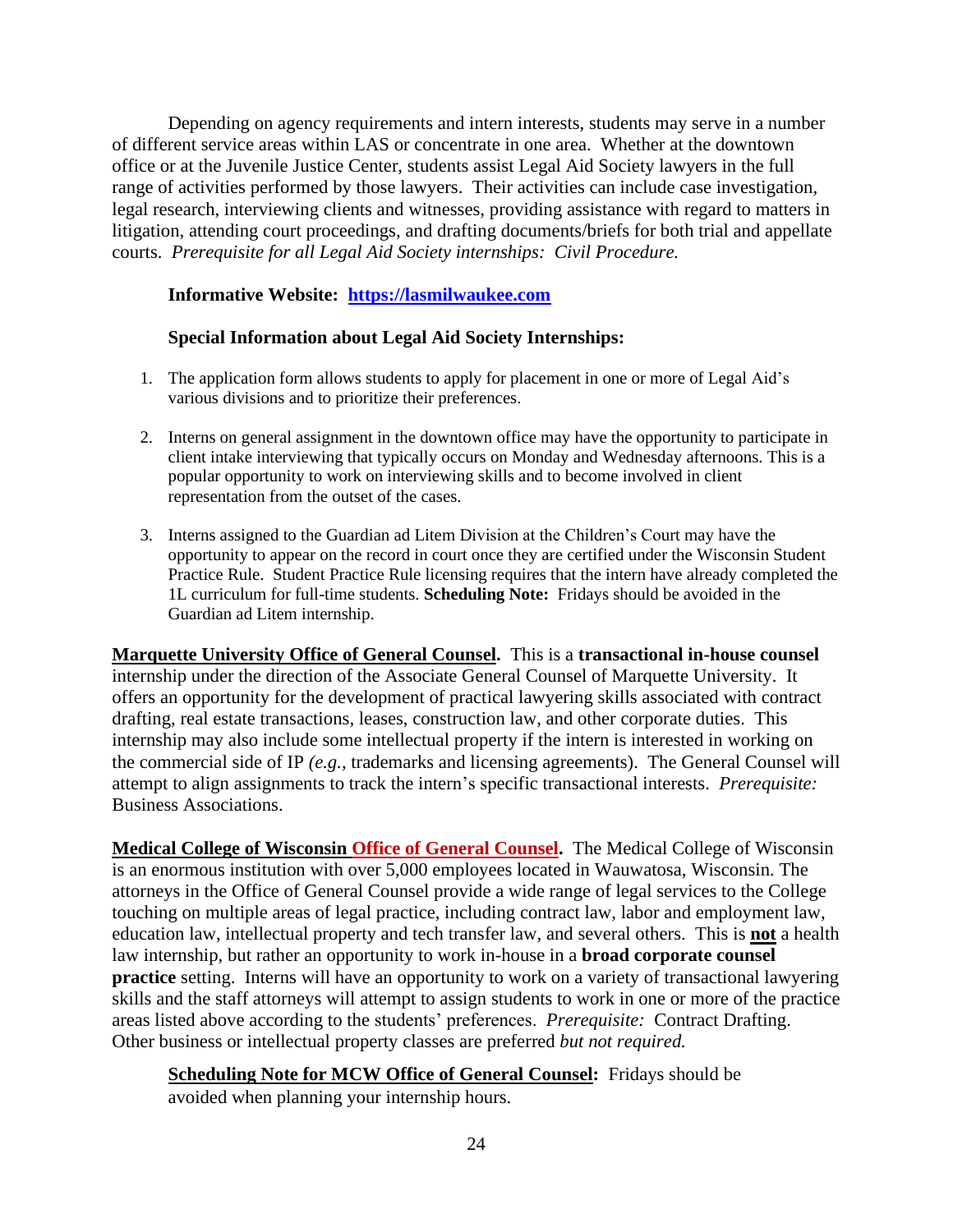**Medical College of Wisconsin Office of Risk Management.** This is a **health law internship focused principally on health care provider liability.** The Medical College of Wisconsin employs over 1,000 physicians as members of its faculty. These doctors staff such medical facilities as Froedtert Hospital and Children's Hospital of Wisconsin. Lawyers in the College's Office of Risk Management, which is located in Wauwatosa, provide legal advice to physicians and to the College in matters involving allegations of medical negligence. They also provide legal advice intended to proactively prevent claims. The office responds to legal issues that may arise during the course of treatment, assists in the development of policy to minimize risk, and periodically addresses medical ethics concerns. If interested, students may also have the opportunity to work on legal issues affecting health care providers who encounter sex trafficking victims. *Prerequisites: None. Preference will be given to students who have completed Health Law or Health Care Provider Liability.*

**Milwaukee City Attorney's Office.** This internship is an **in-house counsel experience** offered in the practice context of local government law. The City Attorney functions as in-house counsel for the City of Milwaukee and the office's work involves both transactional lawyering and litigation-related activities. The large legal staff handles litigation on behalf of the City, provides legal advice and opinions to City officials, prepares and reviews City resolutions and ordinances, drafts contracts and other legal documents, and prosecutes violations of City ordinances in the Milwaukee Municipal Court.

The City Attorney attempts to assign interns to practice areas in which the students express an interest. Students will be certified under the Wisconsin Student Practice Rule; this certification qualifies them to prosecute cases in the Milwaukee Municipal Court. **Several recent interns have been assigned to the unit that handles Municipal Court prosecutions.**  *Prerequisite: Civil Procedure. Limited to students who have completed the 1L curriculum for full-time students (a Student Practice Rule requirement).*

#### **Scheduling Note for Milwaukee City Attorney: Fridays should be avoided.**

**Milwaukee County District Attorney CHIPS/TPR Unit.** At its office in the Vel Phillips Juvenile Justice Center in Wauwatosa, Milwaukee County Assistant District Attorneys prosecute cases involving children who are abused or neglected. The caseload includes Children in Need of Protection or Services ("CHIPS") cases and in Termination of Parental Rights ("TPR") proceedings. Students can expect to attend and participate in a variety of court proceedings in these cases and to assist in the preparation of various litigation documents, *e.g.,*  CHIPS/TPR petitions, court orders, briefs, *etc.* There may also be the opportunity to gain deposition experience. Interns will be certified under the Wisconsin Student Practice Rule so that they can make supervised court appearances on behalf of the State. *Prerequisite: Evidence. Preference will be given to applicants to have taken one or more juvenile or family law courses*. *Limited to students who have completed the 1L curriculum for full-time students (a Student Practice Rule requirement).* **Scheduling Note:** Mondays and Tuesdays are particularly good days on which to schedule time at the Milwaukee County District Attorney CHIPS/TPR Unit.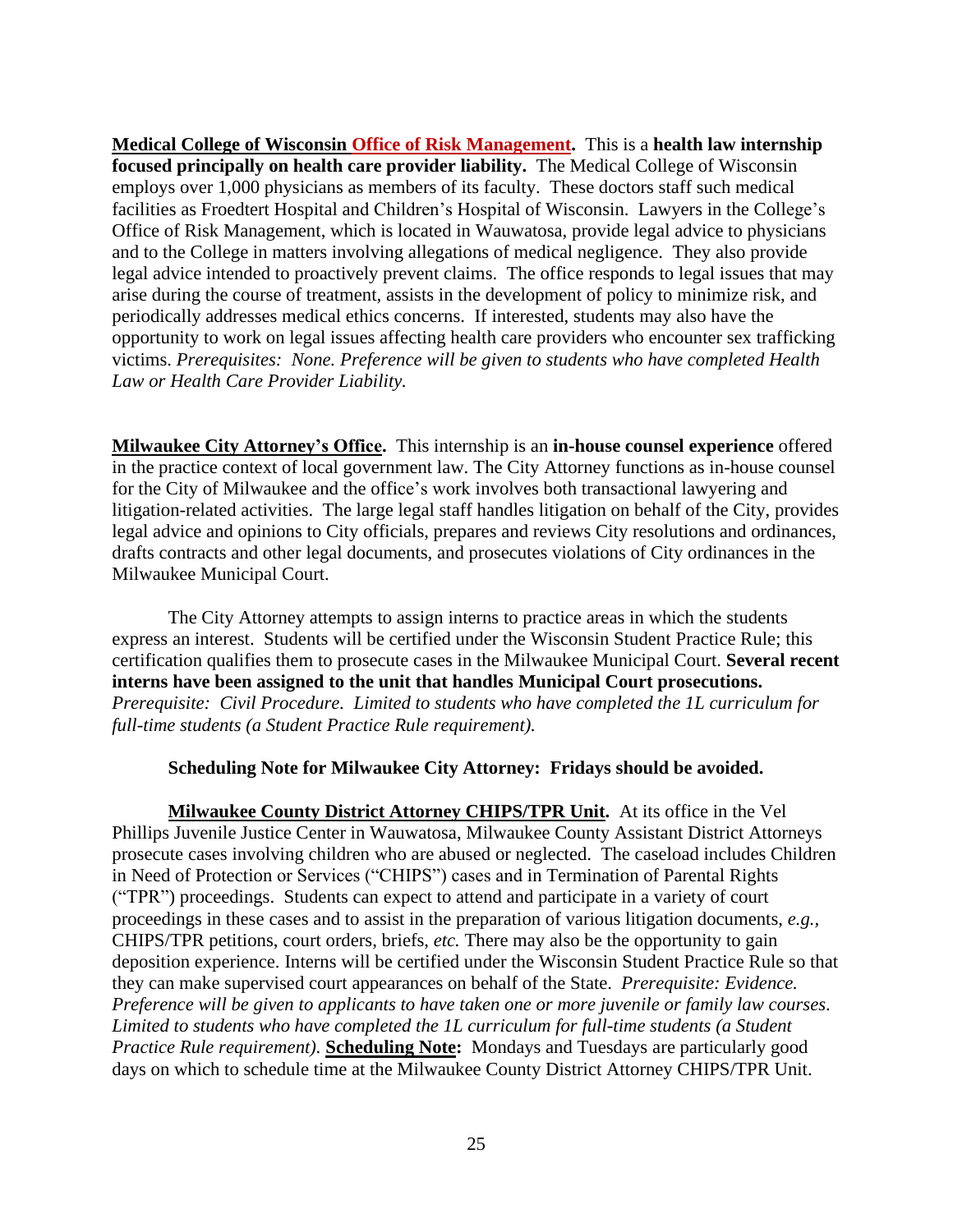**Milwaukee County Parks Department.** Milwaukee County owns and operates an enormous park system. In this internship students work with the lawyer who serves as the Contracts Manager for the Parks Department at its headquarters at 9480 West Watertown Plank Road in Milwaukee. The Department engages in contracting with numerous vendors and renters of its property.

In this transactional internship, the student will work with the Contracts Manager on contract negotiation, drafting, and enforcement. There may be other duties relating to encroachments on park property, the creation of a tenant handbook specific to parks, researching best practices as they relate to contracting, *etc.* There may also be opportunities to work on park system matters requiring Milwaukee County Board approvals. *Prerequisite:* Contract Drafting.

#### **Scheduling Note for Milwaukee County Parks Department: Tuesdays are particularly good internship days in this placement. Fridays should be avoided.**

**Mobile Legal Clinic Expungement and Pardon Clinic.** The Mobile Legal Clinic is a component of the Milwaukee Justice Center. One of its initiatives is the Expungement and Pardon Clinic.

In this internship students work under the supervision of the Mobile Legal Clinic Coordinator in assisting clients who are seeking to expunge their prior criminal records or to obtain a pardon from the Governor for a past crime. Following initial contacts with clients that occur during weekly clinics, the intern will follow up on these initial meetings by researching clients' criminal records, determining their eligibility for expungement or a pardon, and counseling them about petitioning for expungement or pardon. They may also assist those seeking a pardon from the Governor in the preparation of the pardon application and supporting documentation. **Scheduling Note for Expungement and Pardon Clinic:** The intern must be available to participate in two weekly clinics: one will be conducted on Wednesdays from 1:00 to 3:00 p.m. and the schedule for the other 2-hour clinic is yet to be determined. There will also be one Saturday morning clinic (10:00 to 12:00) each month. There will also be regular opportunities for eligibility assessment and client communication as well as participation in community presentations about the pardon application process. *Prerequisites: None.*

**MVLC Estate Planning Clinic.** This internship provides an opportunity for those with an interest in estate planning to obtain practical experience in preparing estate plans and drafting the essential documents to put those plans in place. It serves the clients of the Marquette Volunteer Legal Clinic who need estate planning services. It also provides services to the Wills for Healthcare Heroes initiative. This internship operates under the auspices of the Marquette Volunteer Legal Clinic and its staff attorney Marissa Cuellar Zane. *Prerequisites:* None. Trusts and Estates preferred but not required.

[MVLC Estate Planning Clinic information continued on next page]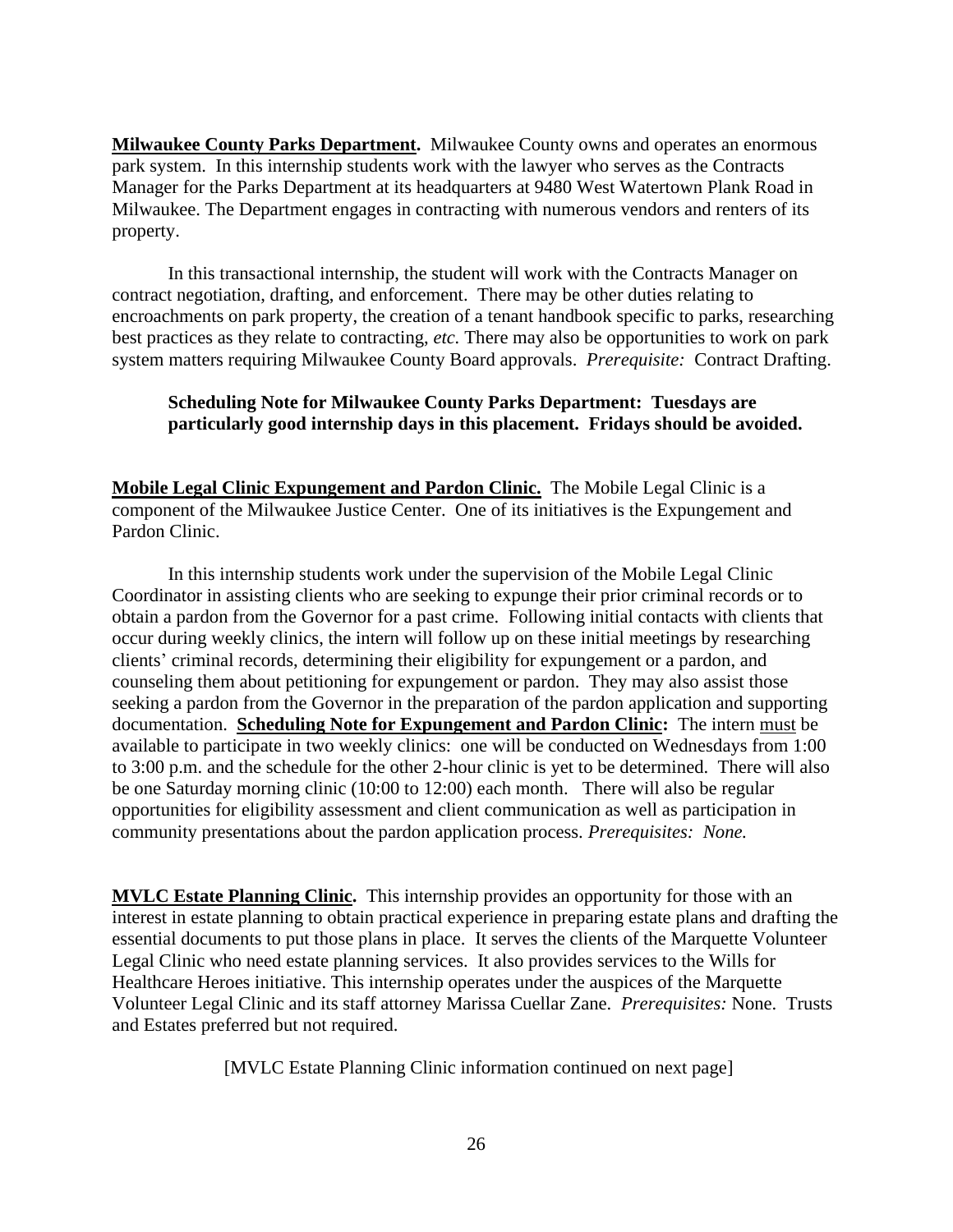**Scheduling Note for MVLC Estate Planning Clinic:** The intern must be available to participate in at least three clinics per week. The clinics will operate on the following schedule:

 Mondays 4-5:30 PM (Alternating in person and remote) Tuesdays 1-2:30 PM (In person) Wednesdays 4:30-6 PM (In person) Thursday 10-11:30 PM (Remote)

**National Labor Relations Board**. In this **employment law** internship students work in the Milwaukee Regional Office of the National Labor Relations Board under the supervision of NLRB staff attorneys. Assignments may include research for matters in litigation, participation in staff Agenda Meetings, work on representation election proceedings, unfair labor practice investigations and hearings, and injunction proceedings. *Prerequisite: Labor Law.*

**Ozaukee County District Attorney's Office.** This is a Student Practice Rule clinical placement for those interested in acquiring courtroom experience in the context of a state prosecutor's office. The office is located in Port Washington, Wisconsin (about 25 miles north of Milwaukee). Students will assist the Assistant District Attorneys in the various phases of a criminal case from charging to sentencing. Once certified under the Wisconsin Student Practice Rule the students will have the opportunity to develop courtroom advocacy skills by appearing on the record in a variety of court proceedings. *Prerequisites: Criminal Process and Evidence.* 

**Racine County District Attorney's Office.** This is a Student Practice Rule clinical placement for those interested in acquiring courtroom experience in the context of a state prosecutor's office. The office is located in nearby Racine, Wisconsin. Students will assist the Assistant District Attorneys in the various phases of a criminal case from charging to sentencing. Once certified under the Wisconsin Student Practice Rule the students will have the opportunity to develop courtroom advocacy skills by appearing on the record in a variety of court proceedings. *Prerequisites: Criminal Process and Evidence. Limited to students who have completed the 1L curriculum for full-time students (a Student Practice Rule requirement).* **Scheduling Note for the Racine County District Attorney's Office:** Fridays should be avoided.

**Sheboygan County District Attorney's Office.** This is a Student Practice Rule clinical placement for those interested in acquiring courtroom experience in the context of a state prosecutor's office. The office is located in Sheboygan, Wisconsin (about one hour north of Milwaukee). Students will assist the Assistant District Attorneys in the various phases of a criminal case from charging to sentencing. Once certified under the Wisconsin Student Practice Rule the students will have the opportunity to develop courtroom advocacy skills by appearing on the record in a variety of court proceedings. *Prerequisites: Criminal Process and Evidence. Limited to students who have completed the 1L curriculum for full-time students (a Student Practice Rule requirement).*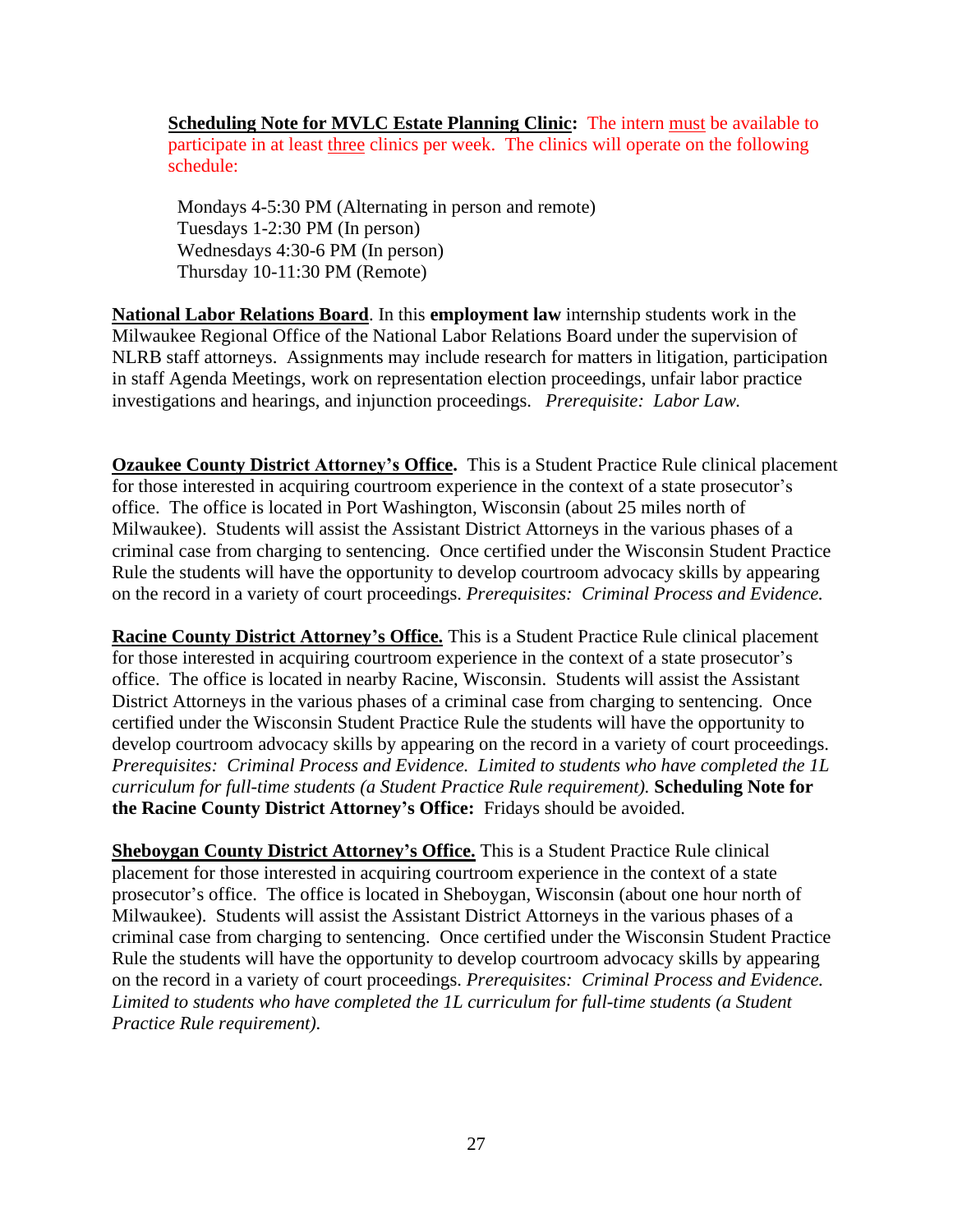**South Milwaukee School District.** The City of South Milwaukee in southern Milwaukee County is home to a public school district with an enrollment of approximately 3,200 students. It has one high school, one middle school, and four elementary schools. Legal services for the district are supervised by the attorney who serves as the district's Director of Personnel, Administrative and Legal Services. This office handles a number of functions typically performed by **in-house counsel** (*e.g.,* contract formation) and is further involved in labor relations, open records and open meetings law issues, student expulsion and discipline, student rights, and teacher non-renewals. This internship thus combines experience in the practice of public sector labor/employment law, education law, and the management of the legal affairs of a school district. *Prerequisite: Labor Law or Employment Law. Education Law is preferred but not required.*

**United States Attorney for the Eastern District of Wisconsin.** The United States Attorney, whose office is located in the federal courthouse at 517 E. Wisconsin Avenue, is the chief federal law enforcement officer of the United States within the Eastern District of Wisconsin. United States Attorneys have three statutory responsibilities under Title 28, Section 507 of the United States Code:

- the prosecution of criminal cases brought by the Federal government;
- the prosecution and defense of civil cases in which the United States is a party; and
- the collection of debts owed the Federal government which are administratively uncollectible.

In this internship students work directly with Assistant United States Attorneys on a wide variety of matters, civil and criminal, in which the United States is a party or otherwise interested. This internship affords a substantial research and writing experience, which is typically complemented by the opportunity to accompany prosecutors to the federal trial courts and on occasion to the Seventh Circuit Court of Appeals. In some cases, students may appear on the record in court under a student practice rule approved by the U.S. District Court for the Eastern District of Wisconsin. *Prerequisites: Criminal Law, Evidence and Criminal Process. Limited to students who have completed the 1L curriculum for full-time students.* **Students tentatively selected for this internship must undergo an FBI background investigation**.

**United States Department of Veterans Affairs Office of Regional Counsel.** The United States Department of Veterans Affairs Office of Regional Counsel in Milwaukee provides legal services to VA entities in Wisconsin and in the Upper Peninsula of Michigan, including four hospitals and a regional pension/benefits center. The primary practice areas of Regional Counsel are employment law and federal tort claims. **Employment Law:** Interns working on employment law matters will receive first-hand experience working for a federal agency on a variety of these matters. They assist in various proceedings and meetings with unions in which their supervisors are involved. They may also provide research support for their supervisors. Interns have reviewed claims filed under Title VII and Title IX and have submitted reports in those matters. They have also drafted discovery documents, researched administrative law matters, attended EEOC hearings, observed depositions, etc. **Tort Law:** Some interns also work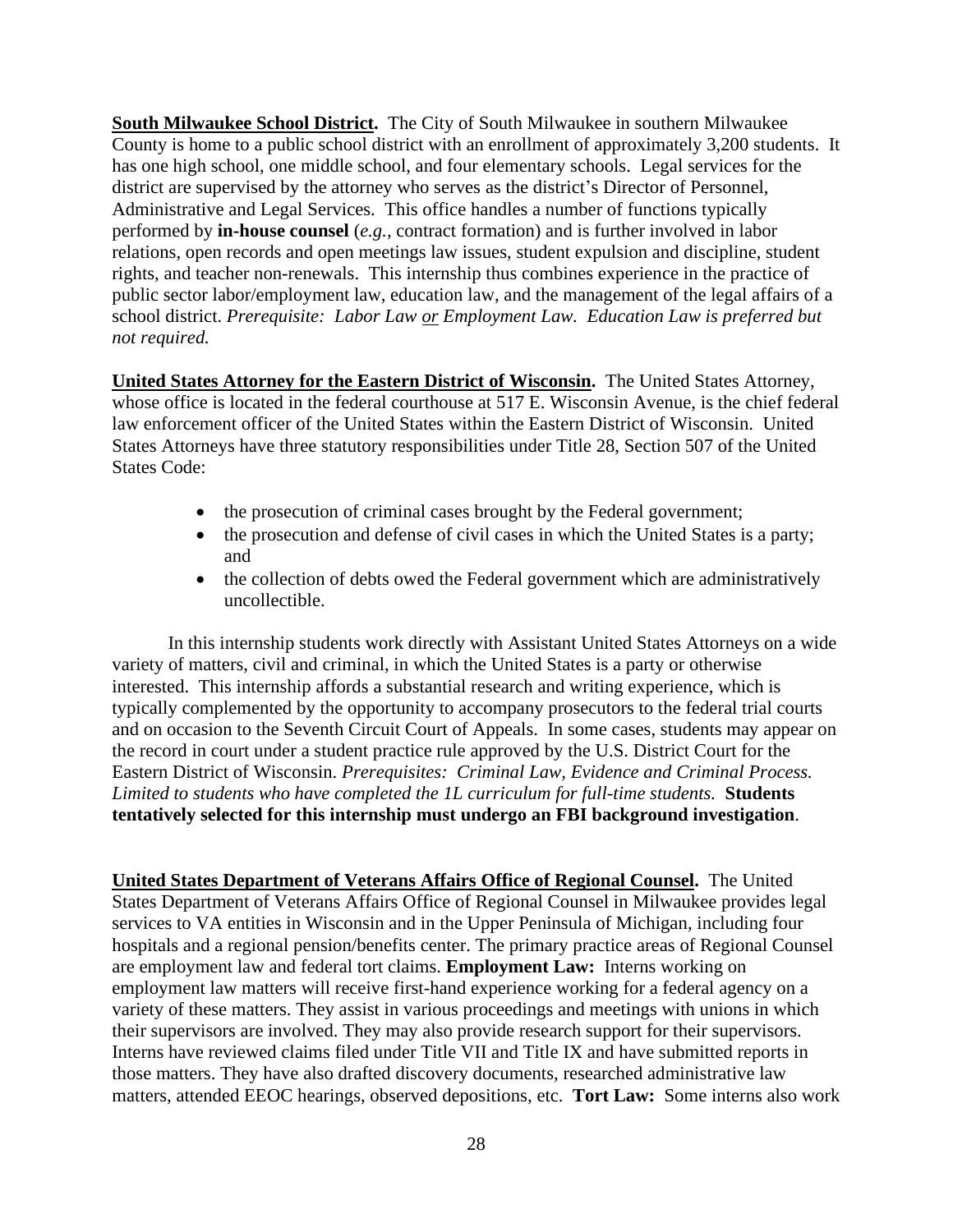on federal tort claims, which can include fact investigation of claims, preparation of litigation reports, other forms of litigation support, *etc. Prerequisites: None.* In the selection process for this internship, preference will be given to those who have completed any employment law course. **Scheduling Note for the U.S. Department of Veterans Affairs:** Fridays should be avoided.

**Washington County District Attorney's Office.** This is a Student Practice Rule clinical placement for those interested in acquiring courtroom experience in the context of a state prosecutor's office. The office is located in nearby West Bend, Wisconsin. Students will assist the Assistant District Attorneys in the various phases of a criminal case from charging to sentencing. Once certified under the Wisconsin Student Practice Rule the students will have the opportunity to develop courtroom advocacy skills by appearing on the record in a variety of court proceedings. *Prerequisites: Criminal Process and Evidence. Limited to students who have completed the 1L curriculum for full-time students (a Student Practice Rule requirement).*

**Waukesha County Corporation Counsel Child Support Division.** This office is responsible for the enforcement of child support orders. Students work with staff lawyers in the preparation and filing of motions, orders to show cause, and summonses and petitions to establish or enforce child support orders or to establish paternity. Students may also accompany the lawyers to court, conduct legal research, assist with a variety of administrative enforcement procedures, and work on special projects as they develop. Participating students will be certified under the Student Practice Rule so that they can appear on the record in court proceedings. *Prerequisites: Civil Procedure and Family Law. Students must have completed the 1L curriculum for full-time students (a Student Practice Rule requirement).* 

**Scheduling Note**: The internship at the Child Support Division will offer the best opportunity for in-court activities on Tuesday afternoons, all day on Wednesday, and on Thursday mornings.

**Wisconsin Association of School Boards.** The Wisconsin Association of School Boards (WASB) is dedicated to serving as an advocate for education and students. A non-profit organization located in Madison and founded in 1921, the WASB seeks to advance education through supporting the tradition of local school board control of the state's public schools. It supports, promotes and advances the interests of public education in Wisconsin by offering an array of services that address current and emerging needs of local school boards.

In this internship, the student works with the legal staff of WASB as it responds to inquiries about legal issues received from school boards across the State of Wisconsin. These can include issues arising under education law as well as the law of property, contracts, labor and employment, the Family Medical Leave Act, and many others. *Prerequisites: None. Education Law preferred but not required.*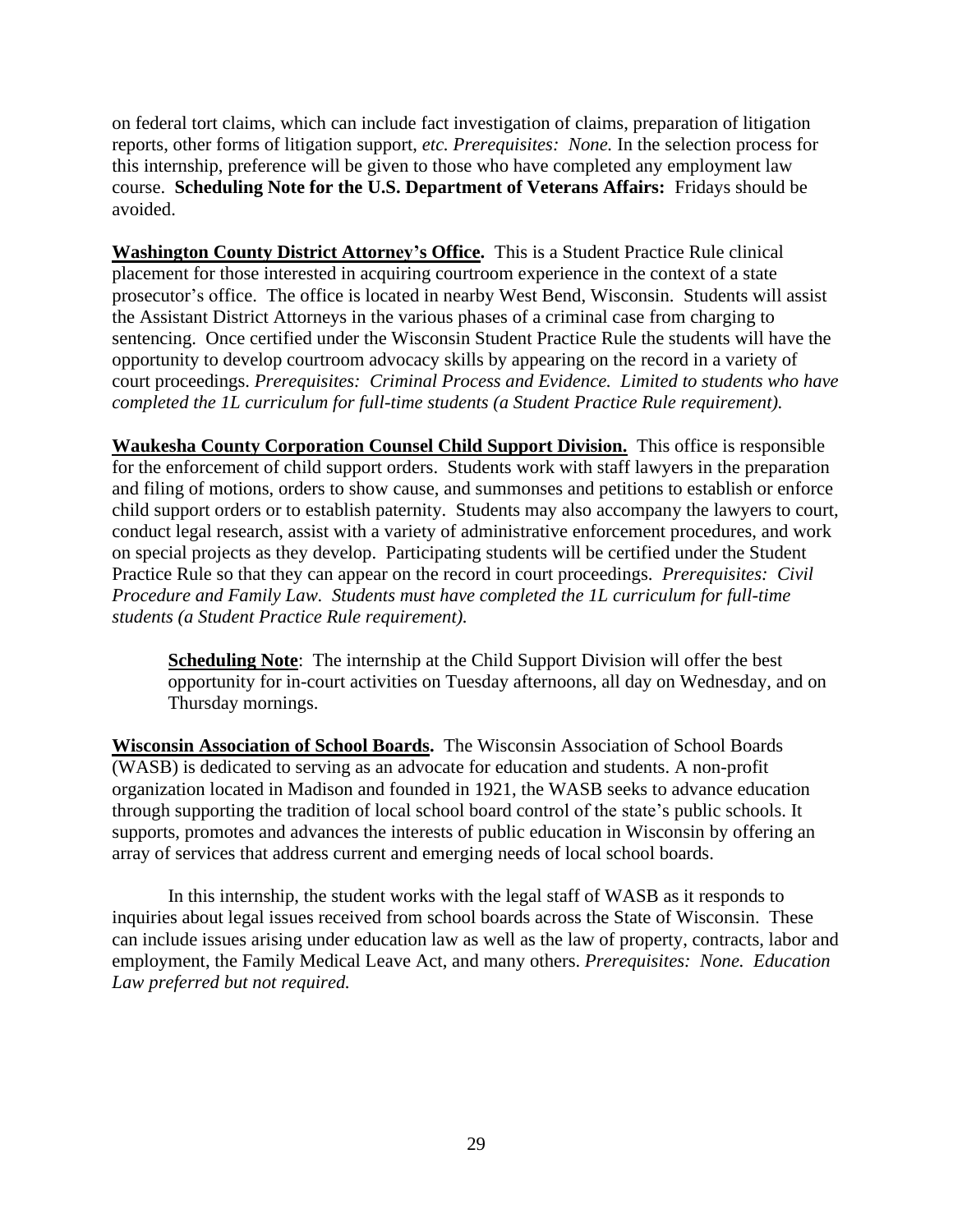**Wisconsin Department of Justice (Office of the Attorney General) Legal Services Division (Madison, Wisconsin).** In this internship students are assigned to one of the units of the Legal Services Division of the Wisconsin Department of Justice, including Civil Litigation, Criminal Appeals, Criminal Litigation, Consumer Protection & Antitrust, Environmental Protection, Medicaid Fraud Control & Elder Abuse, and Special Litigation & Appeals. An attempt is made by the Department to match placements with each student's interests and qualifications.

Students work as partners with Assistant Attorneys General on their cases and related projects. Assignments may include drafting complaints, answers, motions and responses to motions, drafting trial and appellate court briefs, preparing discovery requests and responses, preparing research memoranda on case-related issues, analyzing legislative proposals, and attending negotiations, settlement meetings and court hearings. *Prerequisites: Civil Procedure; Legal Analysis, Writing, and Research 1 and 2.* Applicants must also clear a background check conducted by the Wisconsin Department of Justice.

#### **Note: Interns in this program will earn 3 credits (a 180-hour time commitment).**

#### **Wisconsin Department of Public Instruction (Special Education Team) (Madison,**

**Wisconsin).** This internship is for students with an interest in education law and, more particularly, in the law that governs special education. The Wisconsin Department of Public Instruction has a team of lawyers and staff who are responsible for overseeing statewide compliance with the federal Individuals with Disabilities Education Act and related Wisconsin Statutes. In this internship students work with the Special Ed team to monitor individual school districts for compliance with these laws. They will also work on specific allegations of noncompliance – a process that involves investigation, fact-finding, and the implementation of corrective action. Students selected for this internship must undergo a background check and, if reporting in person is possible at its Madison office, a TB test (paid for by the State). *Prerequisites: None. Education Law preferred but not required.*

**Wisconsin Department of Safety and Professional Services (Madison, Wisconsin).** The Department of Safety and Professional Services (formerly the Department of Regulation and Licensing) is responsible for ensuring the safe and competent practice of credentialed professionals in Wisconsin. The Department credentials and regulates more than 230 different types of professionals, including health professionals *(medical doctors, nurses, social workers, pharmacists, professional counselors, chiropractors, etc.)*; business professionals *(real estate appraisers/brokers, engineers, architects, accountants, funeral directors, etc.)* and trade professionals *(electricians, plumbers, dwelling contractors, etc.)*. It provides administrative services to the state occupational regulatory authorities responsible for regulation of occupations and offers policy assistance in such areas as evaluating and establishing new professional credentialing programs, creating routine procedures for legal proceedings, and adjusting policies in response to public needs. Informative website about the Department: [http://dsps.wi.gov.](http://dsps.wi.gov/) Department offices are located in Madison, Wisconsin.

The Department's General Counsel is responsible for providing legal advice to the Department's leadership. General Counsel also serves as the credentialing and disciplinary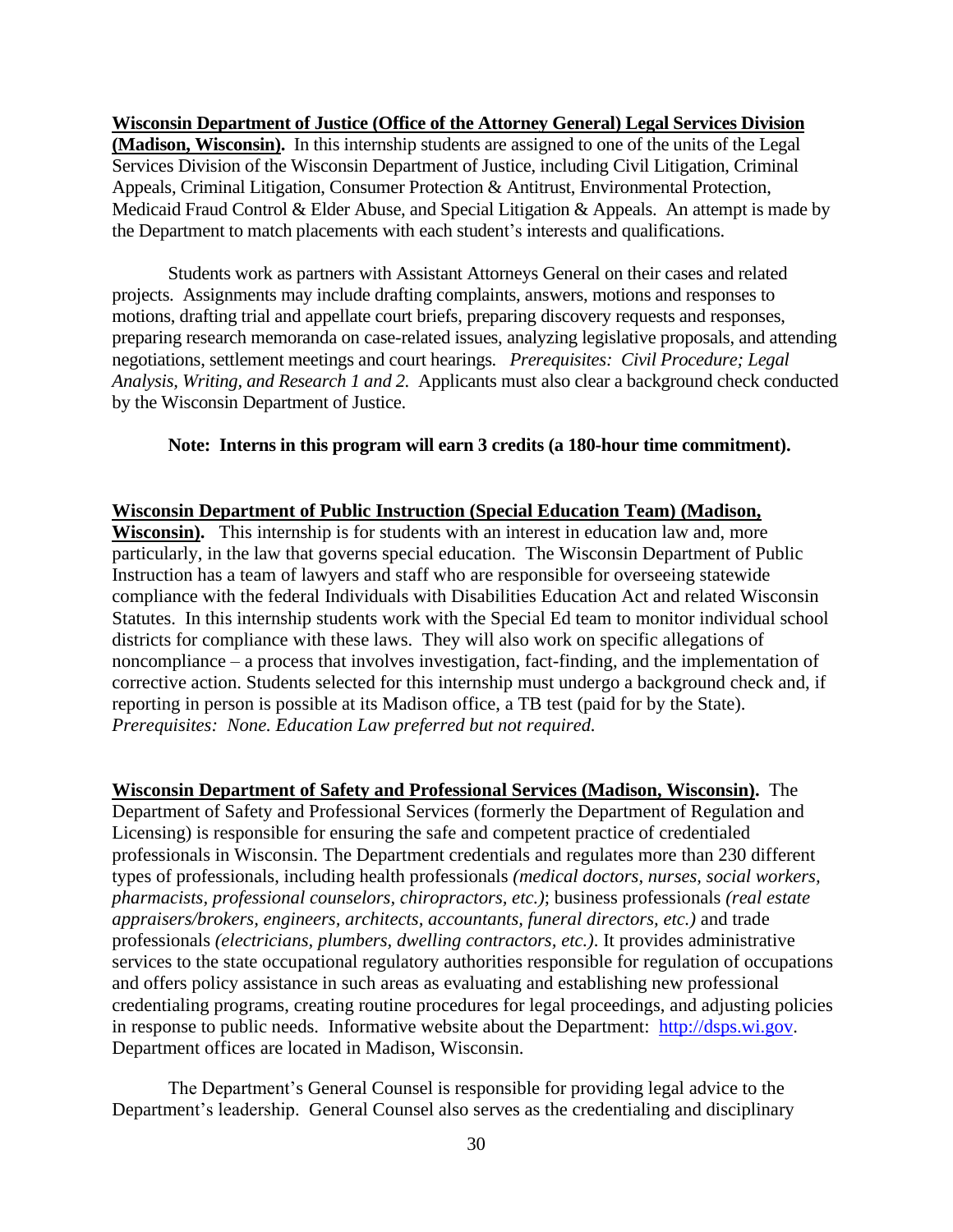authority for credentials regulated by the Department. As a result, he determines whether to grant or deny credentials and whether any proposed disciplinary action is appropriate. General Counsel also oversees all open records requests and represents the Department in suits brought against the Department.

The Division of Legal Services and Compliance serves as the prosecutorial arm of the Department. Upon receipt of a complaint regarding a credential holder (or the opening of a case by the Division), the Division conducts an investigation into the alleged unprofessional conduct and, when warranted, takes action to discipline the credential holder's license. Disciplinary action can range from a public reprimand to revocation of the credential. Hearings in contested cases are held before a state administrative law judge.

A student in this internship will report directly to the Department's General Counsel and can expect to be assigned a variety of legal issues/projects that will involve legal research and writing, interpreting statutes and codes related to the enforcement of discipline imposed on licensed individuals, *etc.* There may also be opportunities to work on matters in litigation involving actions against the licenses of medical and business professionals. *Prerequisites:*  None.

**Wisconsin Elections Commission.** The Wisconsin Elections Commission (WEC) was created by 2015 Wisconsin Act 118 and beginning on June 30, 2016 is responsible for the administration and enforcement of Wisconsin elections law. The WEC is made up of six members. Four are appointed by the four legislative leaders and two are appointed by the Governor. The Commission staff is non-partisan. More information about the new Elections Commission may be found at [http://elections.wi.gov.](http://elections.wi.gov/)

In this internship students will work with and under the direct supervision of the WEC Commissioner Mark L. Thomsen (Marquette Law 1987) and other WEC staff members on a variety of legal issues related to election law, voting rights, and election complaints. There will be opportunities for legal research (with a special emphasis on legislative and administrative law materials), document drafting and review, participation in WEC staff meetings, and attendance at Commission meetings. *Prerequisites:* None.

#### **Scheduling Notes for Wisconsin Elections Commission**:

- 1. WEC Commissioner Thomsen maintains his office in downtown Milwaukee.
- 2. WEC meetings are held at least 4 times per year in Madison. Interns can expect to attend at least one WEC meeting in Madison and, if interested, meet with staff at the WEC Madison office periodically throughout the internship. During the pandemic, WEC meetings have been conducted virtually.

**Wisconsin Governor Office of Legal Counsel (Madison, Wisconsin).** Governor Tony Evers' Office of Legal Counsel (located in the State Capitol in Madison) is a critical component of the Governor's Office. It is comprised of three lawyers and a legal assistant. The Office is responsible for counseling the Governor and his staff on any legal issues that may arise.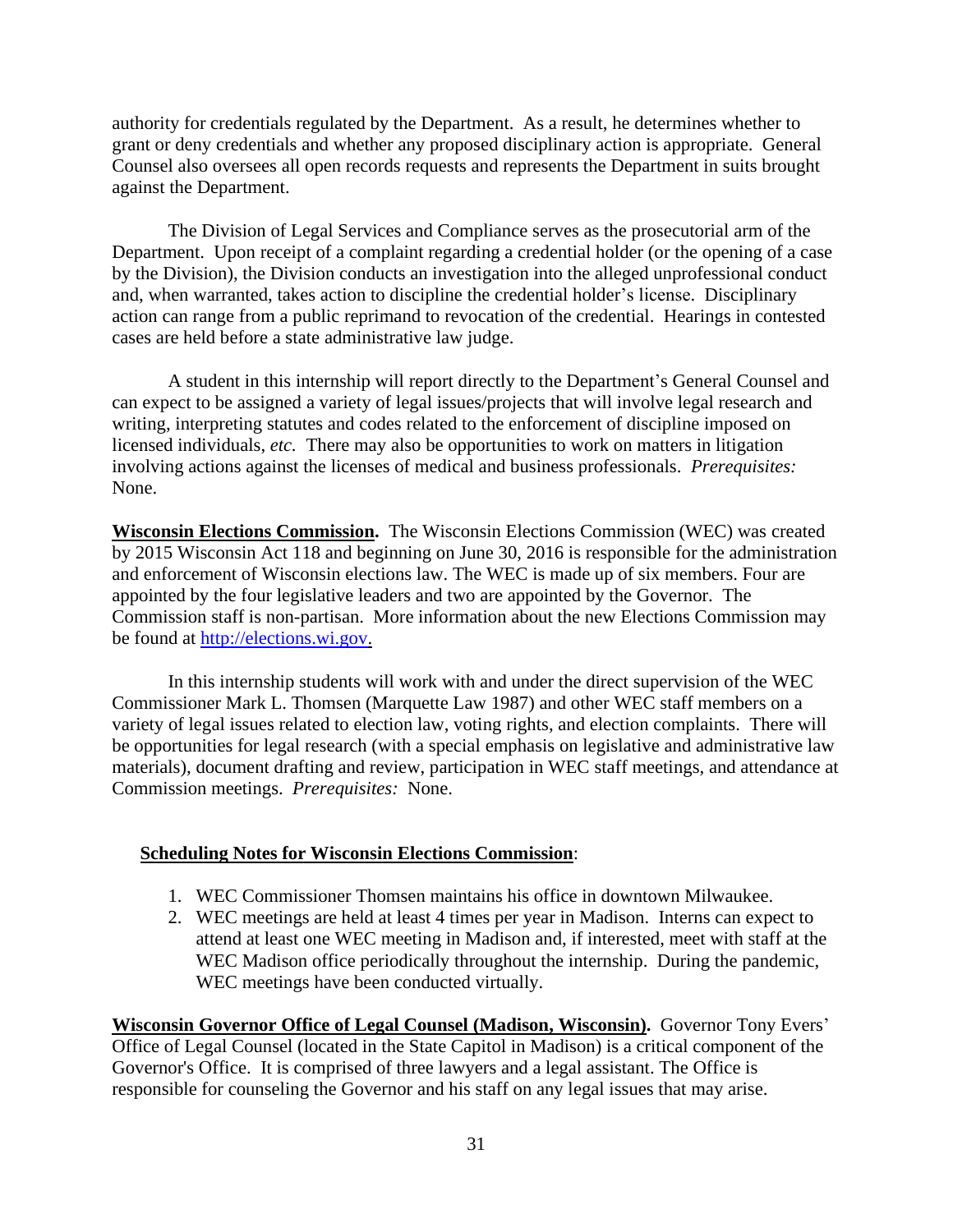Attorneys analyze pending legislation, draft executive orders, respond to open record requests, monitor developments within the legal community, and provide legal analysis and guidance on a wide range of issues that come to the Governor's attention.

In this internship students assist the lawyers in the Office of Legal Counsel and help them carry out their duties. They typically have an opportunity to do research and provide analysis on a wide range of important legal and policy issues. Recent interns have also been involved in the review of pardon applications. *Prerequisites: None.*

**Wisconsin Institute for Law and Liberty (WILL).** The Wisconsin Institute for Law & Liberty (WILL) is a public interest legal organization located in Milwaukee and dedicated to advancing the public interest in constitutionally limited government, free markets, individual liberty and a robust civil society through litigation, counseling and public advocacy and education. Information about its cases and activities can be obtained from WILL's website: [www.will](http://www.will-law.org/)[law.org.](http://www.will-law.org/)

In an internship at WILL, students can expect to be involved in the evaluation of potential cases and to work with representatives of like-minded organizations in addressing the legal challenges associated with law reform and public policy litigation. He or she can expect to perform substantial legal research, write intra-office memoranda, and be involved in the drafting of pleadings and briefs and the development of legal strategy. There is a heavy Constitutional Law emphasis in this internship. *Prerequisites: None. Completion of any course with a First Amendment emphasis is preferred but not required.*

**Scheduling Note for WILL Internship**: The attorneys at WILL hold staff meetings on Monday mornings to discuss and strategize about pending matters. This is a particularly informative opportunity for the interns at WILL to participate in case analysis and strategy. Fridays should be avoided at WILL.

**Wisconsin National Guard Staff Judge Advocate (Madison, Wisconsin).** The lawyers at the Wisconsin National Guard Staff Judge Advocate provide a variety of legal services to military personnel and legal advice to the military service as well. In this internship students work with these lawyers on such matters as estate planning (including wills and powers of attorney), family law issues, landlord-tenant matters, assertion of rights under the Servicemembers Civil Relief Act and the Uniformed Services Employment and Reemployment Rights Act, *etc*. There may also be the opportunity to work on disciplinary proceedings. There is a considerable research component to this internship as well as opportunities for client interaction and document drafting. The offices of the Staff Judge Advocate are located on the east side of Madison close to the Dane County Regional Airport. Interns are expected to work at the office at least once per week during the semester. During the pandemic this agency has remained open for in-person reporting by the interns. *Prerequisites: None.*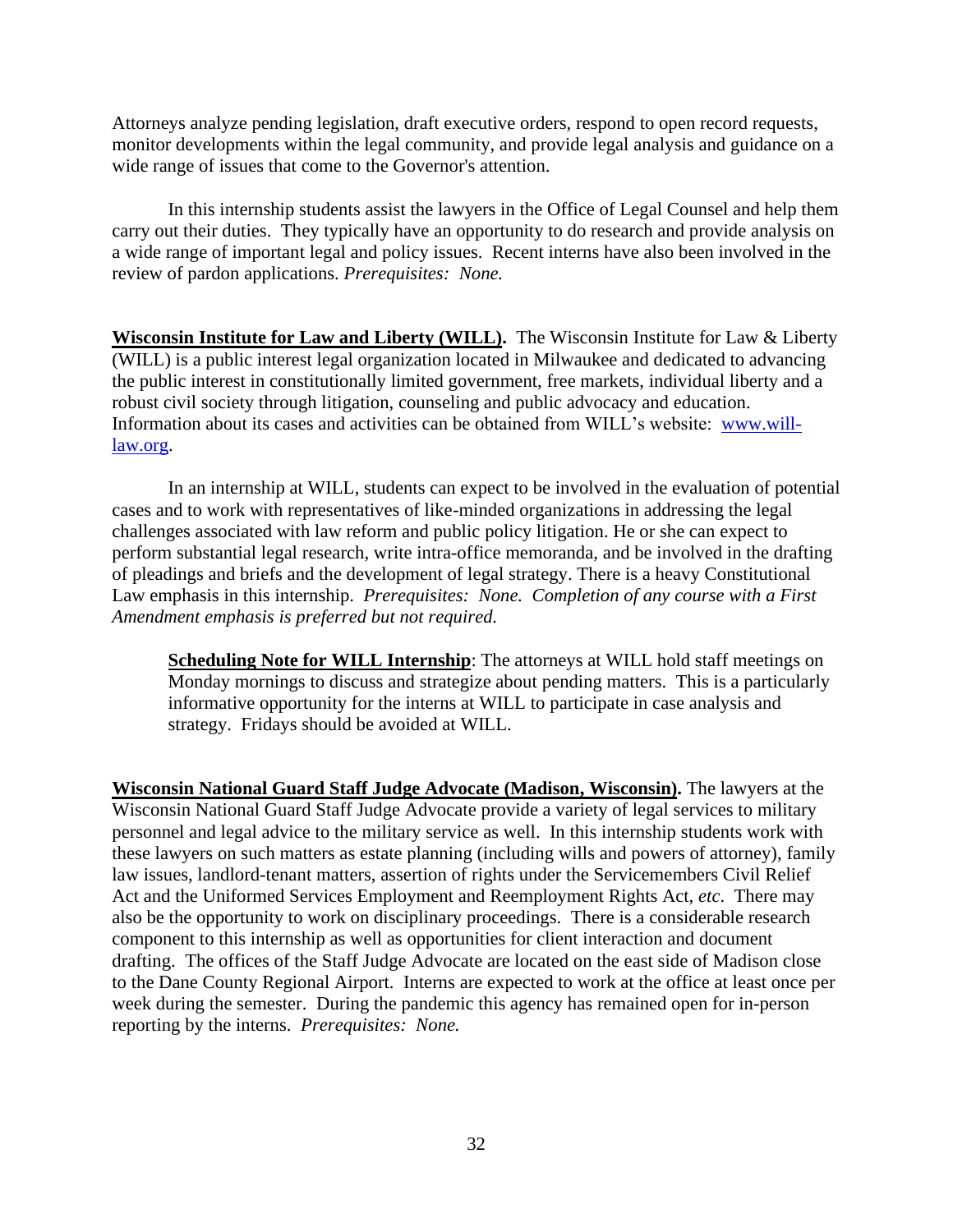**Wisconsin State Public Defender Appellate Division (Milwaukee Office).** Student interns work with Assistant State Public Defenders primarily in the area of criminal post-conviction litigation. Their activities may include assisting post-conviction counsel with client interviews (sometimes in a prison setting), post-conviction fact investigation, review of trial court records to identify error, research of legal issues and the preparation of documents, including motions and briefs, for the pursuit of post-conviction relief in the circuit court and appellate courts*.* Interns may also attend circuit court litigation of post-conviction motions and such oral arguments as the appellate courts may hold on SPD cases. *Prerequisites: Criminal Law, Criminal Process, Evidence, and Constitutional Criminal Procedure. Prerequisite or Co-requisite: Law Governing Lawyers. Appellate Writing and Advocacy is preferred but not required. Limited to students who have completed the 1L curriculum for full-time students (a Student Practice Rule requirement).*

**Note: The supervised field placement with the State Public Defender Appellate Division is a four-credit program that is two semesters in duration. It commences in the summer semester (May – July 2022) and will continue into the fall semester (August - November 2022). No credit is awarded unless both semesters of the program are completed.**

**Wisconsin State Public Defender Juvenile Division (Milwaukee County).** The Juvenile Division of the State Public Defender in Milwaukee handles a wide variety of cases. Public defenders in this office represent children over the age of twelve in child welfare and juvenile delinquency cases as well as adults in termination of parental rights and mental health commitment cases.

In this Student Practice Rule internship, the student assists the public defenders in legal research and writing assignments, client interviews, and court hearings. The student can expect to observe and participate in hearings involved in the full course of a delinquency or child welfare case. Thus, the student will be exposed to pre-trial skills of discovery and trial strategy and the advocacy skills necessary for being a good advocate. *Prerequisites:* Evidence. Completion of courses involving juvenile law and criminal procedure is preferred but not required. *Limited to students who have completed the 1L curriculum for full-time students (a Student Practice Rule requiremen*t.) **Scheduling Note for State Public Defender Juvenile Division:** Fridays should be avoided.

**Wisconsin State Public Defender Trial Division (Racine Office).** In this placement students intern with the Racine Office of the Wisconsin State Public Defender Trial Division and participate under the Wisconsin Student Practice Rule in the preparation and defense of criminal cases. Working under the supervision of Assistant State Public Defenders, students assist in all phases of representing the poor who are accused of crime. Their duties include interviewing clients and witnesses, researching legal issues, making court appearances, participating in plea negotiations, preparing cases for trial, and assisting at trials. *Prerequisites: Criminal Process and Evidence. Limited to students who have completed the 1L curriculum for full-time students (a Student Practice Rule requiremen*t.)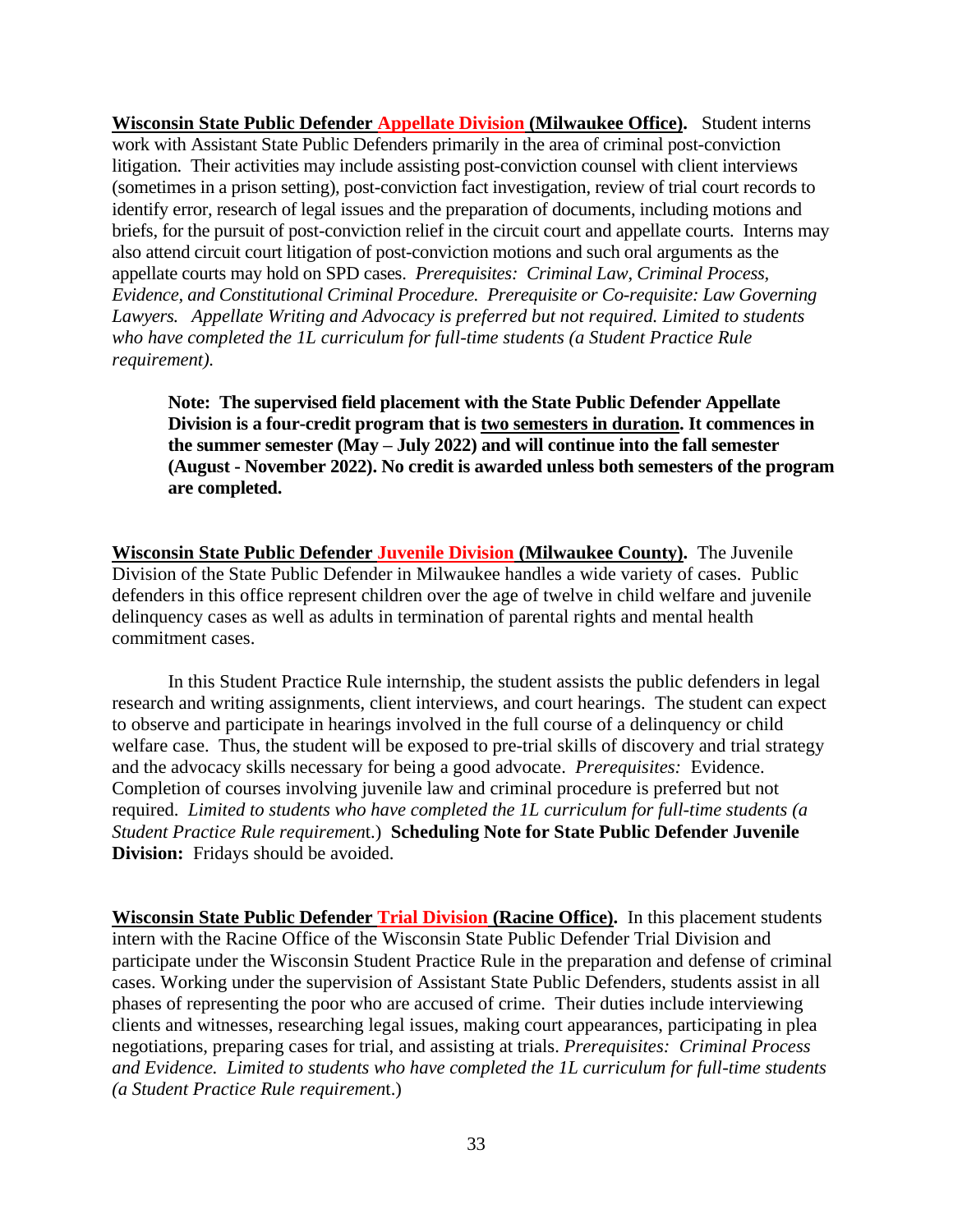**Wisconsin State Public Defender Trial Division (Waukesha Office).** In this placement students intern with the Waukesha Office of the Wisconsin State Public Defender Trial Division and participate under the Wisconsin Student Practice Rule in the preparation and defense of criminal cases. Working under the supervision of Assistant State Public Defenders, students assist in all phases of representing the poor who are accused of crime. Their duties include interviewing clients and witnesses, researching legal issues, making court appearances, participating in plea negotiations, preparing cases for trial, and assisting at trials. *Prerequisites: Criminal Process and Evidence. Limited to students who have completed the 1L curriculum for full-time students (a Student Practice Rule requiremen*t.) **Note: This is a 3-credit internship.**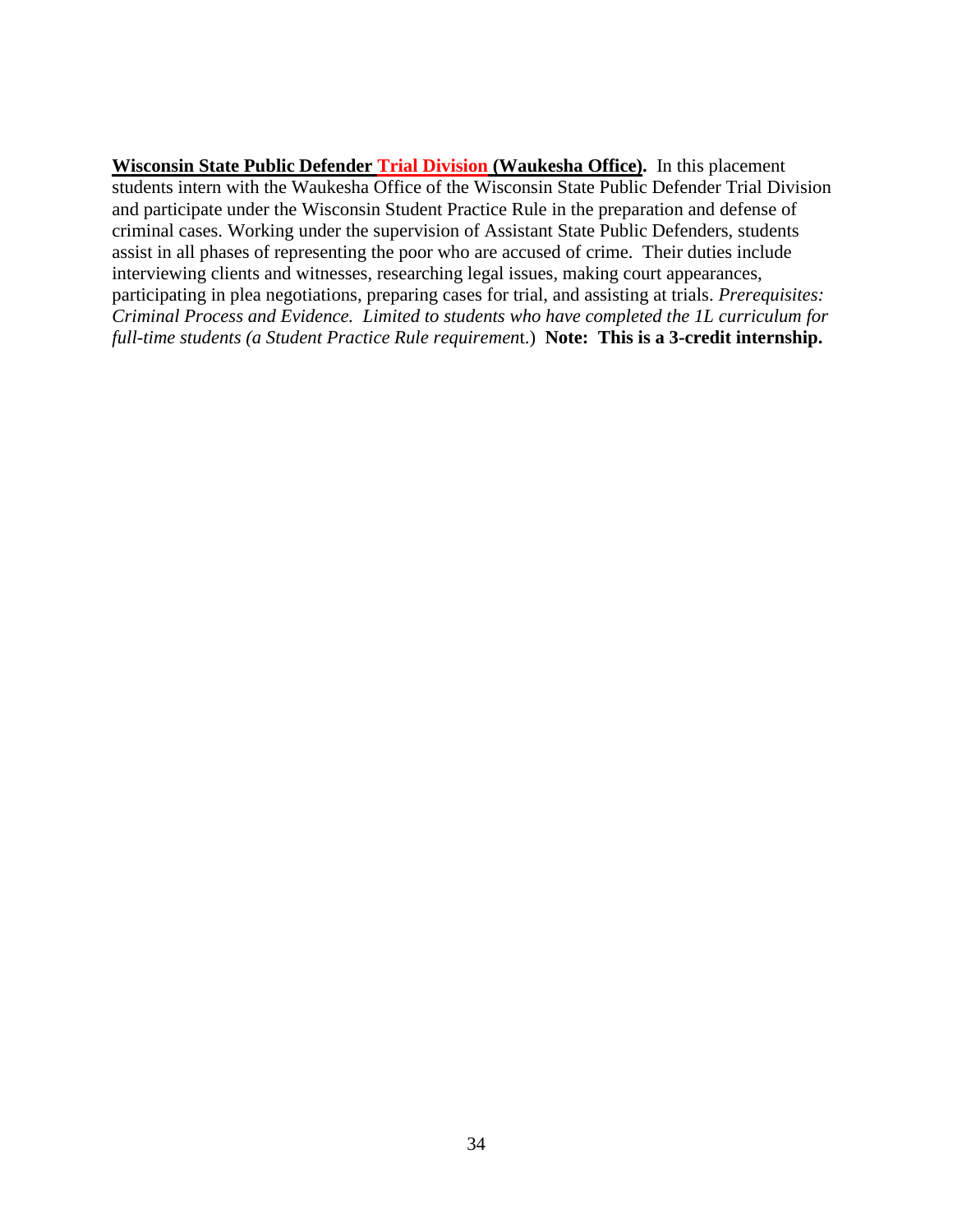# *APPLICATION FOR CLINICS, JUDICIAL INTERNSHIPS & SUPERVISED FIELDWORK PROGRAMS*

## **SUMMER 2022**

PLEASE FILE THIS APPLICATION AT PROFESSOR HAMMER'S OFFICE IN ECKSTEIN HALL SUITE 453 NO LATER THAN **4:00 P.M. ON THURSDAY, MARCH 3, 2022** IF YOU WISH TO TAKE ADVANTAGE OF **EARLY PLACEMENT**. Otherwise, it may be submitted at any time before the beginning of the summer session.

Name: \_\_\_\_\_\_\_\_\_\_\_\_\_\_\_\_\_\_\_\_\_\_\_\_\_\_\_\_\_\_\_\_\_\_\_\_\_\_\_\_\_\_\_\_\_\_\_\_\_\_\_\_\_\_\_\_\_

Your marquette.edu address: \_\_\_\_\_\_\_\_\_\_\_\_\_\_\_\_\_\_\_\_\_\_\_\_\_\_\_\_\_\_\_\_\_\_\_\_\_

Note: All e-mail correspondence will be sent to your marquette.edu address.

Tele: \_\_\_\_\_\_\_\_\_\_\_\_\_\_\_\_\_\_\_\_\_\_\_\_\_\_\_\_\_\_\_\_\_\_\_\_\_\_\_\_\_\_\_\_\_\_\_\_\_\_\_\_\_\_\_\_\_

Credit hours completed as of May 15, 2022: \_\_\_\_\_\_\_\_\_\_\_\_\_\_\_\_\_\_\_\_\_\_\_\_\_

Anticipated month and year of graduation: \_\_\_\_\_\_\_\_\_\_\_\_\_\_\_\_\_\_\_\_\_\_\_\_\_\_\_\_\_\_\_

Clinics, Judicial Internships and Supervised Fieldwork Programs in which you have already participated:

\_\_\_\_\_\_\_\_\_\_\_\_\_\_\_\_\_\_\_\_\_\_\_\_\_\_\_\_\_\_\_\_\_\_\_\_\_\_\_\_\_\_\_\_\_\_\_\_\_\_\_\_\_\_\_\_\_\_\_\_\_\_\_\_\_\_\_\_\_\_

\_\_\_\_\_\_\_\_\_\_\_\_\_\_\_\_\_\_\_\_\_\_\_\_\_\_\_\_\_\_\_\_\_\_\_\_\_\_\_\_\_\_\_\_\_\_\_\_\_\_\_\_\_\_\_\_\_\_\_\_\_\_\_\_\_\_\_\_\_\_\_

A limited number of placements (*e.g.,* Wisconsin Supreme Court and federal courts judicial internships) prohibit interns from simultaneously working in other law-related settings such as law firms and legal departments. Please list below any such anticipated employment you may have during the 2022 summer semester:

#### **YOU MUST ATTACH ONE COPY OF YOUR RESUME FOR EACH PROGRAM**

**YOU SELECT**. On the back of each resume, you may but are not required to write a personal statement indicating why the program interests you. Your comments are very useful in the making of placements.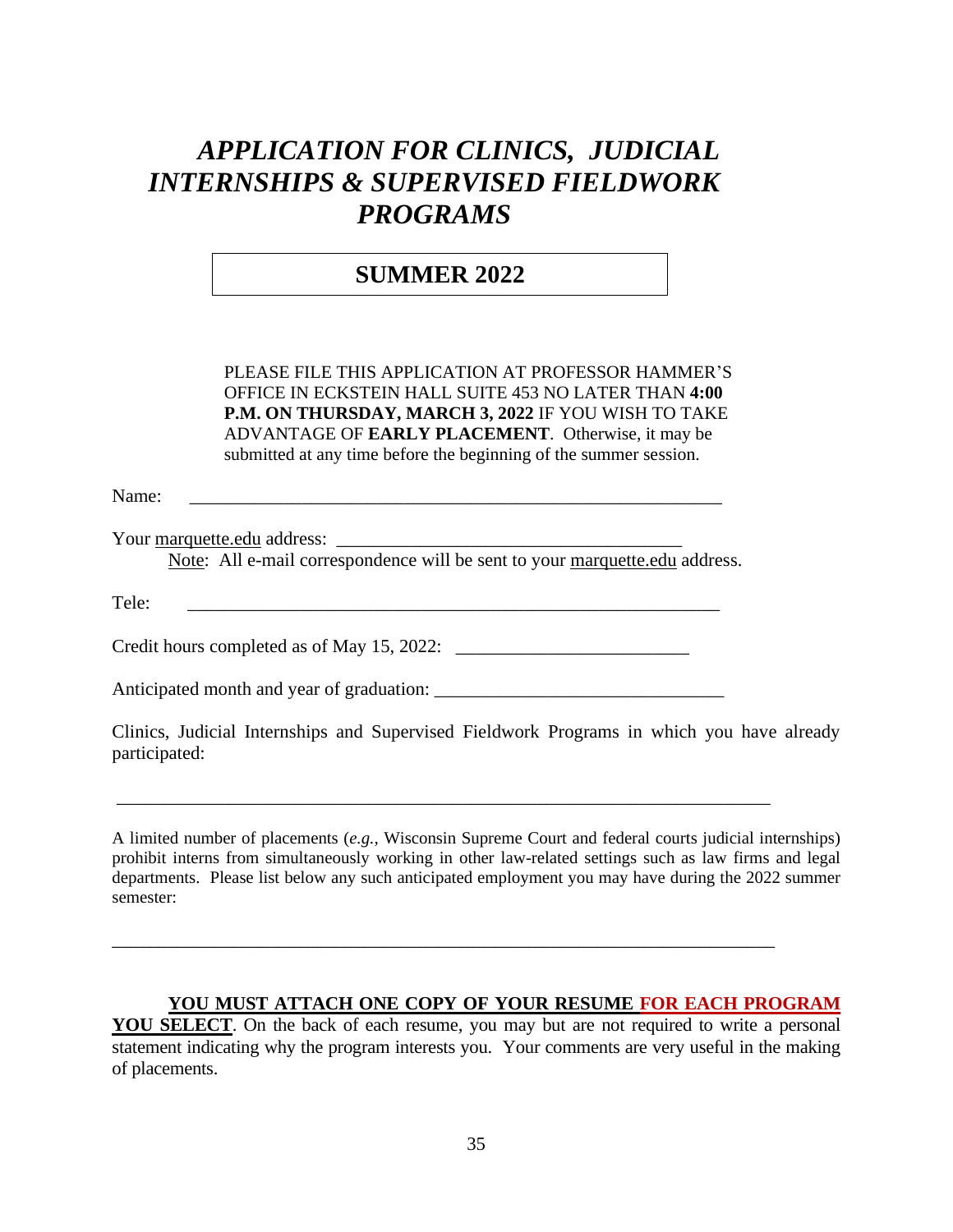**YOU MUST ATTACH ONE COPY OF YOUR CURRENT UNOFFICIAL TRANSCRIPT TO THIS APPLICATION. The transcript should include the list of courses in which you are currently enrolled.** The transcript will only be used internally by the Director of Clinical Education to verify academic credentials for an internship placement, *e.g.,* completion of prerequisite courses and eligibility for Student Practice Rule licensing. It will not be shared with the court or agency with which you are applying for placement. An unofficial CheckMarq transcript suffices for this purpose. Transfer students should include a transcript from the institution from which they transferred to Marquette.

#### *YOU MUST SIGN THE "LIABILITY RELEASE AND WAIVER" FORM THAT IS ATTACHED TO THIS APPLICATION AND SUBMIT IT ALONG WITH YOUR APPLICATION MATERIALS. An application is not complete without this form. The form is on page 43.*

#### *Instructions for Selection of Program(s)*

Please indicate your program preference(s) in the list that follows by placing your priority numbers ("1" being your first choice) next to the program(s) in which you wish to participate. Do not indicate more than **6** choices; do not combine separate lines so as to aggregate them into one choice.

You should not indicate a choice unless you are prepared to participate in the placement if selected. Remember, a placement awarded to one student may mean denying that placement to another student who desires it.

## *CLINICS*

#### *Priority #*

Marquette Law and Entrepreneurship Clinic

Will you have completed Business Associations by 05-15-22? Yes No Will you have completed Law Governing Lawyers by 08-31-22? Yes No

 Which of the following courses will you have completed by 05-15-22 (preferred but not required)?

> Business Planning Yes \_\_\_ No \_\_\_ Any UCC course Yes \_\_\_ No \_\_\_ Contract Drafting Yes \_\_\_ No \_\_\_ Corporate Finance Yes \_\_\_ No \_\_\_ Any employment law course Yes \_\_\_ No \_\_\_ Any federal tax course Yes \_\_\_ No \_\_\_ Any intellectual property course Yes \_\_\_ No \_\_\_ Any real estate law course Yes \_\_\_ No \_\_\_ Securities Regulation Yes \_\_\_ No \_\_\_

Are you enrolling in any summer classes from the above list? Yes \_\_\_ No \_\_\_ If "yes," which course $(s)$ ?

Mediation Clinic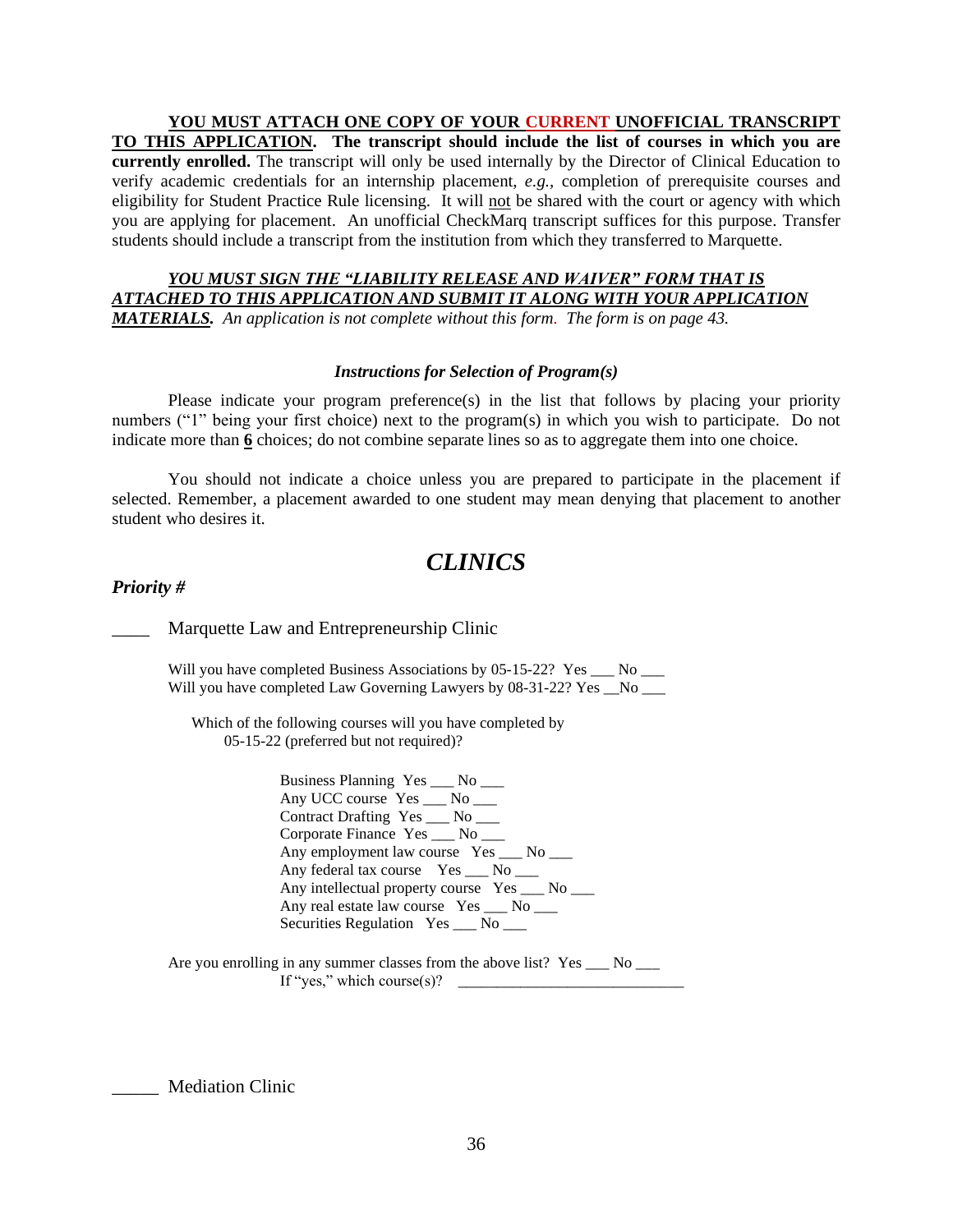NAME:

*Priority #*

## *JUDICIAL INTERNSHIPS*

- \_\_\_\_ Judicial Internship: Appellate Courts: *Wisconsin Supreme Court* Civil Procedure and Legal Analysis, Writing and Research 1 & 2 are prerequisites for this internship.
- \_\_\_\_ Judicial Internship: Appellate Courts: *Wisconsin Court of Appeals (Milwaukee)* Civil Procedure and Legal Analysis, Writing and Research 1 & 2 are prerequisites for this internship.
- \_\_\_\_ Judicial Internship: Appellate Courts: *Wisconsin Court of Appeals (Waukesha)* Civil Procedure and Legal Analysis, Writing and Research 1 & 2 are prerequisites for this internship.
	- \_\_\_\_ Judicial Internship: Trial Courts: *United States District Court (Chambers of Milwaukee Federal Trial Judges)*
		- Civil Procedure and Legal Analysis, Writing and Research 1 & 2 are prerequisites for this internship.
- \_\_\_\_ Judicial Internship: Trial Courts: *United States District Court (Judge William Griesbach in Green Bay)*
	- Civil Procedure and Legal Analysis, Writing and Research 1 & 2 are prerequisites for this internship.
- \_\_\_\_ Judicial Internship: Trial Courts: *United States District Court (Judge William Conley in Madison)*
	- Civil Procedure and Legal Analysis, Writing and Research 1 & 2 are prerequisites for this internship.
- \_\_\_\_ Judicial Internship: Trial Courts: *United States Bankruptcy Court (Milwaukee)* Creditor-Debtor Law is a prerequisite for this internship.
- \_\_\_\_ Judicial Internship: Trial Courts: *Milwaukee County Circuit Court Felony Division (including the Homicide/Sexual Assault Courts)* Students are eligible for this internship if they have already completed the Criminal Process course or will enroll in Criminal Process for the 2022 summer semester.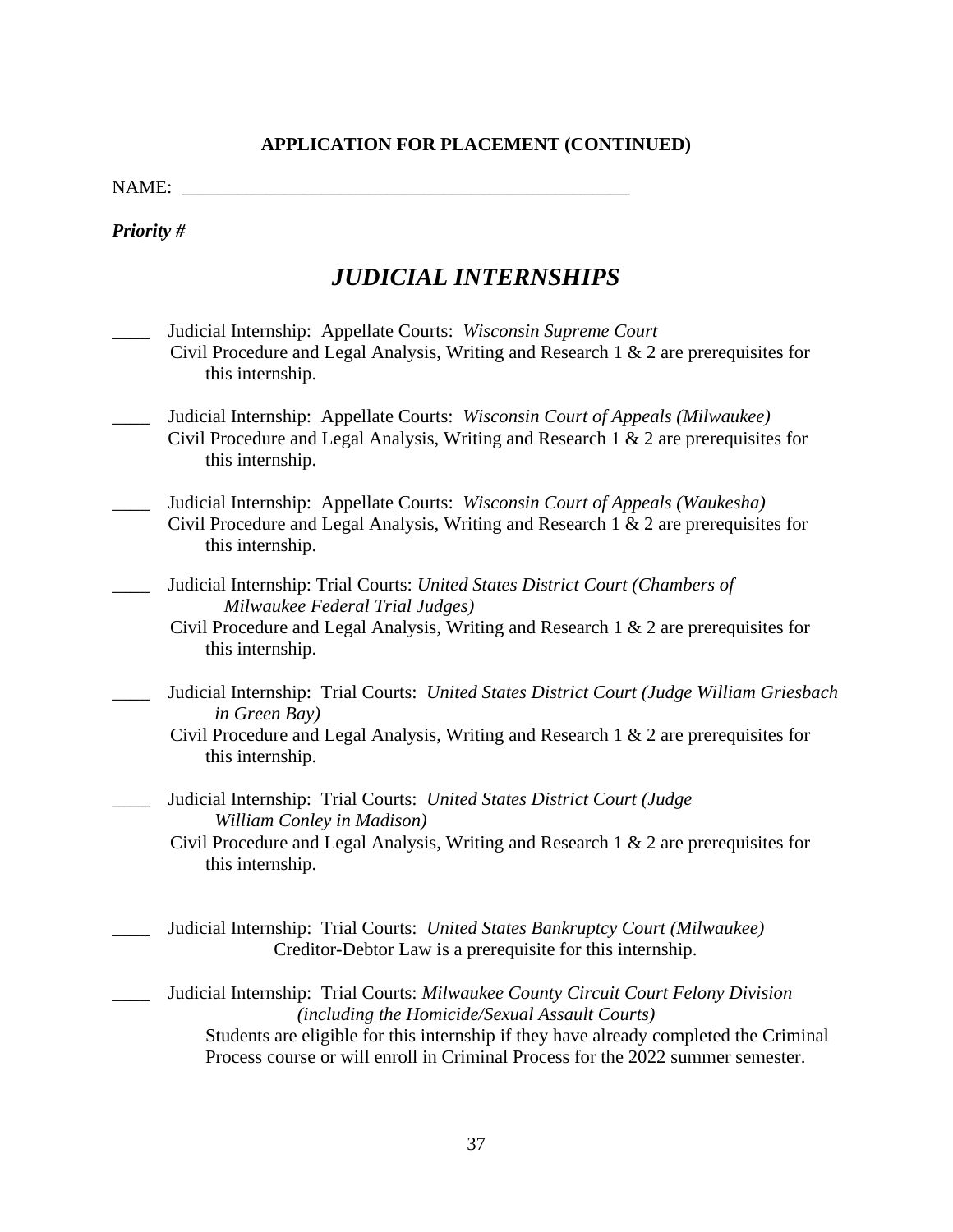NAME: \_\_\_\_\_\_\_\_\_\_\_\_\_\_\_\_\_\_\_\_\_\_\_\_\_\_\_\_\_\_\_\_\_\_\_\_\_\_\_\_\_\_\_\_\_\_\_\_

*Priority #*

\_\_\_\_ Judicial Internship: Trial Courts: *Milwaukee County Circuit Court Children's Division* (internship with judges who hear juvenile delinquency cases and cases involving abused or neglected children) Civil Procedure and either Family Law (or any course involving families and children) or Juvenile Law are prerequisites for this internship.

\_\_\_\_\_ **OTHER JUDICIAL INTERNSHIP:** If you wish to apply for academic credit for clerking with a judge or court not listed above, please check this option and you will be contacted by Prof. Hammer to discuss whether your placement would qualify for Judicial Internship credit.

**Name of Court/Judge: \_\_\_\_\_\_\_\_\_\_\_\_\_\_\_\_\_\_\_\_\_\_\_\_\_\_\_\_\_\_\_\_\_\_\_\_\_**

## *SUPERVISED FIELDWORK PROGRAMS*

| AIDS Resource Center (Vivent Health)                                                                                                                                                                                                                                                        |
|---------------------------------------------------------------------------------------------------------------------------------------------------------------------------------------------------------------------------------------------------------------------------------------------|
| Blood Center of Wisconsin Office of Corporate Counsel<br>Will you have completed Contracts by 05-15-22? Yes ____ No____<br>Will you have completed either Business Associations or Contract Drafting<br>(preferred but not required) by $05-15-22$ ? Yes $\_\_\_\$ No $\_\_\_\_\$<br>Yes No |
| <b>Catholic Charities Immigration Assistance Project</b><br>Will you have completed Immigration Law by 05-15-22 (preferred but<br>not required)? Yes __ No___<br>Do you speak Spanish (not required)? Yes ____ No ____                                                                      |
| Centro Legal<br>Are you interested in doing family law work at Centro Legal? Yes ___ No                                                                                                                                                                                                     |
| Are you interested in doing misdemeanor defense work at Centro<br>Legal? Yes ___ No _____ If "yes," will you have completed<br>Criminal Process by $05-15-22$ ? Yes $\_\_\_\$ No $\_\_\_\$                                                                                                  |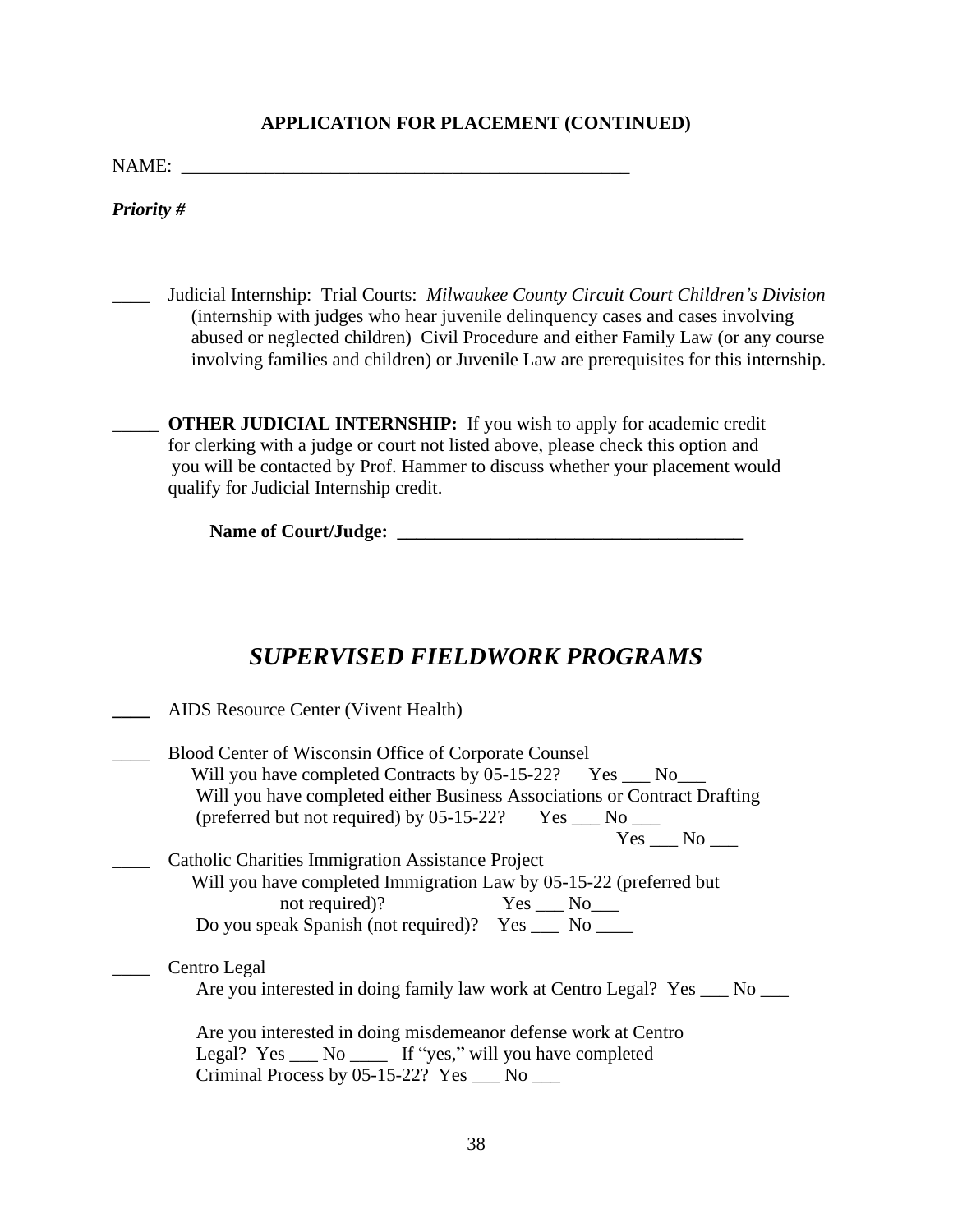| <b>Priority #</b> |                                                                                                                                                                                    |
|-------------------|------------------------------------------------------------------------------------------------------------------------------------------------------------------------------------|
|                   | Disability Rights Wisconsin                                                                                                                                                        |
|                   | Fond du Lac County District Attorney's Office<br>Will you have completed Criminal Process & Evidence by 05-15-22?<br>$Yes \_\_No \_\_$                                             |
|                   | <b>Internal Revenue Service</b><br>Will you have completed Federal Income Tax by 05-15-22? Yes___ No ___                                                                           |
|                   | Kenosha County District Attorney's Office<br>Will you have completed Criminal Process & Evidence by 05-15-22?<br>$Yes \_\_No \_\_$                                                 |
|                   | Lagmann, Inc.                                                                                                                                                                      |
|                   | Legal Action of Wisconsin, Inc.<br>Will you have completed Civil Procedure by 05-15-22?<br>$Yes$ No                                                                                |
|                   | Legal Aid Society of Milwaukee<br>Will you have completed Civil Procedure by 05-15-22?<br>$Yes \_\_No \_\_$                                                                        |
|                   | <b>Please express a preference:</b> Downtown Office (General) ______<br>(use numbers)                                                                                              |
|                   | Guardian ad Litem Office at the<br>Children's Court                                                                                                                                |
|                   | Marquette University Office of General Counsel<br>Will you have completed Business Associations by 05-15-22?<br>$Yes \_\_No \_\_$                                                  |
|                   | Medical College of Wisconsin Office of General Counsel<br>Will you have completed Contract Drafting by 05-15-22? Yes___ No ___                                                     |
|                   | Medical College of Wisconsin Office of Risk Management<br>Have you taken either Health Law or Health Care Provider<br>Liability (preferred but not required)?<br>$Yes \_\_No \_\_$ |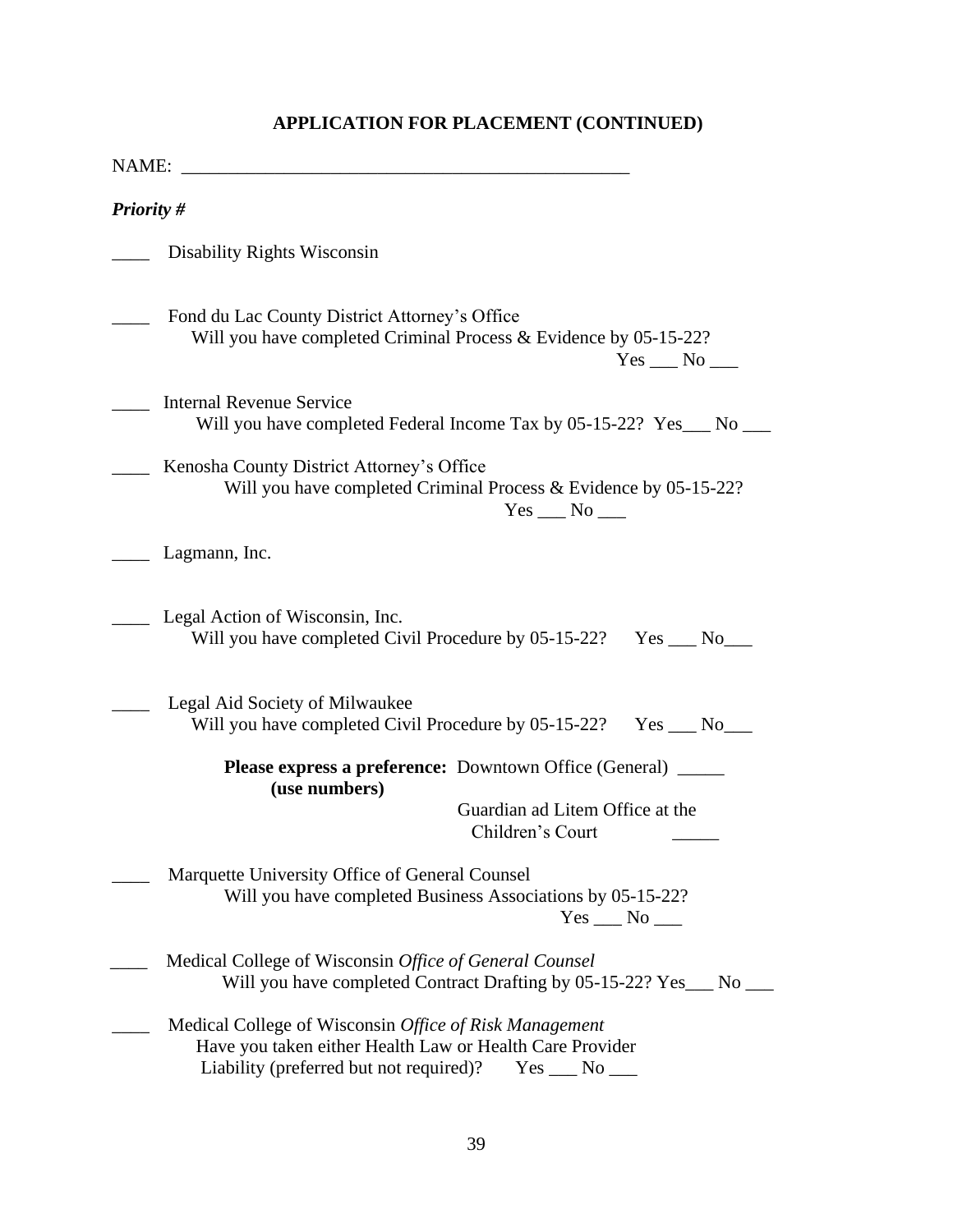| NAME:             | <u> 1989 - John Stone, Amerikaansk politiker (</u>                                                                                                                                                                                          |
|-------------------|---------------------------------------------------------------------------------------------------------------------------------------------------------------------------------------------------------------------------------------------|
| <b>Priority #</b> |                                                                                                                                                                                                                                             |
|                   | Milwaukee City Attorney's Office                                                                                                                                                                                                            |
|                   | Milwaukee County District Attorney CHIPS/TPR Unit<br>Will you have completed Evidence by 05-15-22? Yes ___ No ___<br>Will you have completed any juvenile or family law course(s)<br>by 05-15-22 (preferred but not required)? Yes __ No __ |
|                   | Milwaukee County Parks Department<br>Will you have completed Contract Drafting by 05-15-22? Yes ___No_                                                                                                                                      |
|                   | Mobile Legal Clinic Expungement and Pardon Clinic                                                                                                                                                                                           |
|                   | <b>MVLC</b> Estate Planning Clinic<br>Will you have completed Trusts & Estates by 05-15-22 (preferred<br>but not required)? $Yes \_\_No \_\_$                                                                                               |
|                   | <b>National Labor Relations Board</b><br>Will you have completed Labor Law by 05-15-22? Yes __ No__                                                                                                                                         |
|                   | Ozaukee County District Attorney's Office<br>Will you have completed Criminal Process & Evidence by 05-15-22?<br>$Yes$ No $\_\_$                                                                                                            |
|                   | Racine County District Attorney's Office<br>Will you have completed Criminal Process & Evidence by 05-15-22?                                                                                                                                |
|                   | Yes No<br>Sheboygan County District Attorney's Office<br>Will you have completed Criminal Process & Evidence by 05-15-22?<br>$Yes \_\_No \_\_$                                                                                              |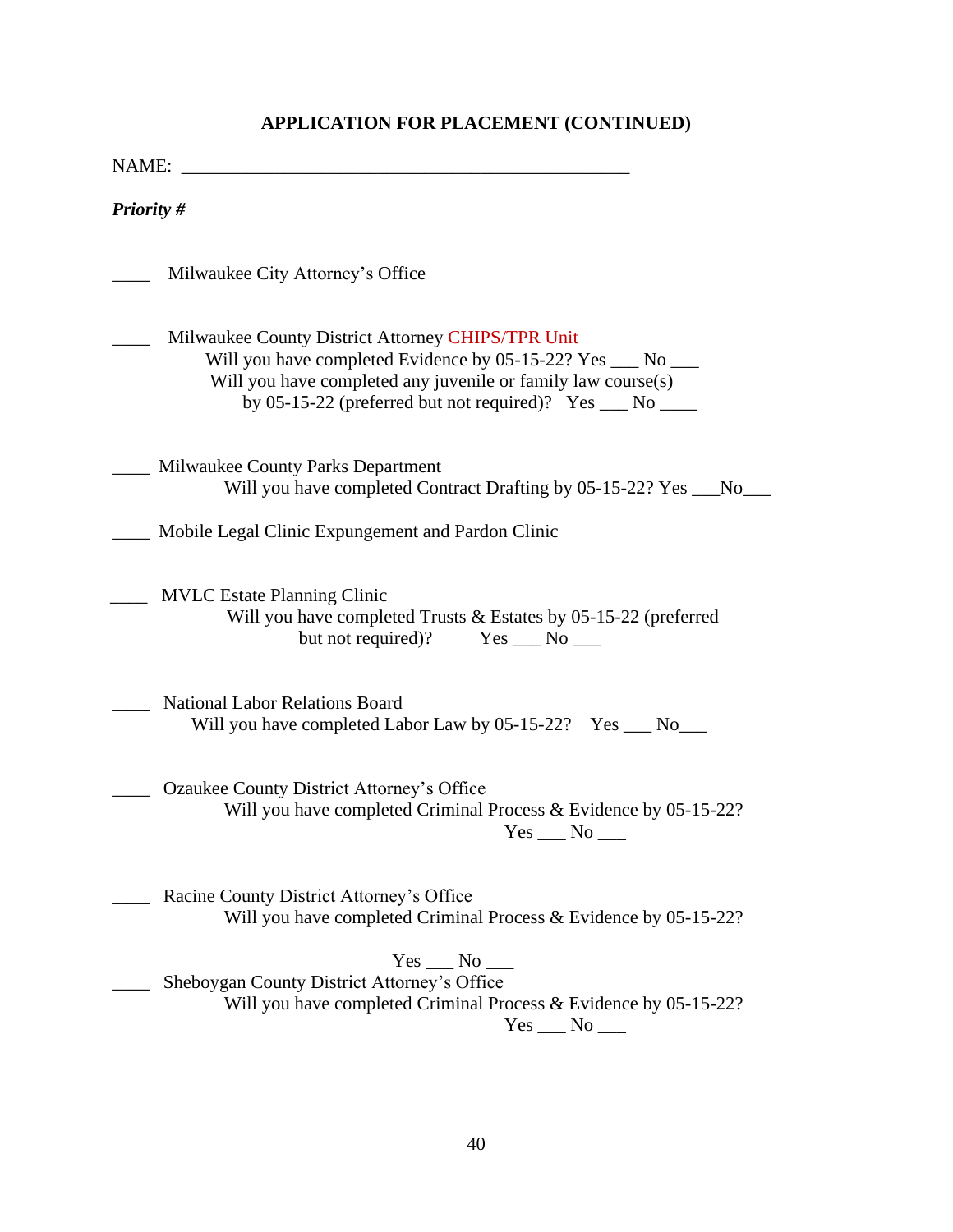| NAME:                                                                                                                                                                                |  |  |
|--------------------------------------------------------------------------------------------------------------------------------------------------------------------------------------|--|--|
| <b>Priority #</b>                                                                                                                                                                    |  |  |
| South Milwaukee School District<br>Will you have completed Labor Law or Employment Law by<br>05-15-22? Yes $\rule{1em}{0.15}$ No $\rule{1.5mm}{0.15mm}$                              |  |  |
| United States Attorney for the Eastern District of Wisconsin<br>Will you have completed Criminal Law, Criminal Process & Evidence<br>by 05-15-22? Yes $\_\_\_\$ No $\_\_\_\_\$       |  |  |
| United States Department of Veterans Affairs Office of Regional Counsel                                                                                                              |  |  |
| Have you taken any employment law courses (preferred but not<br>required)?                                                                                                           |  |  |
| Washington County District Attorney's Office<br>Will you have completed Criminal Process & Evidence by 05-15-22?<br>$Yes \_\_No \_\_$                                                |  |  |
| Waukesha County Corporation Counsel Child Support Division<br>Will you have completed the Family Law course by 05-15-22? Yes___ No___                                                |  |  |
| Wisconsin Association of School Boards<br>Will you have completed Education Law (preferred but not required)<br>by 05-15-22? Yes $\_\_$ No $\_\_$                                    |  |  |
| Wisconsin Department of Justice (Attorney General) Legal Services Division<br>Will you have completed Civil Procedure by 05-15-22? Yes ____ No ____                                  |  |  |
| Wisconsin Department of Public Instruction (Special Education Team)<br>Will you have completed Education Law (preferred but not required) by<br>05-15-22? Yes $\_\_\_\$ No $\_\_\_\$ |  |  |
| Wisconsin Department of Safety and Professional Services                                                                                                                             |  |  |
| <b>Wisconsin Elections Commission</b>                                                                                                                                                |  |  |
| Wisconsin Governor Office of Legal Counsel                                                                                                                                           |  |  |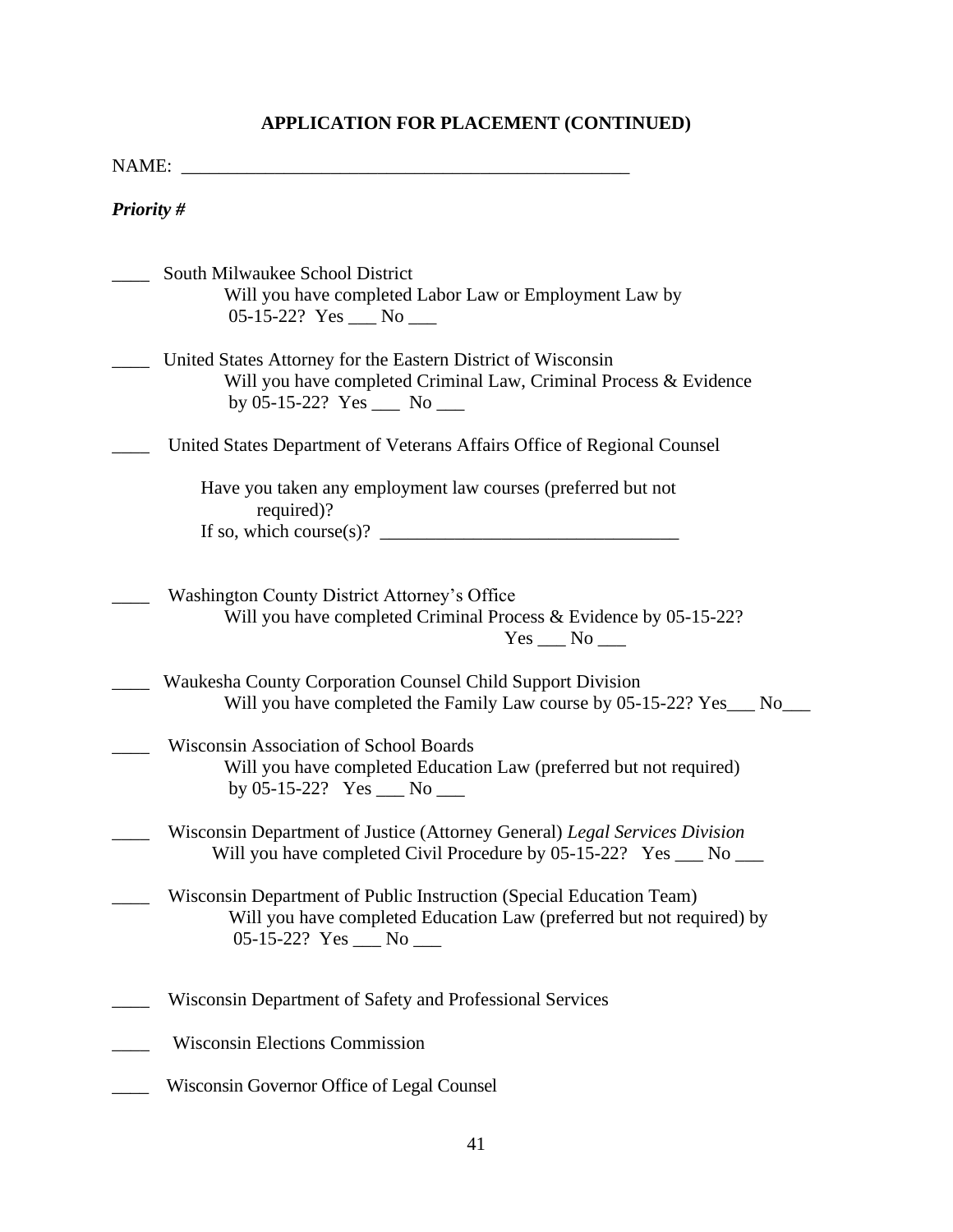NAME:

| Priority #                                                                                                                                                                                                                                                                                                                                                                                                                                                                      |
|---------------------------------------------------------------------------------------------------------------------------------------------------------------------------------------------------------------------------------------------------------------------------------------------------------------------------------------------------------------------------------------------------------------------------------------------------------------------------------|
| Wisconsin Institute for Law and Liberty (WILL)                                                                                                                                                                                                                                                                                                                                                                                                                                  |
| Wisconsin National Guard Staff Judge Advocate                                                                                                                                                                                                                                                                                                                                                                                                                                   |
| Wisconsin State Public Defender Appellate Division<br>Will you have completed Crim Law, Crim Process, Evidence, and<br>Constitutional Criminal Procedure by 05-15-22? Yes__No_<br>Will you have completed Law Governing Lawyers by<br>$08-15-2022?$ Yes $\rule{1em}{0.15mm}$ No $\rule{1.5mm}{0.15mm}$<br>Will you have completed Appellate Writing & Advocacy<br>by 05-15-2222 (preferred but not required)? $Yes \_\_No \_\_$<br><b>APPLICATION FOR PLACEMENT (CONTINUED)</b> |
| Wisconsin State Public Defender Juvenile Division (Milwaukee County)<br>Will you have completed Evidence by 05-15-22? Yes __ No __<br>For this internship completion of any juvenile law or any criminal<br>procedure courses is preferred. Which, if any, juvenile and criminal<br>procedure course(s) will you have completed by 05-15-22?                                                                                                                                    |
| Wisconsin State Public Defender Trial Division - Racine Office<br>Will you have completed Criminal Process & Evidence by 05-15-22?<br>$Yes \_\_No \_\_$                                                                                                                                                                                                                                                                                                                         |
| Wisconsin State Dublic Defender Trial Division Waukeebe Office                                                                                                                                                                                                                                                                                                                                                                                                                  |

\_\_\_\_\_ Wisconsin State Public Defender Trial Division – Waukesha Office Will you have completed Criminal Process & Evidence by 05-15-22? Yes No

\_\_\_\_\_ **OTHER SUPERVISED FIELD PLACEMENT:** If you wish to apply for academic credit for legal work you will be doing on an uncompensated basis with a governmental, charitable or public interest law agency not described in this document, please check this option and you will be contacted by Prof. Hammer to discuss whether your placement would qualify for Supervised Fieldwork credit.

**AGENCY NAME: \_\_\_\_\_\_\_\_\_\_\_\_\_\_\_\_\_\_\_\_\_\_\_\_\_\_\_\_\_\_\_\_\_\_\_\_\_\_\_\_\_\_\_\_\_\_\_\_\_\_\_\_\_\_\_**